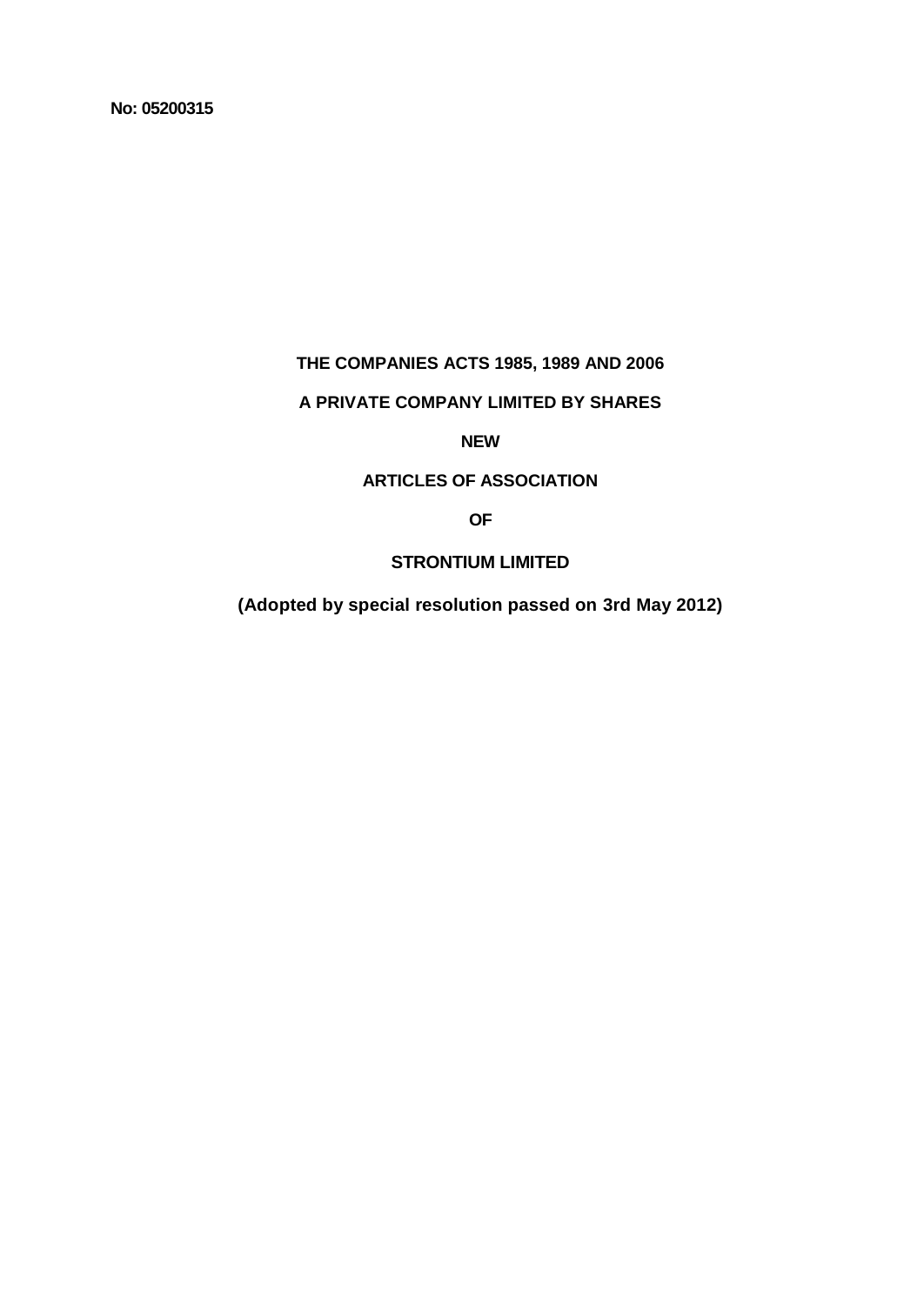# **CONTENTS**

| Clause         |                                                            | Page           |
|----------------|------------------------------------------------------------|----------------|
|                | <b>PART I - PRELIMINARY</b>                                | 1              |
| 1              | <b>DEFINITIONS</b>                                         | $\mathbf 1$    |
| $\overline{2}$ | <b>PART II - SHARE CAPITAL OF THE COMPANY</b>              | $\overline{4}$ |
| 3              | SHARE CAPITAL OF THE COMPANY                               | 4              |
| 4              | <b>VARIATION OF RIGHTS</b>                                 | $\overline{4}$ |
| 5              | UNCERTIFICATED SHARES                                      | 5              |
| 6              | PURCHASE BY THE COMPANY OF ITS OWN SHARES                  | $\overline{7}$ |
| $\overline{7}$ | ALTERATION OF SHARE CAPITAL                                | $\overline{7}$ |
| 8              | <b>SHARES</b>                                              | 8              |
| 9              | <b>SHARE CERTIFICATES</b>                                  | 8              |
| 10             | <b>CALLS ON SHARES</b>                                     | 10             |
| 11             | <b>FORFEITURE</b>                                          | 11             |
| 12             | <b>LIEN</b>                                                | 12             |
| 13             | <b>TRANSFER OF SHARES</b>                                  | 13             |
| 14             | DESTRUCTION OF DOCUMENTS                                   | 14             |
| 15             | <b>TRANSMISSION OF SHARES</b>                              | 15             |
| 16             | <b>SHARE WARRANTS</b>                                      |                |
| 17             | <b>PART III -MEETINGS</b>                                  | 16             |
| 18             | <b>GENERAL MEETINGS</b>                                    | 16             |
| 19             | <b>NOTICE OF MEETINGS</b>                                  | 16             |
| 20             | PROCEEDINGS AT GENERAL MEETINGS                            | 18             |
| 21             | <b>VOTING</b>                                              | 19             |
| 22             | <b>VOTES OF MEMBERS</b>                                    | 21             |
| 23             | <b>EXERCISE OF MEMBERS' RIGHTS</b>                         | 21             |
| 24             | <b>DISENFRANCHISEMENT</b>                                  | 21             |
| 25             | <b>PROXIES</b>                                             | 23             |
| 26             | <b>CORPORATIONS ACTING BY REPRESENTATIVES</b>              |                |
| 27             | 25 PART IV - DIRECTORS                                     | 25             |
| 28             | <b>DIRECTORS</b>                                           | 25             |
| 29             | MANAGING AND EXECUTIVE DIRECTORS                           | 26             |
| 30             | APPOINTMENT AND RETIREMENT OF DIRECTORS                    | 27             |
| 31             | <b>ALTERNATE DIRECTORS</b>                                 | 29             |
| 32             | MEETINGS AND PROCEEDINGS OF DIRECTORS                      | 30             |
| 33             | <b>BORROWING POWERS</b>                                    | 35             |
| 34             | <b>GENERAL POWERS OF DIRECTORS</b>                         | 37             |
| 35             | PART V - RESERVES, DIVIDENDS AND CAPITALISATION OF PROFITS | 39             |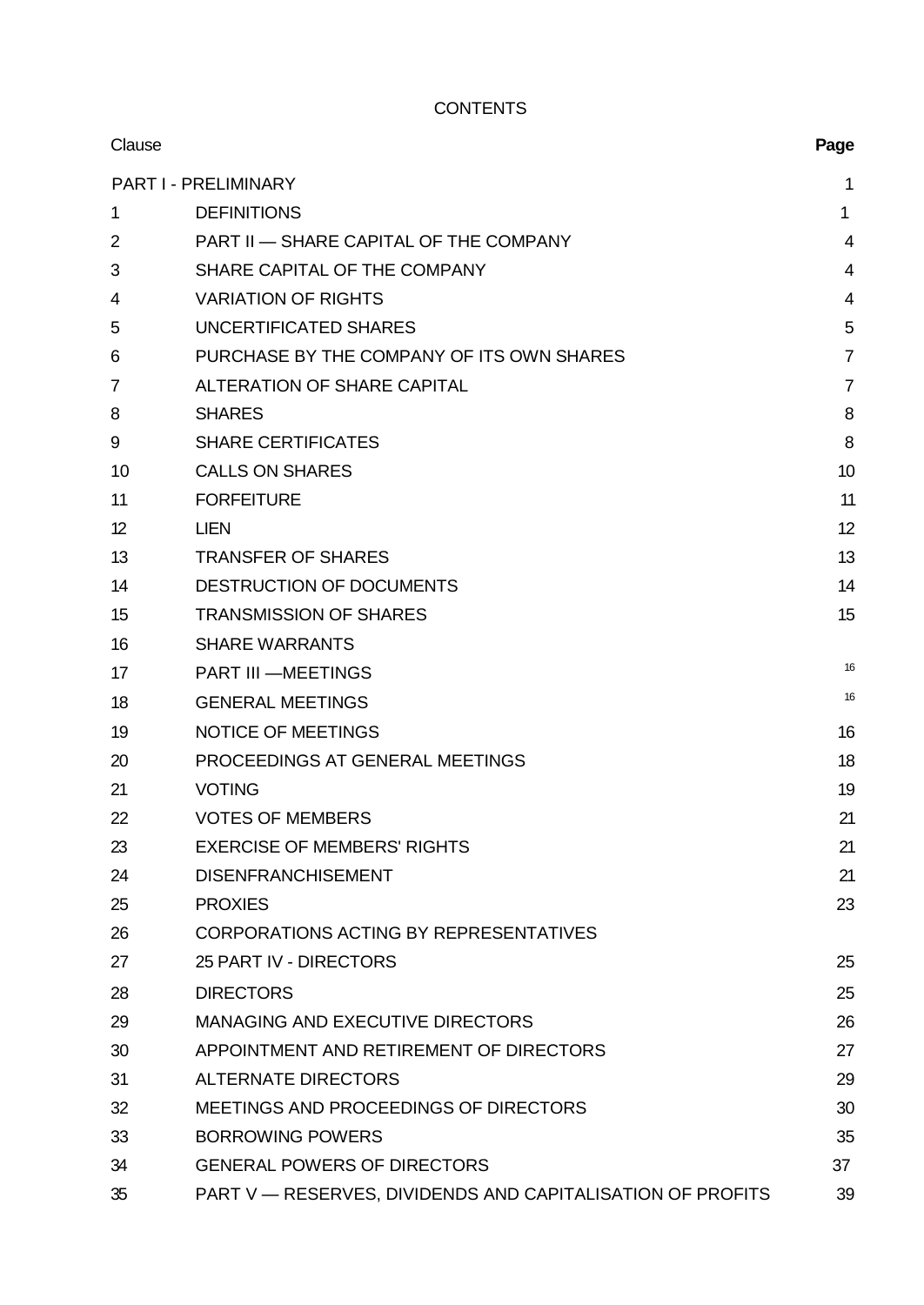| 36 | <b>RESERVES</b>                  | 39 |
|----|----------------------------------|----|
| 37 | <b>DIVIDENDS</b>                 | 39 |
| 38 | <b>SCRIP DIVIDENDS</b>           | 42 |
| 39 | <b>CAPITALISATION OF PROFITS</b> | 43 |
| 40 | <b>PART VI-GENERAL</b>           | 44 |
| 41 | <b>SECRETARY</b>                 | 44 |
| 42 | THE SEAL                         | 45 |
| 43 | AUTHENTICATION OF DOCUMENTS      | 45 |
| 44 | <b>ACCOUNTS</b>                  | 46 |
| 45 | <b>AUDITORS</b>                  | 47 |
| 46 | <b>NOTICES</b>                   | 47 |
| 47 | <b>MINUTES</b>                   | 49 |
| 48 | <b>UNTRACED MEMBERS</b>          | 50 |
| 49 | <b>WINDING-UP</b>                | 51 |
| 50 | <b>DIRECTORS' INSURANCE</b>      | 52 |
| 51 | <b>INDEMNITY CONTENTS</b>        | 52 |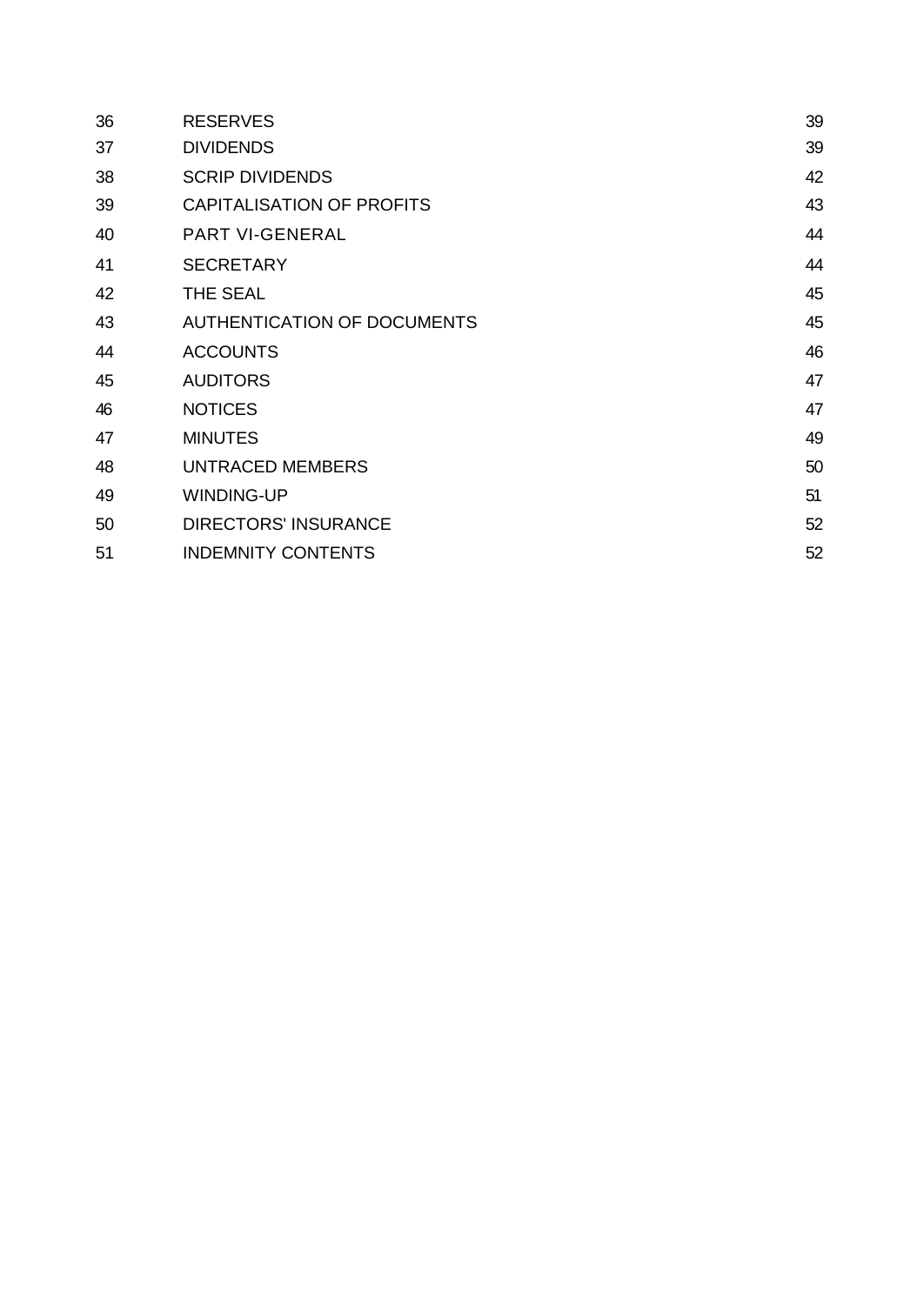### THE COMPANIES ACTS 1985, 1989 AND 2006

### A PRIVATE COMPANY LIMITED BY SHARES

# NEW ARTICLES

# OF ASSOCIATION

OF

### STRONTIUM LIMITED

(Adopted by special resolution passed on  $20<sup>th</sup>$  January 2009)

#### **PART I - PRELIMINARY**

The regulations in

- (A) Table A in the Schedule to the Companies (Table A-F) Regulations 1985, and
- (B) Table A in the Schedule to the Companies (Table A-F) (Amendment) Regulations 2007 (as amended by the Companies (Table A-F) (Amendment) (No 2) Regulations 2007),

shall not apply to the Company

#### **1. DEFINITIONS**

- 1.1. In these articles (if not inconsistent with the subject or context and save as expressly provided herein) the words and expressions set out in the first column below shall bear the meanings set opposite to them respectively
	- "1985 Act" the Companies Act 1985 (as amended),
	- "2006 Act" the Companies Act 2006,
	- "address" when used in relation to electronic communications the address shall have the same meaning given to it by section 1148 of the 2006 Act (and shall further include, in the case of any Uncertificated Proxy Instructions permitted pursuant to article 23 7, an identification number of a participant in the Relevant System concerned),
	- "Annual General Meeting" a meeting of the Company's members held in accordance with section 336 of the 2006 Act,
	- "board" the board of directors of the Company from time to time,
	- "Certificated Share" a security which is recorded in the relevant register of securities as being held in certificated form,
	- "Companies Acts" has the meaning as set out in section 2, 2006 Act,
	- "electronic signature" anything in electronic form which the Directors require to be attached to or otherwise associated with an electronic communication for the purpose of ensuring the authenticity or integrity of the communication,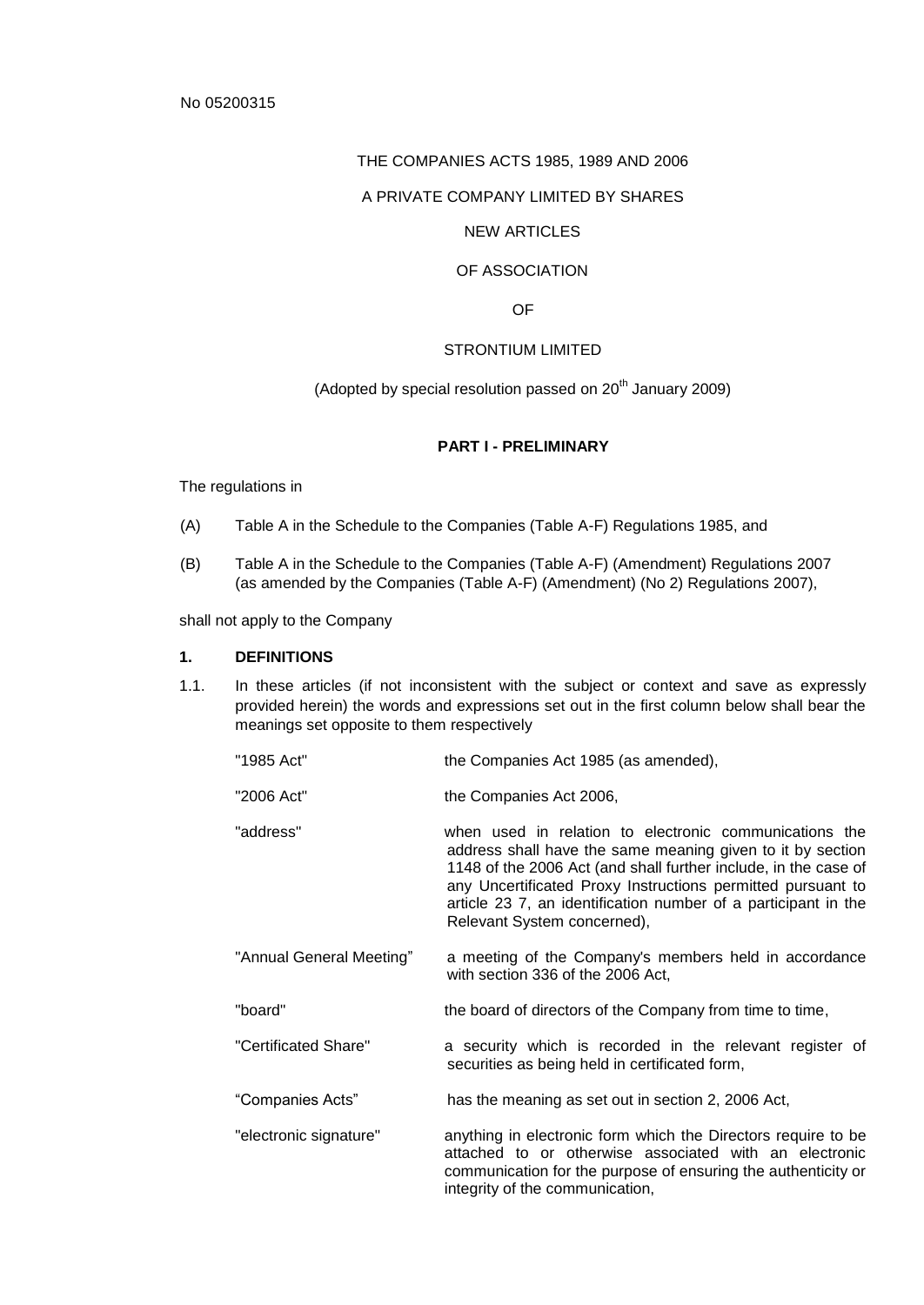| "General Meeting"           | a meeting of the Company's members other than an<br>Annual General Meeting,                                                                                                                                                                                                                                                                                                                                                                                                                                                                                                               |  |  |
|-----------------------------|-------------------------------------------------------------------------------------------------------------------------------------------------------------------------------------------------------------------------------------------------------------------------------------------------------------------------------------------------------------------------------------------------------------------------------------------------------------------------------------------------------------------------------------------------------------------------------------------|--|--|
| "Group"                     | the Company and its subsidiaries for the time being                                                                                                                                                                                                                                                                                                                                                                                                                                                                                                                                       |  |  |
| "in writing"                | written, which expression shall include typewriting,<br>printing, lithography, photography and other modes of<br>representing and reproducing words in a legible and<br>non-transitory form and this shall include in electronic<br>form.                                                                                                                                                                                                                                                                                                                                                 |  |  |
| "Independent Directors"     | in relation to any resolution of the board or of a<br>committee of the board concerning a Relevant Matter,<br>the directors excluding any Interested Director.                                                                                                                                                                                                                                                                                                                                                                                                                            |  |  |
| "Interested Director        | in relation to any Relevant Matter, any director interested in<br>that Relevant Matter,                                                                                                                                                                                                                                                                                                                                                                                                                                                                                                   |  |  |
| "London Stock Exchange"     | London Stock Exchange plc                                                                                                                                                                                                                                                                                                                                                                                                                                                                                                                                                                 |  |  |
| "member"                    | means a member of the Company                                                                                                                                                                                                                                                                                                                                                                                                                                                                                                                                                             |  |  |
| "month"                     | calendar month                                                                                                                                                                                                                                                                                                                                                                                                                                                                                                                                                                            |  |  |
| "Office"                    | the registered office of the Company for the time being                                                                                                                                                                                                                                                                                                                                                                                                                                                                                                                                   |  |  |
| "Official List"             | the Official List of the United Kingdom Listing Authority                                                                                                                                                                                                                                                                                                                                                                                                                                                                                                                                 |  |  |
| "Operator"                  | a person approved under the Uncertificated Securities<br>Regulations as an operator of a Relevant System                                                                                                                                                                                                                                                                                                                                                                                                                                                                                  |  |  |
| "paid"                      | paid or credited as paid                                                                                                                                                                                                                                                                                                                                                                                                                                                                                                                                                                  |  |  |
| "Participating Security"    | a share, class of share, renounceable right of allotment of a<br>share or other security, title to units of which is permitted to be<br>transferred by means of a Relevant System in accordance with<br>the Uncertificated Securities Regulations,                                                                                                                                                                                                                                                                                                                                        |  |  |
| "Recognised Clearing House" | a recognised clearing house within the meaning of the Financial<br>Services and Markets Act 2000 acting in relation to a recognised<br>investment exchange (as defined in the Financial Services<br>Markets Act 2000),                                                                                                                                                                                                                                                                                                                                                                    |  |  |
| "Relevant Matter"           | a matter or situation in which a director has a direct or indirect<br>interest that conflicts, or possibly may conflict, with the interests<br>of the Company (including, without limitation, in relation to the<br>exploitation of any property, information or opportunity, whether<br>or not the Company could take advantage of it) but excludes (i)<br>any matter or situation which cannot reasonably be regarded as<br>likely to give rise to a conflict of interest and (ii) any conflict of<br>interest arising in relation to a transaction or arrangement with<br>the Company. |  |  |
| "Relevant System"           | as defined in the Uncertificated Securities Regulations, being a<br>computer-based system, and procedures, which enable title to<br>units of a security to be evidenced and transferred without a<br>written instrument                                                                                                                                                                                                                                                                                                                                                                   |  |  |
| "Section 793 notice"        | means a notice issued pursuant to section 793, 2006 Act.                                                                                                                                                                                                                                                                                                                                                                                                                                                                                                                                  |  |  |
| "Seal"                      | the common seal of the Company                                                                                                                                                                                                                                                                                                                                                                                                                                                                                                                                                            |  |  |
| "Securities Seal"           | an official seal kept by the Company pursuant to section 40 of the<br>1985 Act or as the case may be section 50, 2006 Act.                                                                                                                                                                                                                                                                                                                                                                                                                                                                |  |  |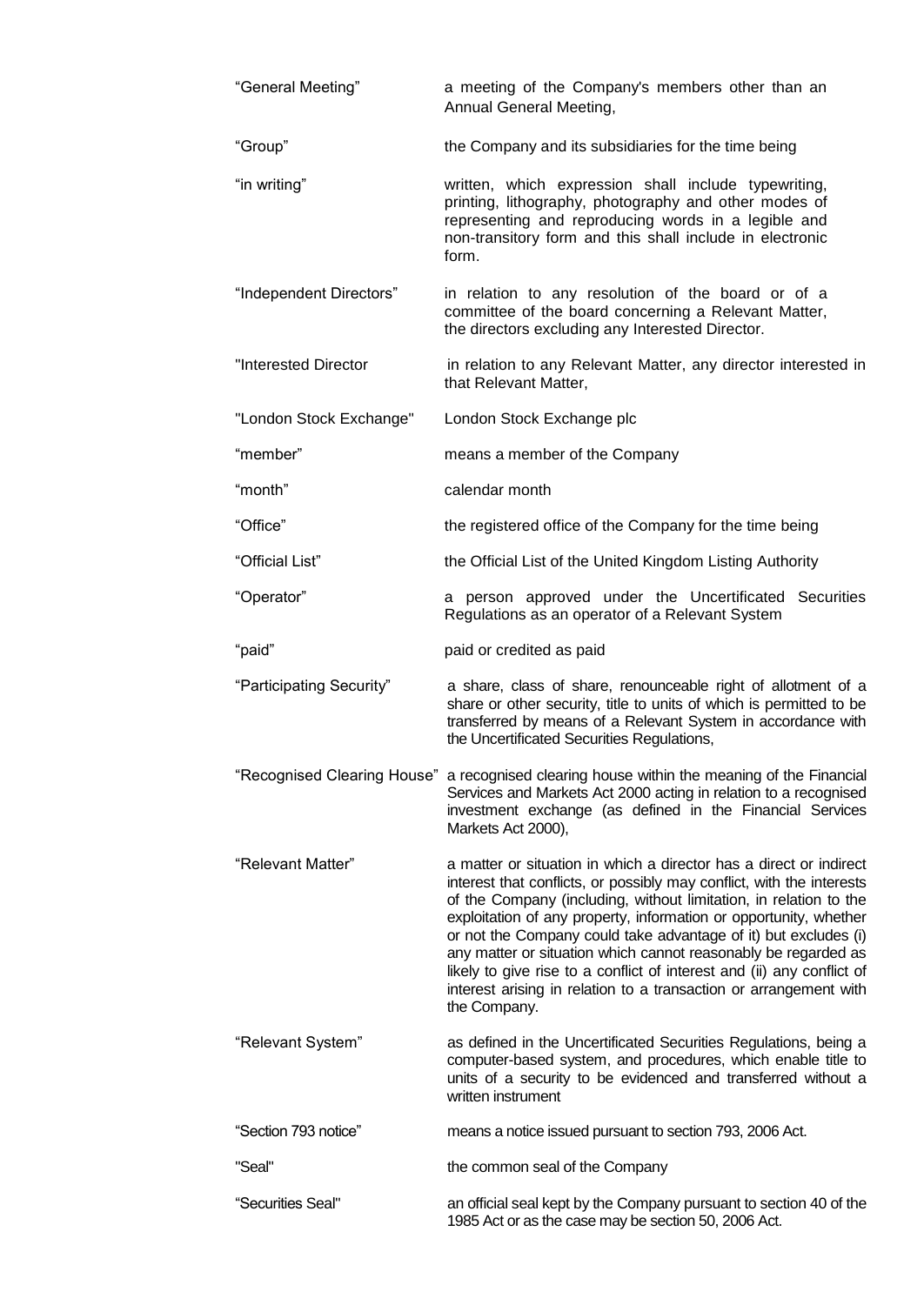| "Statutes"                                 | the 1985 Act, the 2006 Act and every other Act for the time being<br>in force concerning companies and affecting the Company                                                                 |
|--------------------------------------------|----------------------------------------------------------------------------------------------------------------------------------------------------------------------------------------------|
| "United Kingdom"                           | Great Britain and Northern Ireland,                                                                                                                                                          |
| "these articles"                           | these articles of association as from time to time altered by<br>special resolution                                                                                                          |
| "Transfer Office"<br>time being,           | the place where the register of members is situated for the                                                                                                                                  |
| "Uncertificated Securities<br>Regulations" | the Uncertificated Securities Regulations 2001<br>(SI2001/3755) as amended and for the time being in force.                                                                                  |
| "Uncertificated Share"                     | a security title to which is recorded on the relevant register of<br>securities as being held in Uncertificated form and title to<br>which may be transferred by means of a Relevant System, |
| "United Kingdom Listing                    | the Financial Services Authority acting in its capacity as the                                                                                                                               |
| competent<br>Authority"                    | authority for the purposes of Part VI of the Financial Services<br>and Markets Act 2000                                                                                                      |
| "year                                      | calendar year                                                                                                                                                                                |

- 1.2. The expression "debenture" and "debenture holder" shall respectively include "debenture stock" and "debenture stockholder"
- 1.3. In these articles
	- 1.3.1. any reference to any statutory provision or enactment shall include any orders, regulations or other subordinate legislation made under it and shall, unless the context requires otherwise, include any statutory modification or re-enactment for the time being in force.
	- 1.3.2. the expression "Secretary" shall mean any person qualified in accordance with the Statutes appointed by the Directors to perform any of the duties of the Secretary and where two or more persons are appointed to act as Joint Secretaries shall include any one of those persons,
	- 1.3.3. reference to a share (or to a holding of shares) being in Uncertificated form or in certificated form are references, respectively, to that share being an Uncertificated unit of a security or a certificated unit of a security,
	- 1.3.4. reference to a Relevant System shall be deemed to relate to the Relevant System on which the particular share or class of shares or renounceable right of allotment of a share concerned in the capital of the Company is a Participating Security for the time being, and any references in these articles to the giving of an instruction by means of a Relevant System shall be deemed to relate to a properly authenticated dematerialized instruction given in accordance with the Uncertificated Securities Regulations,
	- 1.3.5. a dematerialized instruction is properly authenticated if it complies with the specifications referred to in paragraph 5(3) of Schedule 1 of the Uncertificated Securities Regulations,
	- 1.3.6. reference to "electronic means" and "electronic form" shall have the same meaning as defined in section 1168 of the 2006 Act,
	- 1.3.7. words and expressions used in the Uncertificated Securities Regulations shall (if not inconsistent with the subject or context have the same meaning when used in these articles,
	- 1.3.8. words denoting the singular shall include the plural and vice versa. Words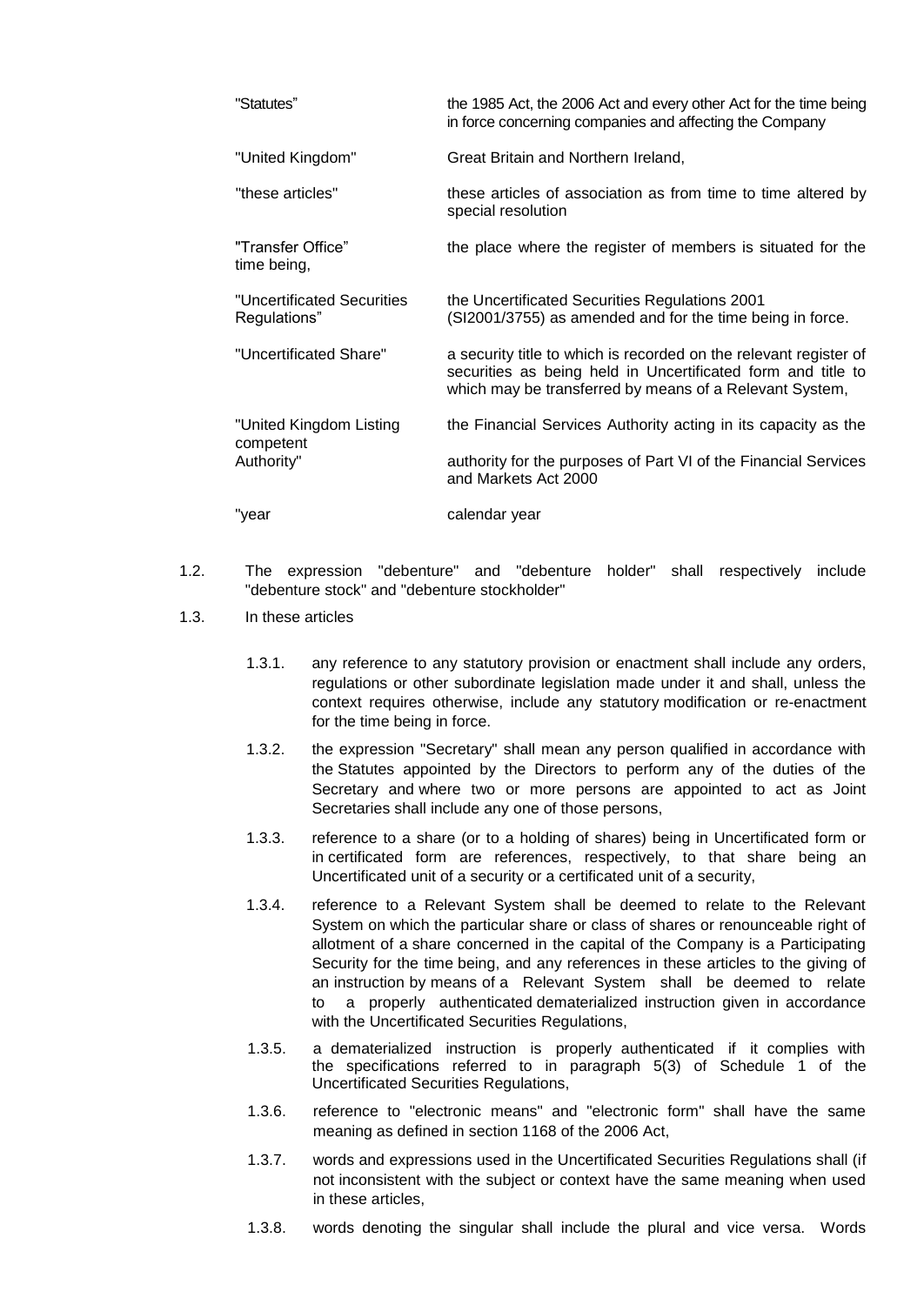denoting the masculine shall include the feminine. Words denoting persons shall include corporations,

- 1.3.9. a special resolution shall be effective for any purpose for which an ordinary resolution is expressed to be required under any provision of these articles,
- 1.3.10. the headings are inserted for convenience only and do not affect the construction of these articles,
- 1.3.11. any words or expressions defined in the Companies Acts shall (if not inconsistent with the subject or context) bear the same meanings in these articles

#### **PART II - SHARE CAPITAL OF THE COMPANY**

# **2. SHARE CAPITAL OF THE COMPANY**

The authorised share capital of the company at the date of adoption of these articles is £500,000 divided into 25,000,000 ordinary shares of 2p each.

#### **3. VARIATION OF RIGHTS**

- 3.1. Subject to the provisions of the Companies Acts, whenever the share capital of the Company is divided into different classes of shares, the special rights attached to any class may, subject to the terms of issue of the shares of that class, be varied or abrogated either with the consent in writing of the holders of three-fourths in nominal value of the issued shares of the class (excluding any shares of that class held as treasury shares) or with the sanction of a special resolution passed at a separate General Meeting of the holders of the shares of the class (but not otherwise) and may be so varied or abrogated whilst the Company is a going concern or during or in contemplation of a winding-up. Subject to the provisions of the Companies Acts, to every such separate General Meeting all the provisions of these articles relating to General Meetings of the Company and to the proceedings thereat shall mutates mutandis apply, except that the quorum shall be two persons at least holding or representing by proxy at least one-third in nominal value of the issued shares of the class (but so that if at any adjourned meeting a quorum as above defined is not present, any one holder of shares of the class present in person or by proxy shall be a quorum) and that any holder of shares of the class present in person or by proxy may demand a poll and that every such holder shall on a poll have one vote for every share of the class held by him. Where a person is present by proxy or proxies he is treated as holding only the shares in respect of which those proxies are authorised to exercise voting rights. No member, other than a director, shall be entitled to notice of, or to attend, any such meeting unless he is a holder of shares of that class. The foregoing provisions of this article shall apply to the variation or abrogation of the special rights attached to some only of the shares of any class as if each group of shares of the class differently treated formed a separate class the special rights whereof are to be varied
- 3.2. The special rights attached to any class of shares having preferential rights shall not, unless otherwise expressly provided by the terms of the issue thereof, be deemed to be varied by the reduction of the capital paid up on such shares or by the creation or issue of further shares ranking as regards participation in the profits or assets of the Company in some or all respects pari passu therewith but in no respect in priority thereto or by the purchase or redemption by the Company of its own shares in accordance with the provisions of the Companies Acts and the these articles,
- 3.3. The rights attached to any class of shares shall not be deemed to be varied by any securities in the capital of the Company becoming, or ceasing to be, a Participating Security
- 3.4. Shares in the capital of the Company will not be treated as a separate class of shares either by becoming, or by ceasing to be, a Participating Security or held in uncertificated form.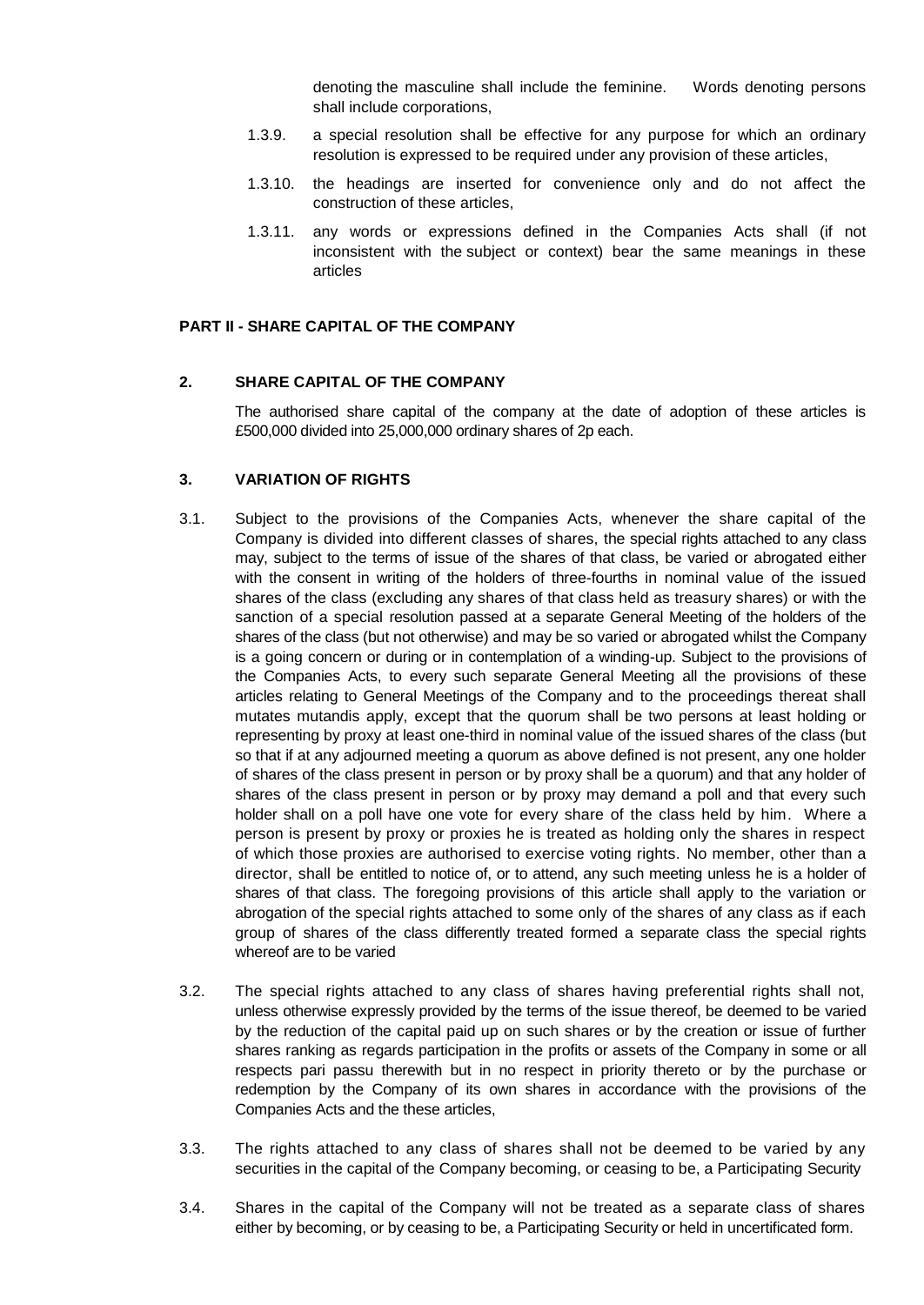# **4. UNCERTIFICATED SHARES**

- 4.1. Subject to the Statutes, the board may at any time resolve that a class of shares is to become a Participating Security and may at any time resolve that a class of shares shall cease to be a Participating Security
- 4.2. The Directors shall have power to implement any arrangements they may, in their absolute discretion, think fit in relation to the evidencing and transfer of Uncertificated Shares, subject always to the Uncertificated Securities Regulations and the rules and procedures of the Relevant System
- 4.3. The Company shall enter on the register of members how many shares are held by each member in uncertificated form and in certificated form and shall maintain the register of members in each case as is required by the Uncertificated Securities Regulations and the Relevant System Unless the Directors otherwise determine, holdings of the holder or joint holders in certificated form and uncertificated form shall be treated as separate holdings However, shares held in uncertificated from shall not be treated as forming a class which is separate from certificated shares with the same rights
- 4.4. The Directors shall be entitled to assume that the entries on any record of securities maintained by the Company in accordance with the uncertificated securities rules and regularly reconciled with the relevant Operator register of securities are a complete and accurate reproduction of the particulars entered in the Operator register of securities and shall accordingly not be liable in respect of any act or thing done or omitted to be done by or on behalf of the Company in reliance on such assumption, in particular, any provision of these articles which requires or envisages that action will be taken in reliance on information contained in the register shall be construed to permit that action to be taken in reliance on information contained in any relevant record of securities (as so maintained and reconciled)
- 4.5. Unless the board otherwise determines or the Uncertificated Securities Regulations otherwise require, any shares issued or created out of or in respect of any uncertificated shares shall be uncertificated shares and any shares issued or created out of or in respect of any certificated shares shall be certificated share.
- 4.6. Any share of a class which is a Participating Security, may be converted from an Uncertificated Share to a Certificated Share and from a Certificated Share to an Uncertificated Share in such manner as the Directors may in their absolute discretion, think fit, subject always to the Uncertificated Securities Regulations and the rules and procedures of the Relevant System
- 4.7. In relation to any class of shares which is a Participating Security, and for so long as that class of shares or any part of that class of shares remains a Participating Security, these articles shall (notwithstanding anything contained in these articles) only apply to Uncertificated Shares to the extent that they are consistent with
	- 4.7.1 the holding of shares in that class in uncertificated form,
	- 4.7.2 the transfer of title to the shares in that class by means of a Relevant System, and
	- 4.7.3 the Uncertificated Securities Regulations

Without prejudice to the generality of this article, no provision of these articles shall apply or have effect to the extent that it is in any respect inconsistent with the maintenance, keeping or entering up by the Operator, so long as that is permitted or required by the uncertificated securities rules, of an Operator register of securities in respect of that class of shares in uncertificated form

4.8 Where the Company is entitled under any provision of the Statutes or the rules of the Relevant System or under these articles to dispose of, forfeit, enforce a lien over or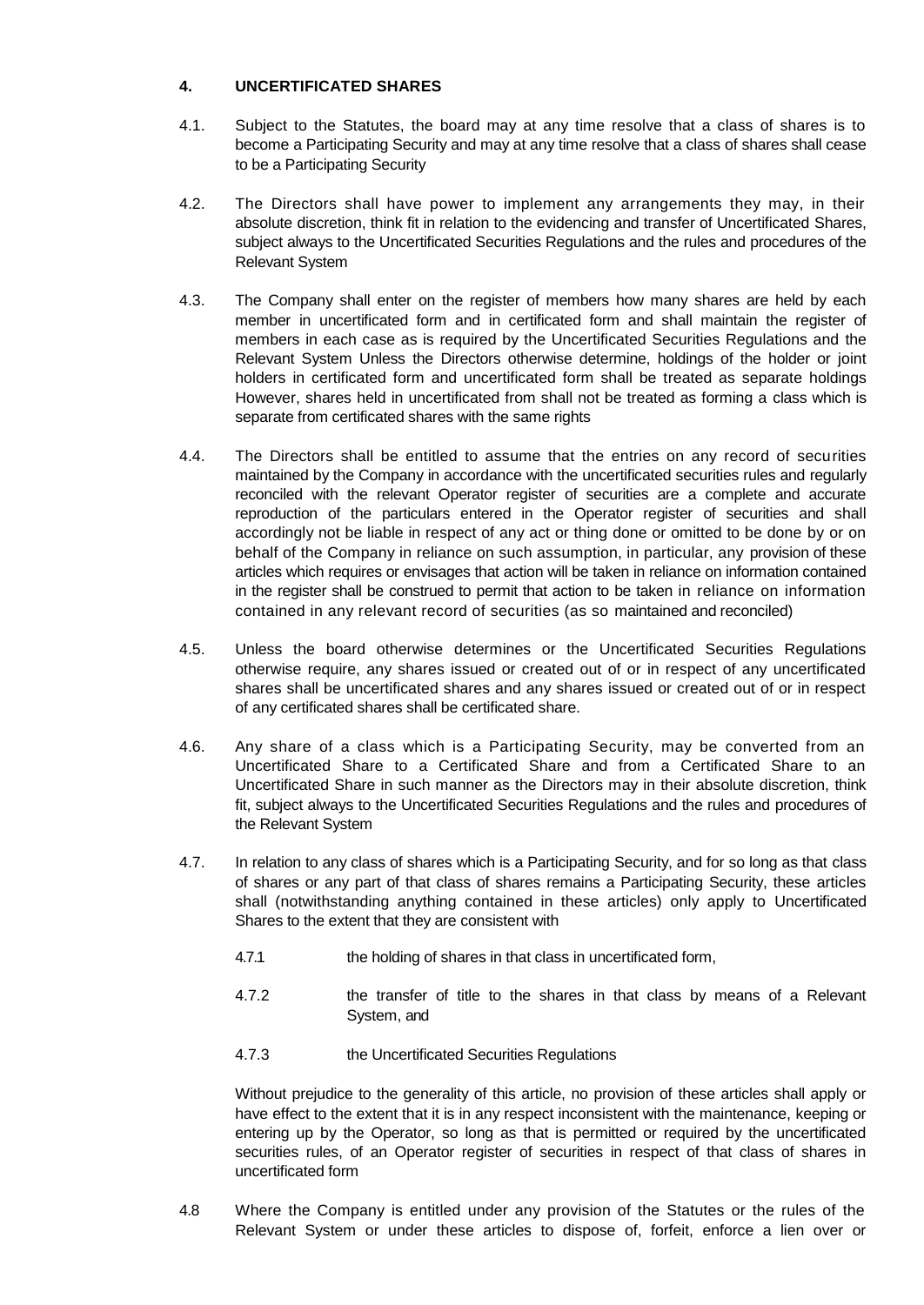otherwise procure the sale of any shares or fractions of a share which are held in uncertificated form, the board shall have the power (to the extent permitted by the Uncertificated Securities Regulations and the rules and practices of the Relevant System) to take such steps as may be required, by instruction by means of the Relevant System or otherwise, to effect such disposal, forfeiture, enforcement or sale and such powers shall (to the extent permitted as aforesaid) include the right to

- 4.8.1 request or require the deletion of any computer-based entries in the Relevant System relating to the holding of such shares in uncertificated form, and/or
- 4.8.2 alter such computer-based entries so as to divest the registered holder of such shares of the power to transfer such shares to a person other than the transferee, purchaser or his nominee identified by the Company for this purpose, and/or
- 4.8.3 require any holder of any Uncertificated Shares which are the subject of any exercise by the Company of any such entitlement, by notice in writing to the holder concerned, to change his holding of such Uncertificated Shares into certificated form within such period as may be specified in the notice, prior to completion of any disposal, sale or transfer of such shares or direct the holder to take such steps as may be necessary to sell or transfer such shares, and/or
- 4 . 8 . 4 a ppoint any person to take such other steps in the name of the holder of such shares and such steps shall be as effective as if they had been taken by the registered holder of the Uncertificated Shares concerned

# **5. PURCHASE BY THE COMPANY OF ITS OWN SHARES**

Subject to the provisions of the Companies Acts and to any rights for the time being attached to any shares, the Company may enter into any contract for the purchase of its own shares (including any redeemable shares) in any manner authorised by the Companies Acts provided however that the Company may not purchase any of its shares under this article if as a result of the purchase of the shares in question there would no longer be any member holding shares in the Company other than redeemable shares

# **6. ALTERATION OF SHARE CAPITAL**

- 6.1 The Company may from time to time by ordinary resolution increase its capital by such sum to be divided into shares of such amounts as the resolution shall prescribe. All new shares shall be subject to the provisions of these articles with reference to allotment, payment of calls, lien, transfer, transmission, forfeiture and otherwise
- 6.2 The Company may by ordinary resolution
	- 6.2.1 consolidate and/or divide, re-designate or convert all or any of its share capital into shares of larger or smaller nominal value than its existing shares or into different classes of shares than its existing shares.
	- 6.2.2 cancel any shares which, at the date of the passing of the resolution, have not been taken, or agreed to be taken, by any person and diminish the amount of its capital by the amount of the shares so cancelled, or
	- 6.2.3 sub-divide its shares, or any of them, into shares of smaller nominal value than is fixed by the memorandum of association (subject, nevertheless, to the provisions of the Companies Acts), and so that the resolution whereby any share is sub-divided may determine that, as between the holders of the shares resulting from such sub-division, one or more of the shares may, as compared with the others, have any such preferred, deferred or other special rights, or be subject to any such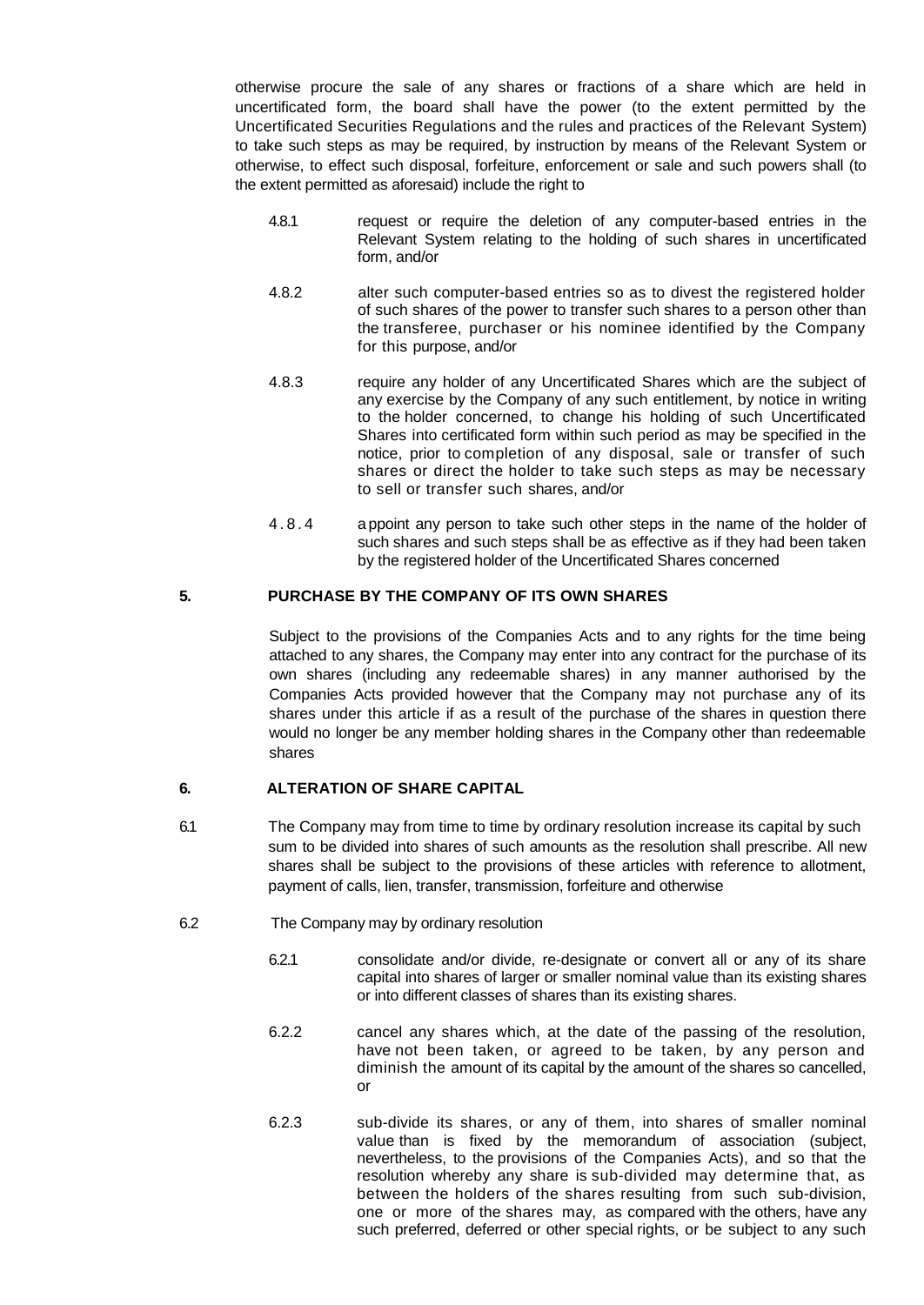restrictions, as the Company has power to attach to unissued or new shares (but so that the proportion between the amount paid up and the amount (if any) not paid up on each reduced share shall be the same as it was in the case of the share from which the reduced share is derived, or

- 6.2.4 convert all or any of its paid up shares into stock, and reconvert that stock into paid up shares of any denomination
- 6.3 Upon any consolidation, division or sub-division of shares, the Company may treat holdings of Certificated Shares and of Uncertificated Shares of the same class as if they were different holdings
- 6.4 Upon any consolidation of fully paid shares into shares of larger nominal value the Directors may as between the holders of shares so consolidated (and subject to holdings of Certificated Shares and of Uncertificated Shares being treated as different holdings) determine which shares are consolidated into each consolidated share and in the case of any shares registered in the name of one holder being consolidated with shares registered in the name of another holder may make such arrangements as may be thought fit for the sale of the consolidated share or any fractions thereof (whether such consolidated share or fraction is in certificated or Uncertificated form) and for the distribution among the persons entitled thereto of the net proceeds of such sale and for such purpose may appoint some person to transfer the consolidated share to the purchaser and may cause the name of the purchaser or the holder of the shares comprised in any such transfer to be entered into the register of members and he shall not be bound to see to the application of the purchase money nor shall his title to the shares in any way be affected by any invalidity or irregularity in the proceedings in reference to the sale
- 6.5 The Company may by special resolution reduce or cancel its share capital or any capital redemption reserve or share premium account or any undistributable reserve in any manner and with and subject to any conditions, authorities and consents required under the Companies Acts.

# **7. SHARES**

- 7.1 Except as required by law, no person shall be recognised by the Company as holding any share upon any trust, and the Company shall not be bound by or compelled in any way to recognise any equitable, contingent, future or partial interest in any share, or any interest in any fractional part of a share, or (except only as by these articles or by law otherwise provided) any other right in respect of any share, except an absolute right to the entirety thereof in the registered holder
- 7.2 Without prejudice to any special rights previously conferred on the holders of any shares or class of shares for the time being issued, any share in the Company may be issued with such preferred, deferred or other special rights, or subject to such restrictions, whether in regard to dividend, return of capital, voting or otherwise, as the Company may from time to time by ordinary resolution determine (or, in the absence of any such determination, as the Directors may determine)
- 7.3 Subject to the provisions of the Statutes, any shares of the Company, whether preference shares or otherwise, may with the sanction of an ordinary resolution, be issued on terms that such shares are, or at the option of the Company or the holder of such shares are liable, to be redeemed on such terms and in such manner as the Company before the issue of the shares may by special resolution determine
- 7.4 Subject to the provisions of the Statutes (and of any resolution of the Company in General Meeting passed pursuant thereto) and of these articles, all unissued shares shall be at the disposal of Directors and they may allot with or without conferring a right of renunciation, grant options over or otherwise dispose of them to such persons, at such times and on such terms as they think proper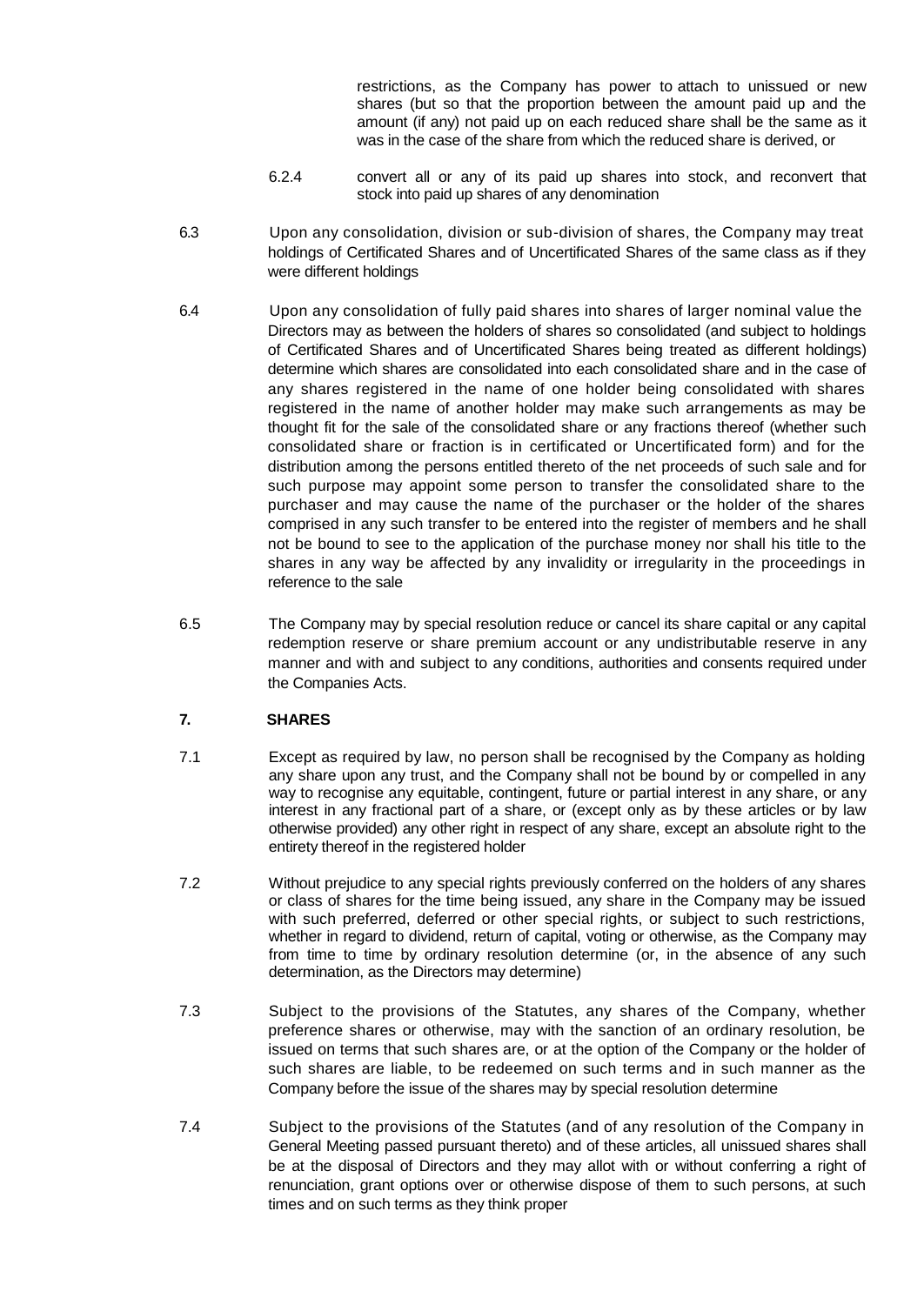- 7.5 The Company may exercise the powers of paying commissions conferred by the Statutes to the full extent thereby permitted The Company may also on any issue of shares pay such brokerage as may be lawful
- 7.6 Subject to the provisions of the Statutes, such commission or brokerage may be satisfied by the payment of cash or the allotment of fully or partly paid shares or by the grant of an option to call for an allotment of shares or by any combination of such methods
- 7.7 Subject to the provisions of the Statutes and of these articles, the Directors may at any time after the allotment of any share but before any person has been entered in the register of members as the holder recognise a renunciation thereof by the allottee in favour of some other person and may accord to any allottee of a share a right to effect such renunciation upon and subject to such terms and conditions as the Directors may think fit to impose

# **8. SHARE CERTIFICATES**

- 81 The provisions of articles 8.2 to 8.14 (inclusive) relating to entitlement to share certificates will not apply so as to require the Company to issue to any person a certificate in respect of any share where such person holds such shares in uncertificated form
- 8.2 Subject to the Statutes, these articles and the requirements of the of the United Kingdom Listing Authority and the London Stock Exchange, upon the conversion of an Uncertificated Share into a Certificated Share, the holder thereof (other than a recognised clearing house or a nominee of a recognised clearing house or a recognised investment exchange) will be entitled (unless the terms of issue of that share otherwise provide) to a certificate, free of charge, in respect of all the Uncertificated Shares so converted into certificated form
- 8.3 Every definitive share certificate shall be issued under the Seal (or the Securities Seal or in the case of shares on a branch register, an official seal for use in the relevant territory) any of which seals may be affixed by laser printer or in such other manner as the board having regard to the terms of issue, the Statutes and the regulations of the United Kingdom Listing Authority and the London Stock Exchange may authorise, or signed (whether personally or otherwise and including by facsimile signature, howsoever applied) by a Director and the secretary or by two Directors, and shall specify the number and class of shares to which it relates and the amount paid up thereon. No definitive certificate shall be issued representing shares of more than one class. Unless the Directors otherwise determine no definitive certificate shall be issued in respect of shares held by a recognised clearing house or a nominee of a recognised clearing house or a recognised investment exchange
- 8.4 In the case of a share held jointly by several persons the Company shall not be bound to issue more than one certificate therefor and delivery of a certificate to one or more joint holders shall be sufficient delivery to al
- 8.5 Subject to the provisions of these articles, any person excluding a recognised clearing house to whom no certificate is to be issued pursuant to article 8 3 above whose name is entered in the register of members in respect of' any shares of any one class upon the issue or transfer thereof shall be entitled without payment to a certificate therefor (in the case of issue) within two months (or such longer period as the terms of issue shall provide) after allotment or (in the case of a transfer) transfer
- 8.6 The Company does not have to issue a certificate to a recognised person
- 8.7 The Company may deliver a certificate to a broker or agent who is acting for a person who is buying shares in certificated form, or who is having the shares in certificated form transferred to him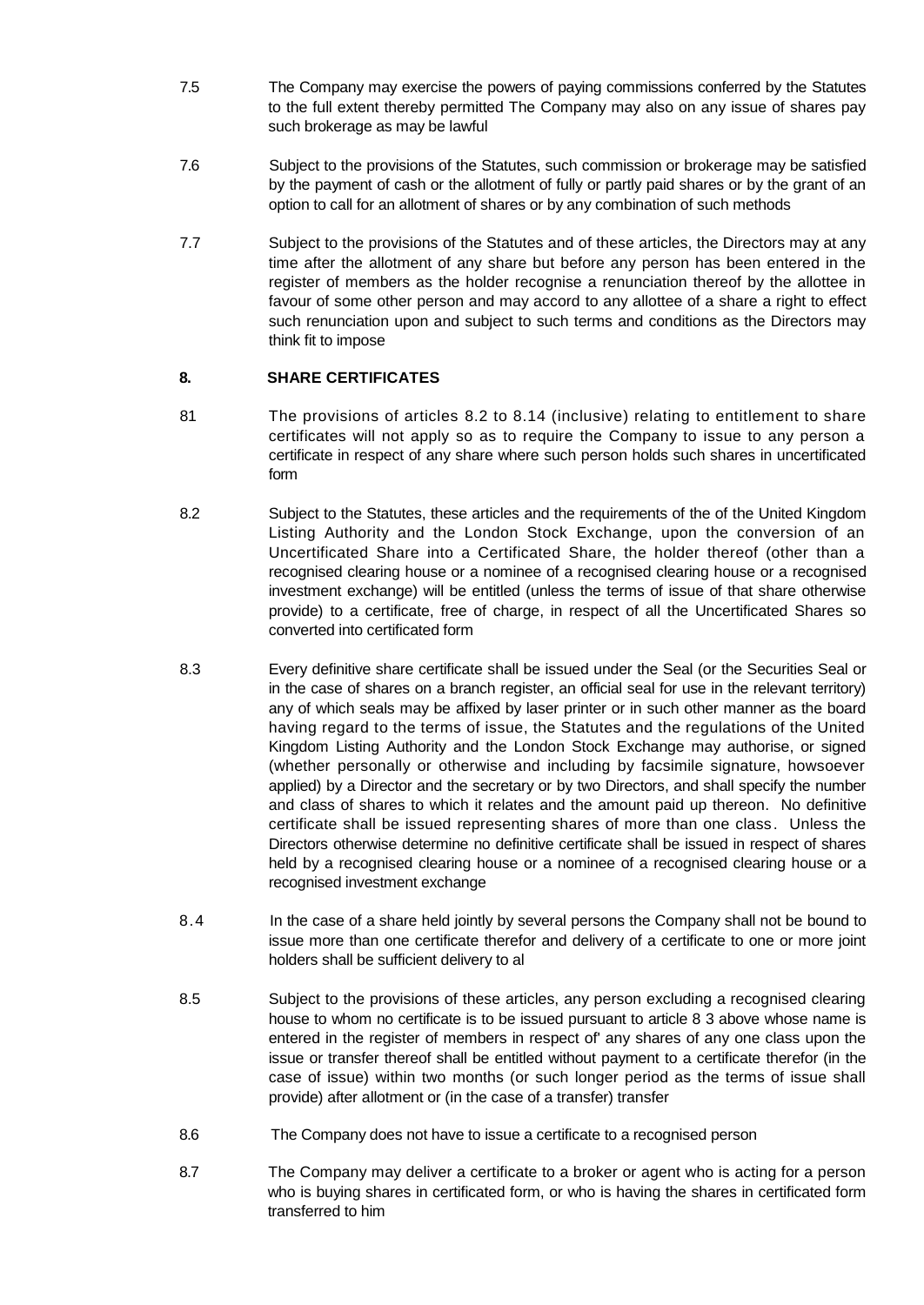- 8.8 Where some only of the shares comprised in a share certificate are transferred the old certificate shall be cancelled and a new certificate for the balance of such shares issued in lieu without charge
- 8.9 Any two or more certificates representing shares of any one class held by any member may at his request be cancelled and a single new certificate for such shares issued in lieu without charge
- 8.10 If any member shall surrender for cancellation a share certificate representing shares held by him and request the Company to issue in lieu two or more share certificates representing such shares in such proportions as he may specify, the Directors may, if they think fit, comply with such a request
- 8.11 If a share certificate shall be damaged or defaced or alleged to have been lost, stolen or destroyed, a new certificate representing the same shares must be issued to the holder upon request subject to delivery up of the old certificate or (if the old certificate is alleged to have been lost, stolen or destroyed) compliance with such conditions as to evidence and indemnity and (in either case) to the payment of such exceptional out-of-pocket expenses of the Company in connection with the request as the Directors may think fit.
- 8.12 In the case of shares held jointly by several persons any such request may be made by any one of the joint holders
- 8.13 All forms of certificate for share or loan capital or other securities of the Company (other than letters of allotment, scrip certificates and other like documents) shall, except to the extent that the terms and conditions for the time being relating thereto otherwise provide, be issued under a seal or in such other manner as the board (subject to the provisions of the Statutes and the regulations of the United Kingdom Listing Authority and the London Stock Exchange) may authorise The board may by resolution determine, either generally or in any particular case or cases, that any signatures on any such certificates need not be autographic but may be affixed to such certificates by some mechanical means or may be printed thereon or that such certificates need not be signed by any person
- 8.14 Subject to the Statutes, the Company may issue shares in uncertificated form and permit the same (whether or not in such form) to be transferred without the production of written forms of transfer or the creation of certificates and the board may from time to time lay down regulations governing such issue and transfer, which regulations shall (to the extent they specify) operate in substitution for the relevant provisions of these articles governing certificates and the transfer of shares

# **9. CALLS ON SHARES**

- 9.1 Directors may from time to time make calls upon the members in respect of any monies unpaid on their shares (whether on account of the nominal value of the shares or, when permitted, by way of premium) but subject always to the terms of issue of such shares. A call shall be deemed to have been made at the time when the resolution of the Directors authorising the call was passed and may be made payable by instalments
- 9.2 Each member shall (subject to receiving at least fourteen days' notice specifying the time or times and place of payment) pay to the Company at the time or times and place so specified the amount called on his shares. The joint holders of a share shall be jointly and severally liable to pay all instalments and calls in respect thereof and any of such persons may give effectual receipts for any return of capital in respect of such share. A person on whom a call is made shall remain jointly and severally liable with the successors in title to his shares even though the shares in respect of which the call was made are subsequently transferred. A call may be revoked or postponed as the Directors may determine
- 9.3 If the whole of a sum called in respect of a share is not paid before or on the day appointed for payment thereof the person from whom the sum is due shall pay interest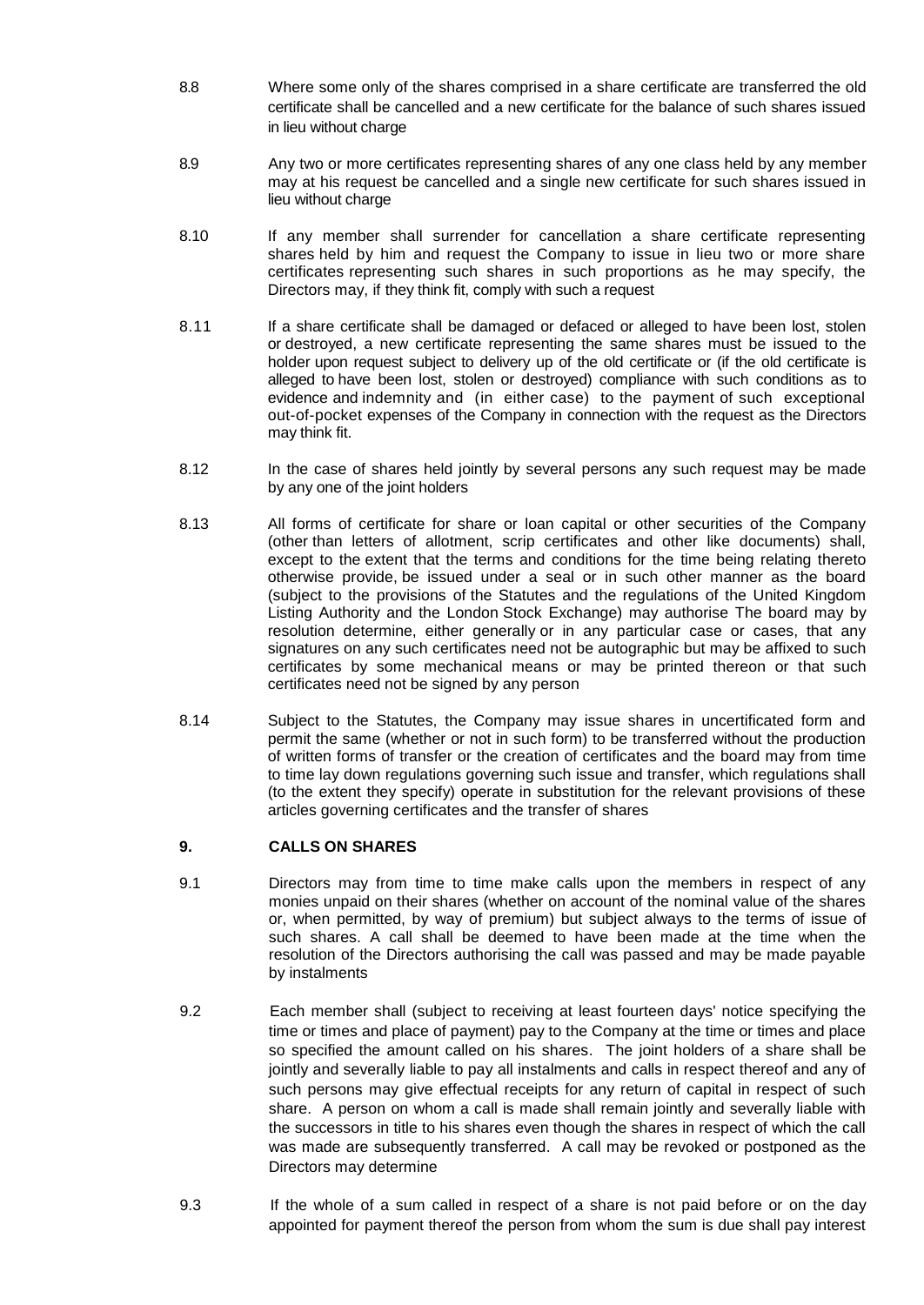on the sum from the day appointed for payment thereof to the time of actual payment at such rate (not exceeding fifteen per cent per annum) as the Directors may determine and shall also pay all costs charges and expenses which the Company may have incurred or become liable for in order to procure payment of or in consequence of nonpayment of such call but the Directors shall be at liberty in any case or cases to waive payment of such interest, costs, charges and expenses wholly or in part

- 9.4 Any sum (whether on account of the nominal value of the share or by way of premium) which by the terms of the issue of a share becomes payable upon allotment or at any fixed date shall for all the purposes of these articles be deemed to be a call duly made and payable on the date on which by the terms of the issue the same becomes payable In case of non-payment all the relevant provisions of these articles as to payment of interest and expenses, forfeiture or otherwise shall apply as if such sum had become payable by virtue of a call duly made and notified
- 9.5 If by the conditions of allotment of any share the whole or part of the amount or issue price thereof shall be payable by instalments, every such instalment shall, when due, be paid to the Company by the person who for the time being shall be the registered holder of the share
- 9.6 The Directors may on the issue of shares differentiate between the holders as to the amount of calls to be paid and the times of payment
- 9.7 The Directors may if they think fit receive from any member willing to advance the same all or any part of the moneys (whether on account of the nominal value of the shares or by way of premium) uncalled and unpaid upon the shares held by him and such payment in advance of calls shall extinguish pro tanto the liability upon the shares in respect of which it is made and upon the money so received (until and to the extent that the same would but for such advance become payable) the Company may pay interest at such rate (not exceeding twelve per cent per annum) as the member paying such sum and the Directors agree upon The Directors may also at any time repay the amount so advanced upon giving to such members one month's notice in writing

### **10. FORFEITURE**

- 10.1 If a member fails to pay in full any call or instalment of a call on the due date for payment thereof, the Directors may at any time thereafter serve a notice on him requiring payment of so much of the call or instalment as is unpaid together with any interest which may have accrued thereon and any expenses incurred by the Company by reason of such non-payment
- 10.2 The notice shall name a further day (not being less than fourteen days from the date of service of the notice) on or before which, and the place where, the payment required by the notice is to be made, and shall state that in the event of non-payment in accordance therewith the shares on which the call was made will be liable to be forfeited
- 10.3 If the requirements of any such notice as aforesaid are not complied with, any share in respect of which such notice has been given may at any time thereafter, before payment of all calls and interest and expenses due in respect thereof has been made, be forfeited by a resolution of the Directors to that effect Such forfeiture shall include all dividends declared in respect of the forfeited share and not actually paid before forfeiture The Directors may accept a surrender of any share liable to be forfeited hereunder and in such case reference in these articles to forfeiture shall include surrender
- 10.4 A share so forfeited or surrendered shall become the property of the Company and may be sold, re-allotted or otherwise disposed of either to the person who was before such forfeiture or surrender the holder thereof or entitled thereto or to any other person upon such terms and in such manner as the Directors shall think fit and at any time before a sale, re-allotment or disposition the forfeiture or surrender may be annulled by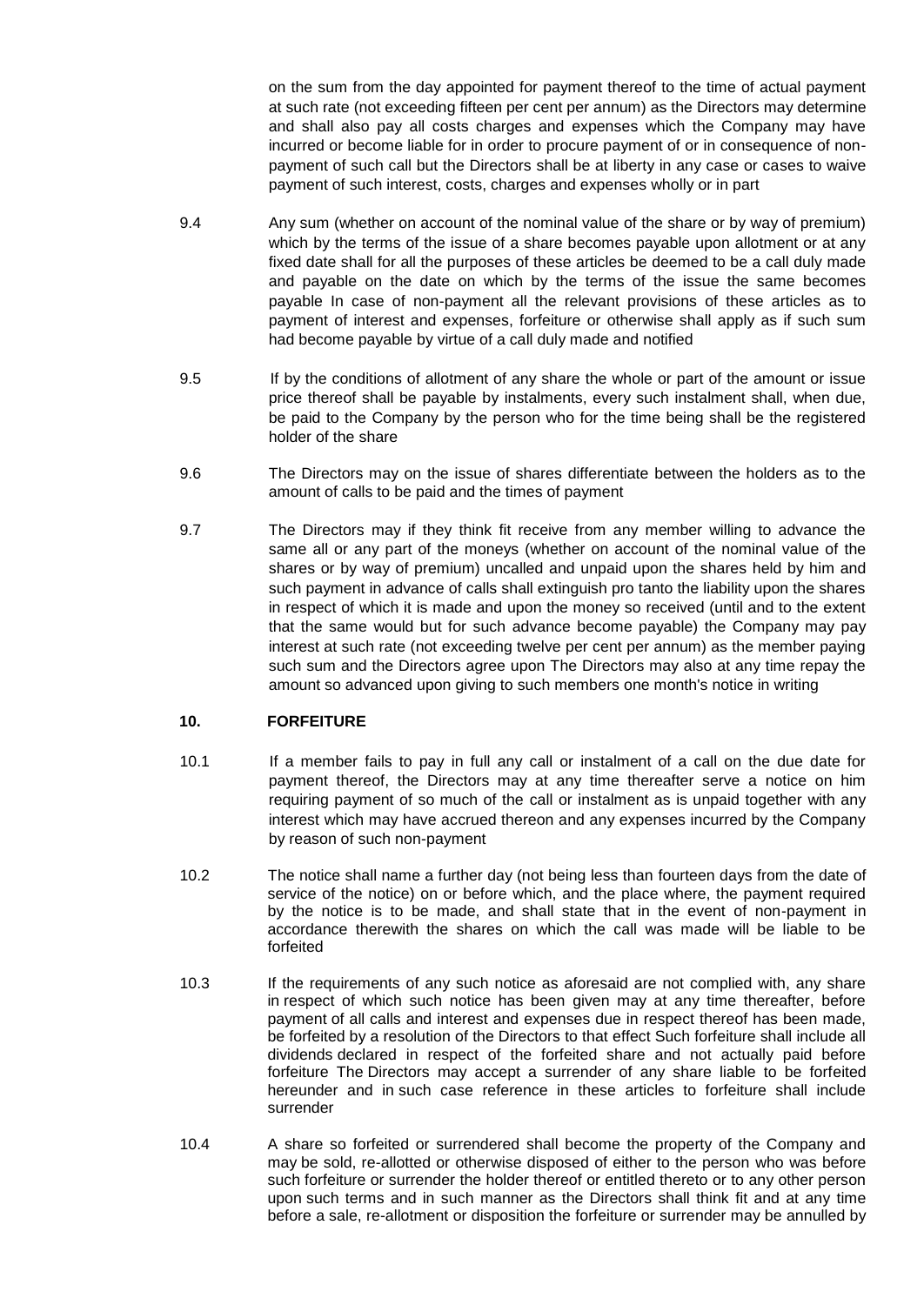the Directors on such terms as they think fit The Directors may, if necessary, authorise some person to transfer a forfeited or surrendered share to any such other person as aforesaid.

- 10.5 A member whose shares have been forfeited or surrendered shall cease to be a member in respect of those shares but shall notwithstanding the forfeiture or surrender remain liable to pay to the Company all moneys which at the date of forfeiture or surrender were presently payable by him to the Company in respect of the shares with interest thereon at such rate (not exceeding fifteen per cent per annum) as the Directors may determine from the date of forfeiture or surrender until payment and the Directors may at their absolute discretion enforce payment without any allowance for the value of the shares at the time of forfeiture or surrender or waive payment in whole or in part
- 10.6 Where any share has been forfeited, notice of the forfeiture shall be served on the person who was before forfeiture the holder of the share, but no forfeiture shall in any manner be invalidated by any omission or neglect to give such notice as aforesaid
- 10.7 An entry of the fact and date of forfeiture shall be made in the register
- 10.8 A statutory declaration by a director or the secretary that a share has been forfeited in accordance with these articles on the date stated in the declaration shall be conclusive evidence of the facts stated in it as against all persons claiming to be entitled to the share The person to whom the share is re-allotted or disposed of shall not be bound to see to the application of the subscription or purchase monies (if any), and the title to the share shall not be affected by any irregularity in or invalidity of the proceedings relating to the forfeiture or re-allotment or disposal of the share After the name of the allottee or, as the case may be, transferee has been entered in the register in respect of such share, the validity of the re-allotment or transfer shall not be impeached by any person and the remedy of any person aggrieved by the re-allotment or transfer shall be in damages only and against the Company exclusively
- 10.9 Save for those rights and liabilities expressly saved by these articles or imposed (in the case of past members) by the Statutes, the forfeiture of a share shall involve the extinction at the time of forfeiture of all interest in and all claims and demands against the Company in respect of the share, and all other rights and liabilities incidental to the share, as between the member whose share is forfeited and the Company
- 10.10 The provisions of these articles as to forfeiture shall apply in the case of non-payment of any sum which, by the terms of issue of a share, becomes payable at a fixed time, whether on account of the nominal value of the share or by way of premium as if the same had been payable by virtue of a call duly made and notified

# **11. LIEN**

- 11.1 Subject to the provisions of section 150 of the 1985 Act (or, as the case may be, section 670, 2006 Act (whichever provision is in force at the relevant time)), the Company shall have a first and paramount lien on every share (not being a fully paid share) for all moneys (whether presently payable or not) called or payable at a fixed time in respect of such share. The Directors may waive any lien which has arisen and may resolve that any share shall for some limited period be exempt wholly or partially from the provisions of this article
- 11.2 The Company may sell in such manner as the Directors think fit any share on which the Company has a lien at such time or in such manner as they may determine, but no sale shall be made unless some sum in respect of which the lien exists is presently payable nor until the expiration of fourteen days after a notice in writing stating and demanding payment of the sum presently payable and giving notice of intention to sell in default shall have been given to the holder for the time being of the share or the person entitled thereto by reason of his death or bankruptcy
- 11.3 The net proceeds of such sale after payment of the costs of such sale shall be applied in or towards payment or satisfaction of the debts or liabilities in respect whereof the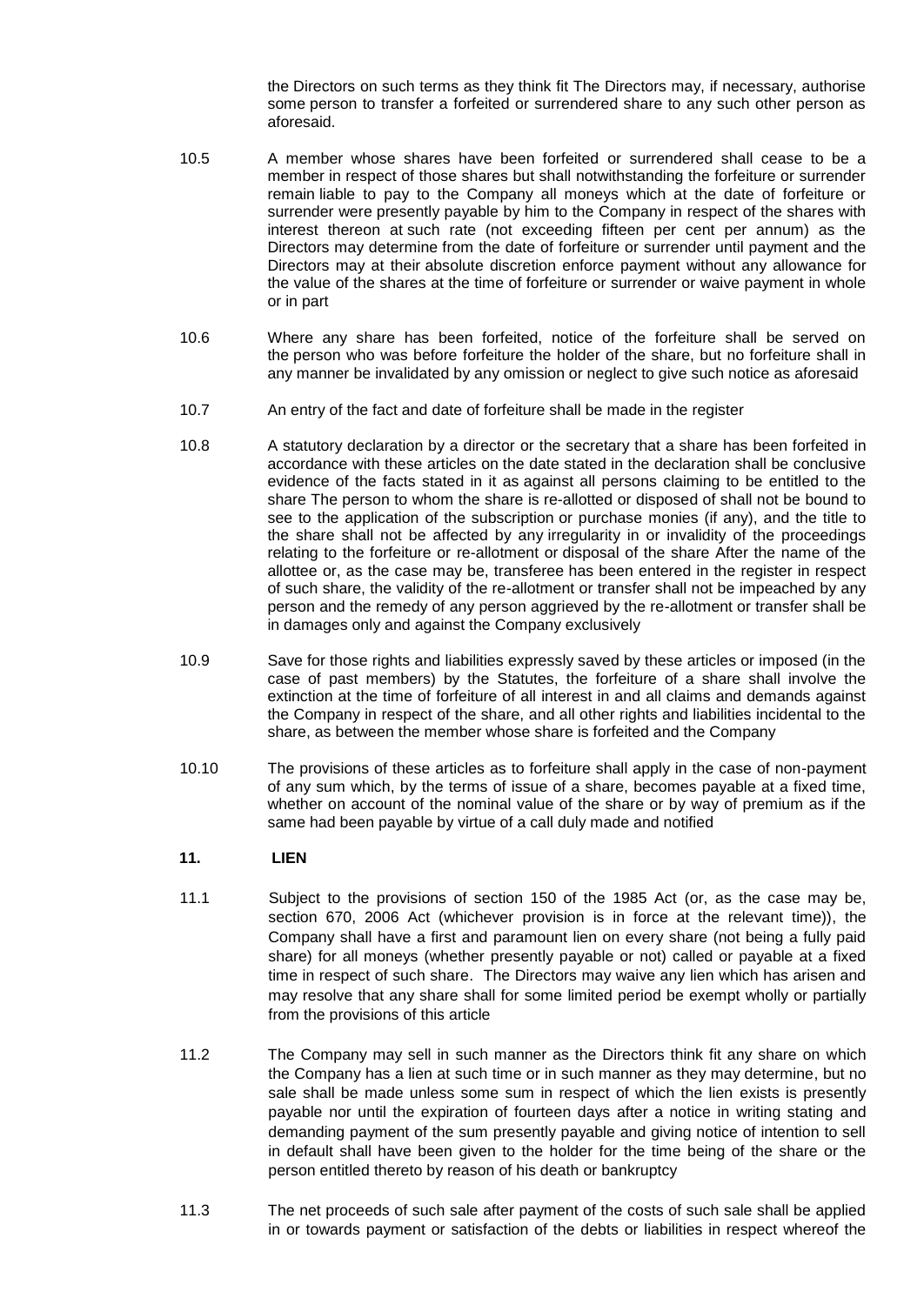lien exists so far as the same are presently payable and any residue shall (subject to a like lien for debts or liabilities not presently payable as existed upon the shares prior to the sale) be paid to the person entitled to the shares at the time of the sale For giving effect to any such sale the Directors may authorise some person to transfer the shares sold to the purchaser

11.4 A statutory declaration in writing that the declarant is a Director or the Secretary of the Company and that a share has been duly forfeited or surrendered or sold to satisfy a lien of the Company on a date stated in the declaration shall be conclusive evidence of the facts therein stated as against all persons claiming to be entitled to the share Such declaration and the receipt of the Company for the consideration (if any) given for the share on the sale, re-allotment or disposal thereof together with the share certificate delivered to a purchaser or allottee thereof shall (subject to the execution of a transfer if the same be required) constitute a good title to the share and the person to whom the share is sold, re-allotted or disposed of shall be registered as the holder of the share and shall not be bound to see to the application of the purchase money (if any) nor shall his title to the share be affected by any irregularity or invalidity in the proceedings relating to the forfeiture, surrender, sale, re-allotment or disposal of the share

# **12. TRANSFER OF SHARES**

- 12.1 Unless the Directors otherwise determine (subject to the provisions of the Statutes) all transfers of Certificated Shares shall be effected by transfer in writing in any usual or common form or in any other form acceptable to the Directors and may be under hand only In such case the instrument of transfer shall be signed by or on behalf of the transferor and (except in the case of fully paid shares) by or on behalf of the transferee The transferor shall remain the holder of the shares concerned until the name of the transferee is entered in the register of members in respect thereof
- 12.2 All transfers of Uncertificated Shares shall be made in the manner provided for in the rules and procedures of the operator of the Relevant System and in accordance with and subject to the Uncertificated Securities Regulations
- 12.3 The Company will not close the register of members in respect a Participating Security without the consent of the Operator of the Relevant System Subject thereto and to the Statutes the registration of transfers may be suspended at such times and for such periods as the Directors may from time to time determine and either generally or in respect of any class of shares The register of members shall not be closed for more than 30 days in any year
- 12.4 Subject to the requirements of the of the United Kingdom Listing Authority and the London Stock Exchange, the Company shall register a transfer of title to any Uncertificated Share or any renounceable right or allotment of a share which is a Participating Security held in Uncertificated form in accordance with the Uncertificated Securities Regulations, but so that the Directors may refuse to register such transfer in any circumstance permitted or required by the Uncertificated Securities Regulations and the requirements of the Relevant System
- 12.5 The Directors may in their absolute discretion and without assigning any reason therefore refuse to register any transfer of shares not being fully paid shares, provided always that the Directors shall not exercise their discretion in such a way as to prevent dealings in shares listed on the Official List and admitted to trading on the London Stock Exchange taking place on an open and proper basis
- 12.6 The Directors may refuse to register a transfer of shares (whether fully paid or not and whether held in certificated form or not)
	- 12.6.1 to an entity which is not a legal or natural person,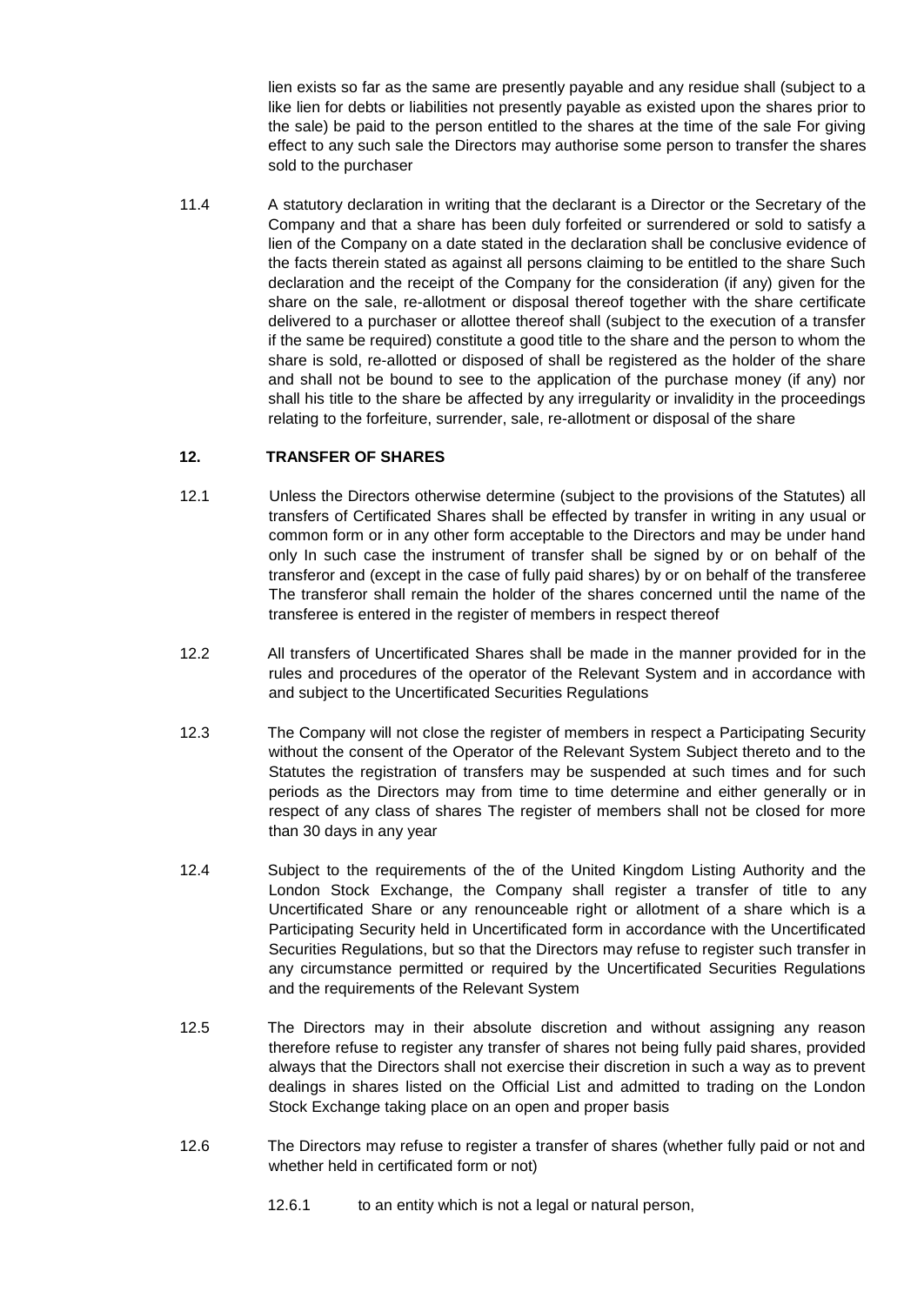- 12.6.2 to a minor, or
- 12.6.3 to be held jointly by more than four persons
- 12.7 The Directors may also refuse to register a transfer of any shares (whether fully paid or not) where the holding represents at least 0 25 per cent of the issued shares of the relevant class and the holder or other person appearing to be interested therein for the purposes of article 22 below has failed to comply with the statutory disclosure requirements under the terms of those articles Provided that this restriction on transfer shall cease to be applicable not more than seven days after the earlier of (a) receipt by the Company of notice that there has been a transfer of the shares pursuant to an arm's length sale as defined in article 22 4 and (b) due compliance, to the satisfaction of the Company, with the statutory disclosure requirements as referred to in article 22 1
- 12.8 If the Directors refuse to register a transfer pursuant to the provisions of this article they shall send to the transferee notice of the refusal within two months after the date on which the transfer was lodged with the Company (in the case of Certificated Shares) or within two months after the date on which the appropriate instructions were received by or on behalf of the Company (in the case of Uncertificated Shares) in accordance with the rules and procedures of the Relevant System
- 12.9 In exceptional circumstances approved by the United Kingdom Listing Authority and the London Stock Exchange, approval of transfers of fully paid Certificated Shares may be refused by the board
- 12.10 The Directors may decline to recognise any instrument of transfer unless the instrument of transfer (duly stamped) is in respect of only one class of share and is lodged at the Transfer Office accompanied by the relevant share certificate(s) and such other evidence as the Directors may reasonably require to show the right of the transferor to make the transfer (and, if the instrument of transfer is executed by some other person on his behalf, the authority of that person so to do) In the case of a transfer by a recognised clearing house the lodgement of share certificates will only be necessary if, and to the extent that, certificates have been issued in respect of the shares in question
- 12.11 All instruments of transfer which are registered may be retained by the Company
- 12.12 No fee will be charged by the Company in respect of the registration of any instrument of transfer or probate or letters of administration or certificate of marriage or death or stop notice or power of attorney or other document relating to or affecting the title to any shares or otherwise for making any entry in the register of members affecting the title to any shares

# **13. DESTRUCTION OF DOCUMENTS**

13.1 The Company shall be entitled to destroy all instruments of transfer which have been registered at any time after the expiration of six years from the date of registration thereof and all dividend mandates and notifications of change of address (including an address notified to the Company for the delivery and receipt of electronic communications) at any time after the expiration of two years from the date of recording thereof and all share certificates which have been cancelled at any time after the expiration of one year from the date of the cancellation thereof and it shall conclusively be presumed in favour of the Company that every entry in the register purporting to have been made on the basis of any instrument of transfer or other document so destroyed was duly and properly made and every instrument of transfer or other document so destroyed was a valid and effective instrument duly and properly registered and every share certificate so destroyed was a valid and effective certificate duly and properly cancelled and every other document hereinbefore mentioned so destroyed was a valid and effective document in accordance with the recorded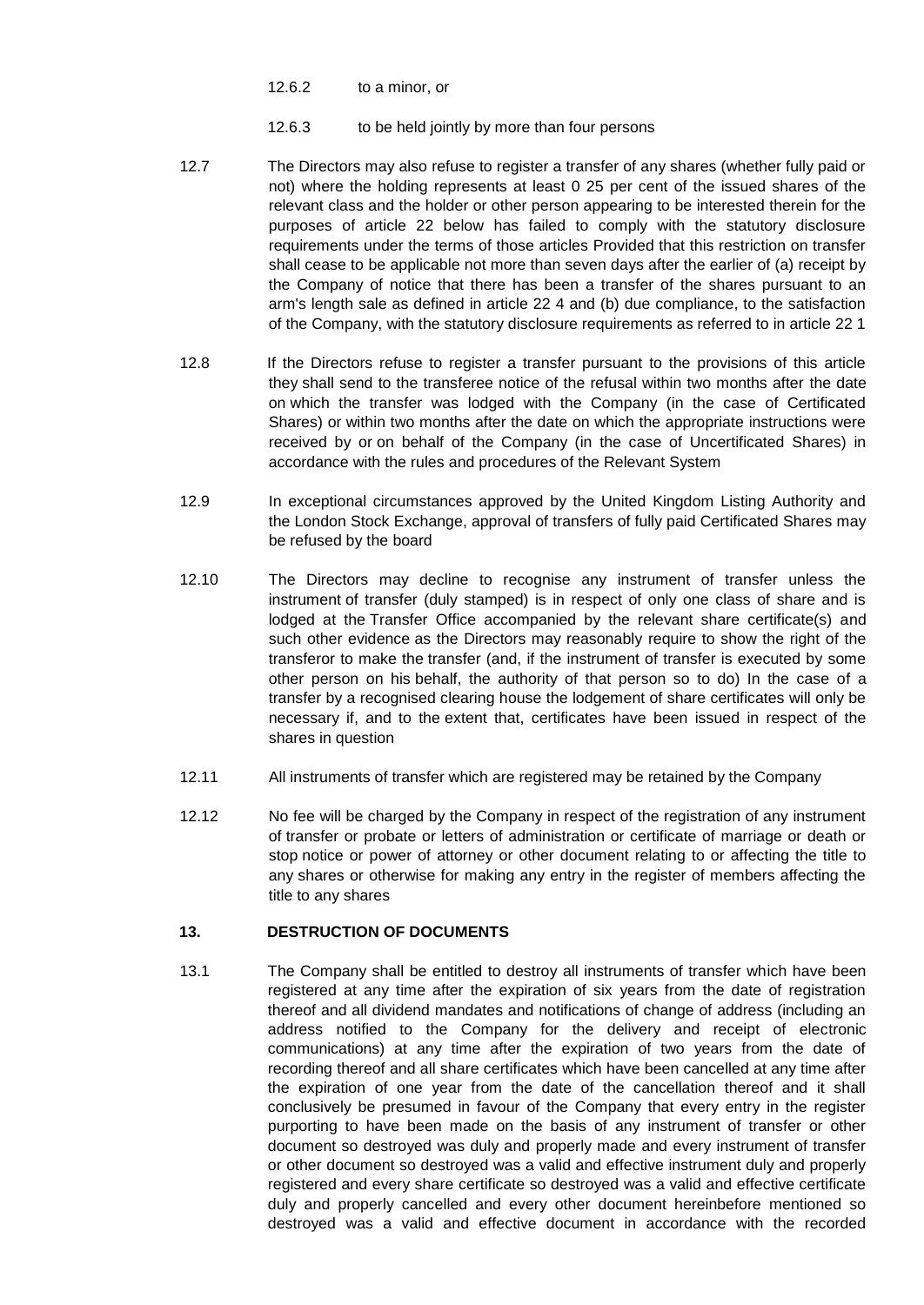particulars thereof in the books or records of the Company Provided always that

- 13.1.1 the provisions of this article shall apply only to the destruction of a document in good faith and without notice of any claim (regardless of the parties thereto) to which the document might be relevant,
- 13.1.2 nothing in this article shall be construed as imposing upon the Company any liability in respect of the destruction of any such document earlier than as aforesaid or in any case where a document is destroyed otherwise than in good faith or with notice of a claim, and
- 13.1.3 references in this article to the destruction of any document include references to the disposal of it in any manner
- 13.2 References in this article to instruments of transfer shall include, in relation to Uncertificated Shares, instructions and/or notifications made in accordance with the rules and procedures of the Relevant System relating to the transfer of such shares

### **14. TRANSMISSION OF SHARES**

- 14.1 In case of the death of a member, the survivors or survivor where the deceased was a joint holder, and the executors or administrators of the deceased where he was a sole or only surviving holder, shall be the only person or persons recognised by the Company as having any title to or interest in the shares, but nothing in this article shall release the estate of a deceased holder (whether sole or joint) from any liability in respect of any share held by him
- 14.2 Any person becoming entitled to a share in consequence of a death or bankruptcy of a member or of any other event giving rise by operation of law to such entitlement may (subject as herein provided) upon supplying to the Company such evidence as the Directors may reasonably require to show his title to the share either be registered himself as a holder of the share upon giving the Company notice in writing of his desire to be so registered or transfer such share to some other person All the limitations, restrictions and provisions of these articles relating to the right to transfer and the registration of transfers of shares shall be applicable to any such notice or transfer as aforesaid as if the death or bankruptcy of the member or other event as aforesaid had not occurred and the notice or transfer were a transfer executed by such member
- 14.3 Save as otherwise provided by or in accordance with these articles, a person becoming entitled to a share in consequence of the death or bankruptcy of a member or other event giving rise by operation of law to such entitlement shall (upon supplying to the Company such evidence as the Directors may reasonably require to show his title to the share) be entitled to the same dividends and other advantages as those to which he would be entitled if he were the registered holder of the share except that he shall not be entitled in respect thereof (except with the authority of the Directors) to exercise any right conferred by membership in relation to meetings of the Company until he shall have been registered as a member in respect of the share Provided Always that the Directors may at any time give notice requiring any such person to elect either to be registered himself or to transfer the share, and if the notice is not complied with within 90 days the Directors may thereafter withhold payment of all dividends, bonuses or other moneys payable in respect of the share until the requirements of the notice have been complied with

### **15. SHARE WARRANTS**

15.1 The Directors may issue warrants with respect to fully paid up shares stating that the bearer is entitled to the shares therein specified ("Share Warrants"), and may provide by coupons or otherwise for the payment of future dividends on the shares included in such Share Warrants. The Directors may determine and from time to time vary the conditions upon which Share Warrants shall be issued and upon which a new Share Warrant or coupon shall be issued in the place of one worn out, defaced or destroyed,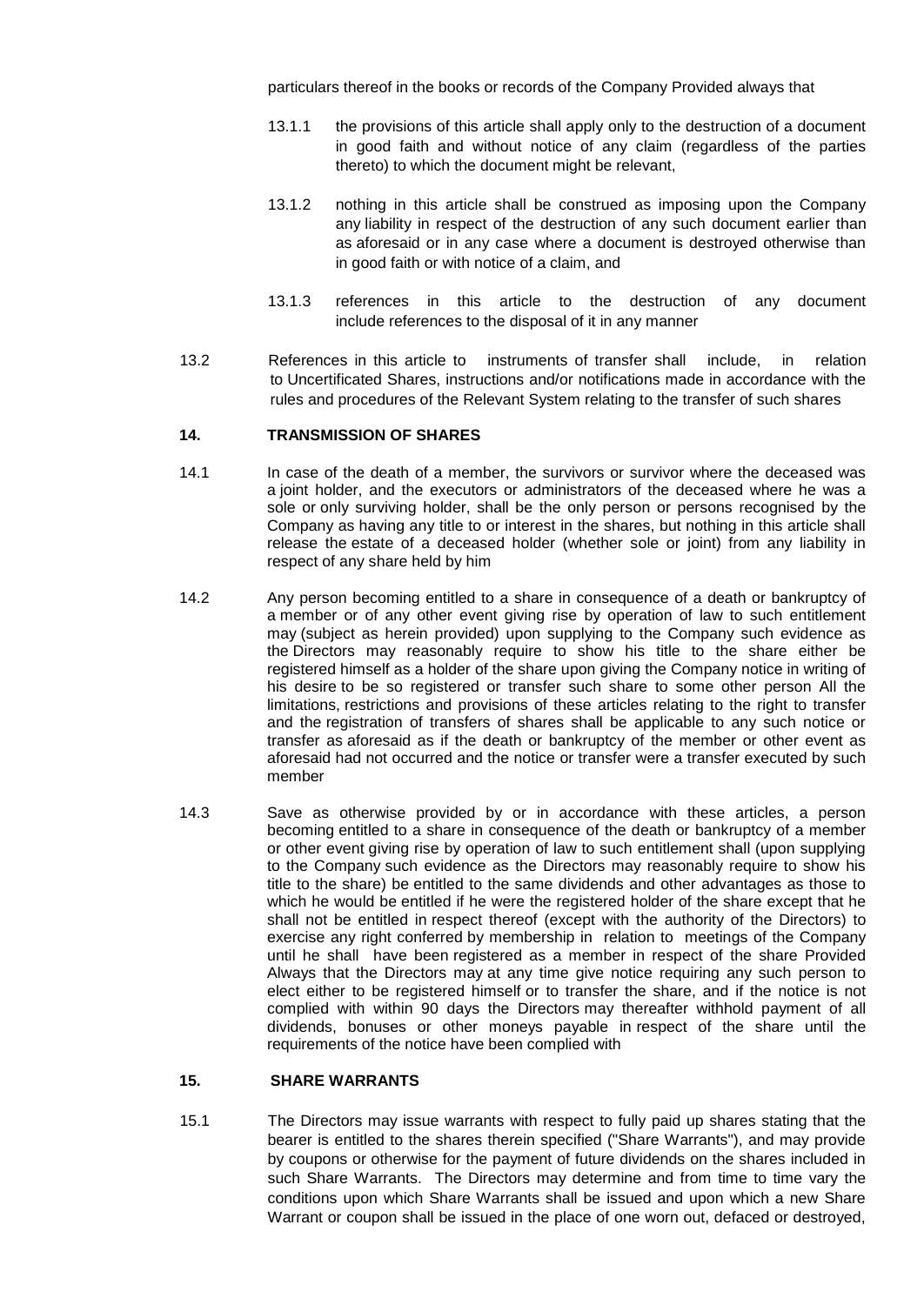but no new Share Warrant or coupon shall be issued to replace one that has been lost unless the Directors are satisfied beyond reasonable doubt that the original has been destroyed. The Directors may also determine and from time to time vary the conditions upon which the bearer of a Share Warrant shall be entitled to receive notices of and attend, vote and demand a poll at General Meetings or to join in requisitioning General Meetings, and upon which a Share Warrant may be surrendered and the name of the holder entered in the register in respect of the shares therein specified. Subject to such conditions and to these articles the bearer of a Share Warrant shall be a member to the full extent. The bearer of a Share Warrant shall hold such warrant subject to the conditions for the time being in force with regard to Share Warrants whether made before or after the issue of such warrant.

- 15.2 A share included in a Share Warrant may be transferred by the delivery of the Share Warrant without any written transfer and without registration, and none of the other provisions of these articles relating to the transfer of shares shall apply to any such transfer
- 15.3 The Company shall not be bound to recognise (even when having notice of it) any interest in or in respect of any share represented by a Share Warrant, other than the bearer's absolute right to the Share Warrant
- 15.4 The Company shall not be responsible for any loss or damage suffered by any person by reason of the Company entering in the register, upon the surrender of a share warrant to bearer, the name of any person who is not the true and lawful owner of that Share Warrant

# **PART III —MEETINGS**

# **16. GENERAL MEETINGS**

- 16.1 The Company shall hold its Annual General Meeting in addition to any other General Meetings in that year, within six months beginning with the day following its accounting reference date
- 16.2 The Directors may whenever they think fit, and shall, on a member's requisition in accordance with the Statutes, proceed to convene a General Meeting. Whenever the Directors shall convene a General Meeting on the requisition of members, they shall convene such meeting for a date not more than 28 days after the date of the notice convening the meeting. If at any time there are not within the United Kingdom sufficient Directors capable of acting to form a quorum, any Director or any two members of the Company may convene a General Meeting in the same manner as nearly as possible as that in which meetings may be convened by the Directors

# **17. NOTICE OF MEETINGS**

- 17.1 An Annual General Meeting shall be called by notice of 21 clear days and any General Meeting shall be called by 14 clear days' notice in writing at the least. The period of notice shall in each case be exclusive of the day on which it is served or deemed to be served and of the day on which the meeting is to be held and shall be given in the manner hereinafter mentioned to all members other than such (if any) as are not under the provisions of these articles entitled to receive such notices from the Company
- 17.2 Provided that a General Meeting notwithstanding that it has been called by a shorter notice than that specified above shall be deemed to have been duly called if it is so agreed
	- 17.2.1 in the case of an Annual General Meeting by all the members entitled to attend and vote thereat, and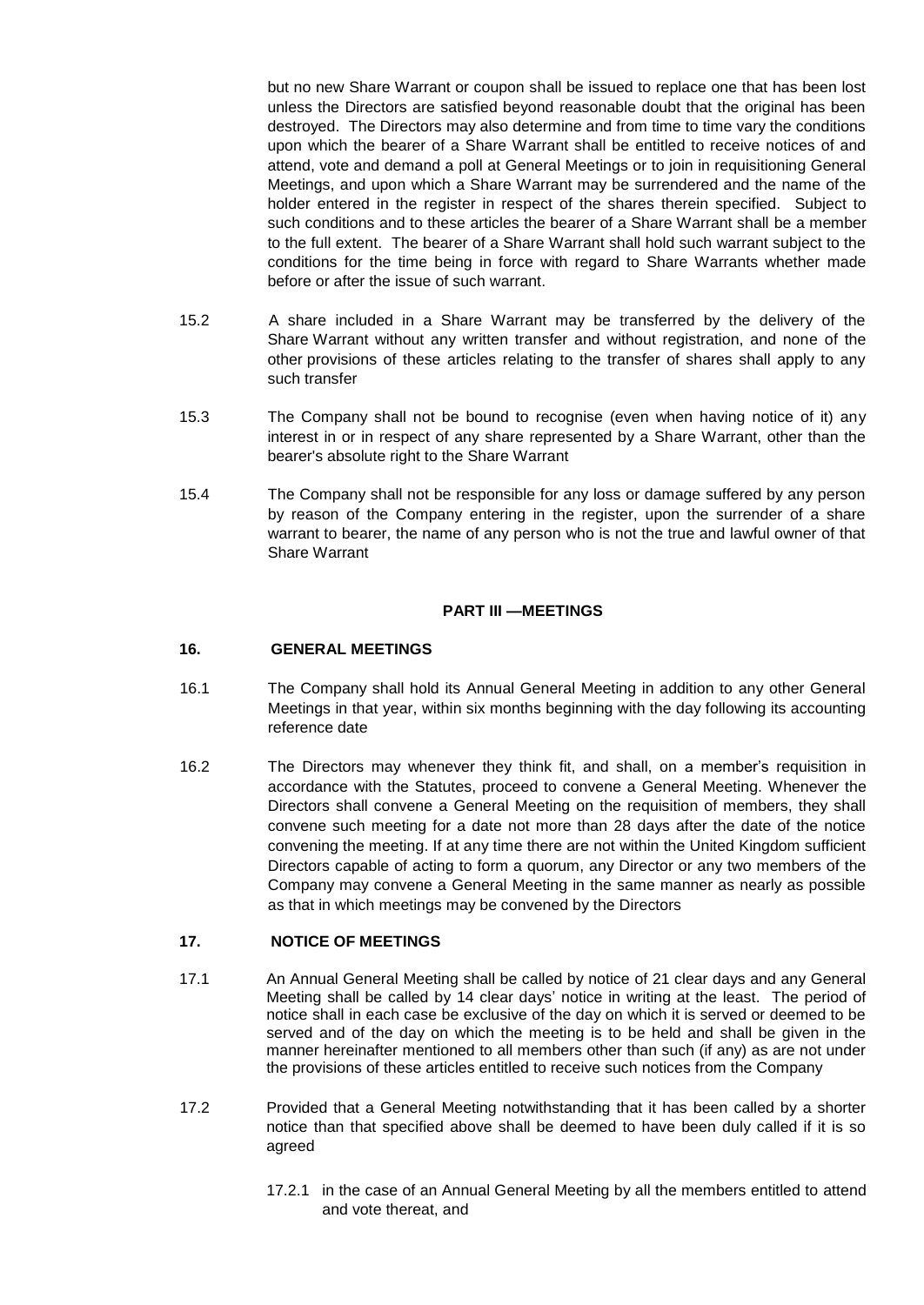- 17.2.2 in the case of a General Meeting by a majority in number of the members having a right to attend and vote thereat, being a majority together holding not less than 95 per cent in nominal value of the shares giving that right (excluding any shares in the Company held as treasury shares)
- 17.3 Provided also that the accidental omission to give notice or send an instrument of proxy to or the non-receipt of notice or instrument of proxy by any person entitled thereto shall not invalidate any General Meeting or any proceedings thereat and shall be disregarded for the purpose of determining whether the notice of the meetings, instrument of proxy or resolution were duly given.
- 17.4 For the purposes of serving notice of meetings, the Directors may determine that the persons entitled to receive such notice of meeting are those persons entered on the register of members at the close of business on a day determined by the Directors, provided that if the Company has Participating Securities, such date may not be more than 21 days before the date on which the relevant notice of meeting is sent
- 17.5 For the purpose of determining which persons are entitled to attend and vote at any General Meeting, and how many votes such persons may cast, the Company may specify in the relevant notice of General Meeting a time, not more than 48 hours before the time fixed for the meeting, by which a person must be entered on the register of members in order to have the right to attend and vote at the meeting. Changes to entries on the register of members after the time specified by the Company for the purposes of this article shall be disregarded in determining the rights of any person to attend or vote at the meeting, notwithstanding any provisions in the Statutes or in these articles to the contrary
- 17.6 Every notice calling a General Meeting shall specify:-
	- 17.6.1 the place and the date and time of the meeting
	- 17.6.2 with reasonable prominence, a statement that a member entitled to attend and vote is entitled to appoint one or more proxies to exercise all or any rights of his to attend, speak and vote (on a show of hands or on a poll) at the meeting (provided that each proxy is appointed to exercise the right attached to a different share or shares held by him) and that a proxy need not be a member of the Company
	- 17.6.3 the general nature of the business to be dealt with at the meeting.
- 17.7 In the case of an Annual General Meeting, the notice shall also specify the meeting as such
- 17.8 In the case of any General Meeting at which business other than routine business is to be transacted, the notice shall specify the general nature of such business, and if any resolution is to be proposed as a special resolution, the notice shall contain a statement to that effect
- 17.9 Routine business shall mean and include only business transacted at an Annual General Meeting of the following classes, that is to say
	- 17.9.1 declaring dividends,
	- 17.9.2 receiving and adopting the accounts, the reports of the Directors and Auditors and other documents required to be attached or annexed to the accounts,
	- 17.9.3 appointing or re-appointing Directors to fill vacancies arising at the meeting on retirement whether by rotation or otherwise,
	- 17.9.4 re-appointing the retiring Auditors (other than Auditors last appointed otherwise than by the Company in General Meeting), or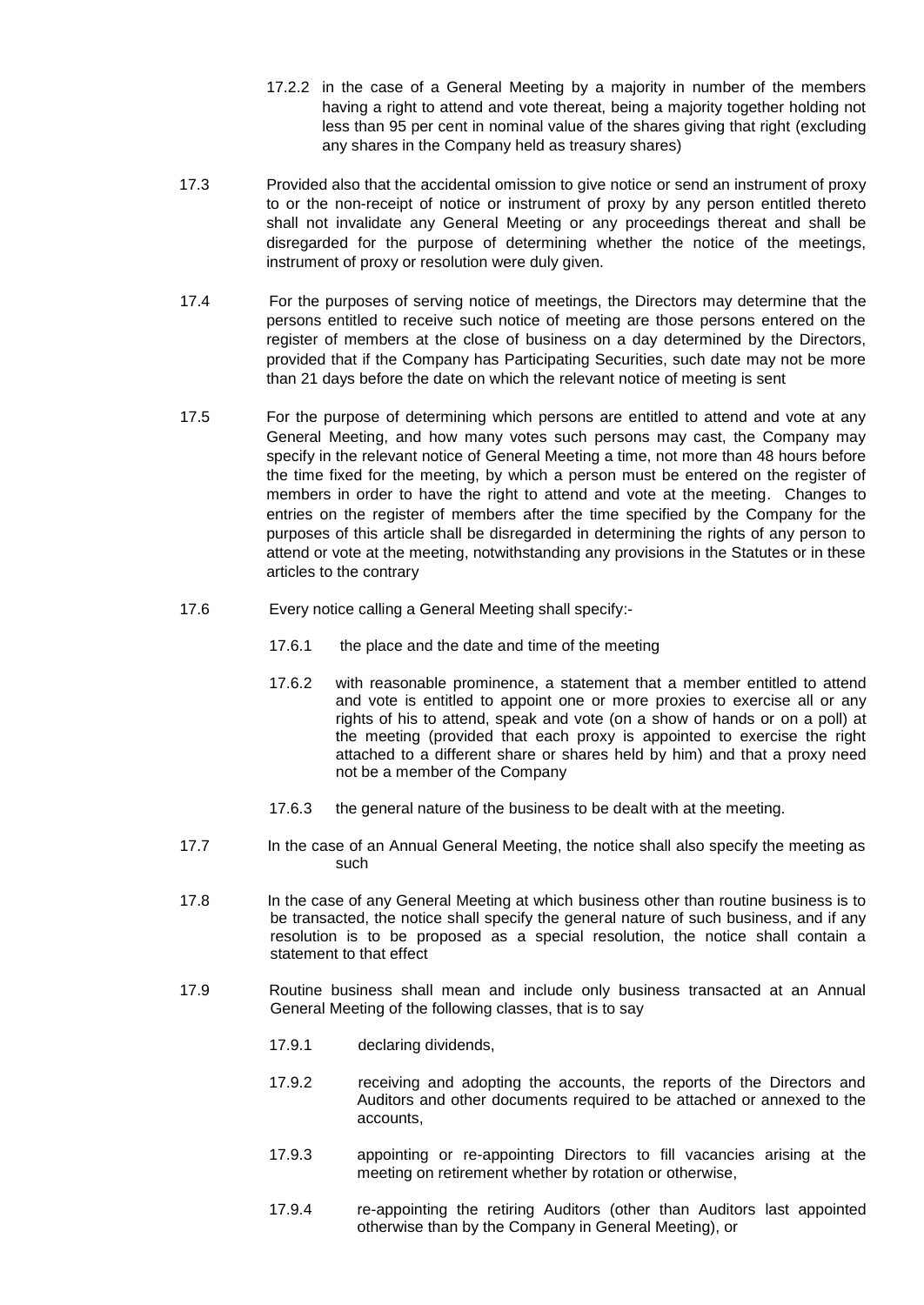- 17.9.5 fixing the remuneration of the Auditors or determining the manner in which such remuneration is to be fixed
- 17.10 No member present at a General Meeting, whether in person, by proxy or by representative, shall be entitled to require disclosure of or any information about any detail of the Company's trading, or that may relate to the conduct of the business of the Company, if the board decides that it is in the interests of the Company to keep that information confidential.

### **18. PROCEEDINGS AT GENERAL MEETINGS**

- 18.1 The Chairman of the board of Directors, failing whom the Deputy Chairman, shall preside as Chairman at a General Meeting If there be no such Chairman or Deputy Chairman, or if at any meeting neither shall be present within ten minutes after the time appointed for holding the meeting or willing to act, the Directors present shall choose one of their number (or, if no Director be present or if all the Directors present decline to take the chair, the members present shall choose one of their number) to be Chairman of the meeting.
- 18.2 No business other than the appointment of a Chairman shall be transacted at any General Meeting unless a quorum is present at the time when the meeting proceeds to business Two members present in person or by proxy and entitled to vote at that meeting shall be a quorum for all purposes
- 18.3 If within fifteen minutes from the time appointed for a General Meeting (or such longer interval as the Chairman of the meeting may think fit to allow) a quorum is not present, the meeting, if convened on the requisition of members, shall be dissolved In any other case it shall stand adjourned to such other day (being not less than seven days and not more than twenty eight days thereafter) and such time and place as may have been specified for the purpose in the notice convening the meeting or (if not so specified) as the Chairman of the meeting may determine and in the latter case not less than seven days' notice of the adjourned meeting shall be given in the like manner as in the case of the original meeting At the adjourned meeting any two members present in person or by proxy shall be a quorum and shall have power to decide upon all matters which could properly have been disposed of at the meeting from which the adjournment took place
- 18.4 The Chairman of the meeting may at any time without the consent of the meeting General Meeting at which a quorum is present either sine die or to another time and at such place as he or she shall determine where it appears to him or her that
	- 18.4.1 the members wishing to attend cannot be conveniently accommodated in the place appointed for the meeting,
	- 18.4.2 the conduct of persons present prevents or is likely to prevent the orderly conduct of business, or
	- 18.4.3 an adjournment is otherwise necessary so that the business of the meeting may be properly conducted
- 18.5 In addition the Chairman of the meeting may with the consent of any General Meeting at which a quorum is present (and shall if so directed by the meeting) adjourn the meeting from time to time (or sine die) and from place to place. Where a meeting is adjourned sine die, the time and place for any adjourned meeting shall be fixed by the Directors. No business shall be transacted at any adjourned meeting except business which might lawfully have been transacted at the meeting from which the adjournment took place. When a meeting is adjourned for 30 days or more or sine die, not less than seven days notice of any adjourned meeting shall be given in the like manner as in the case of the original meeting.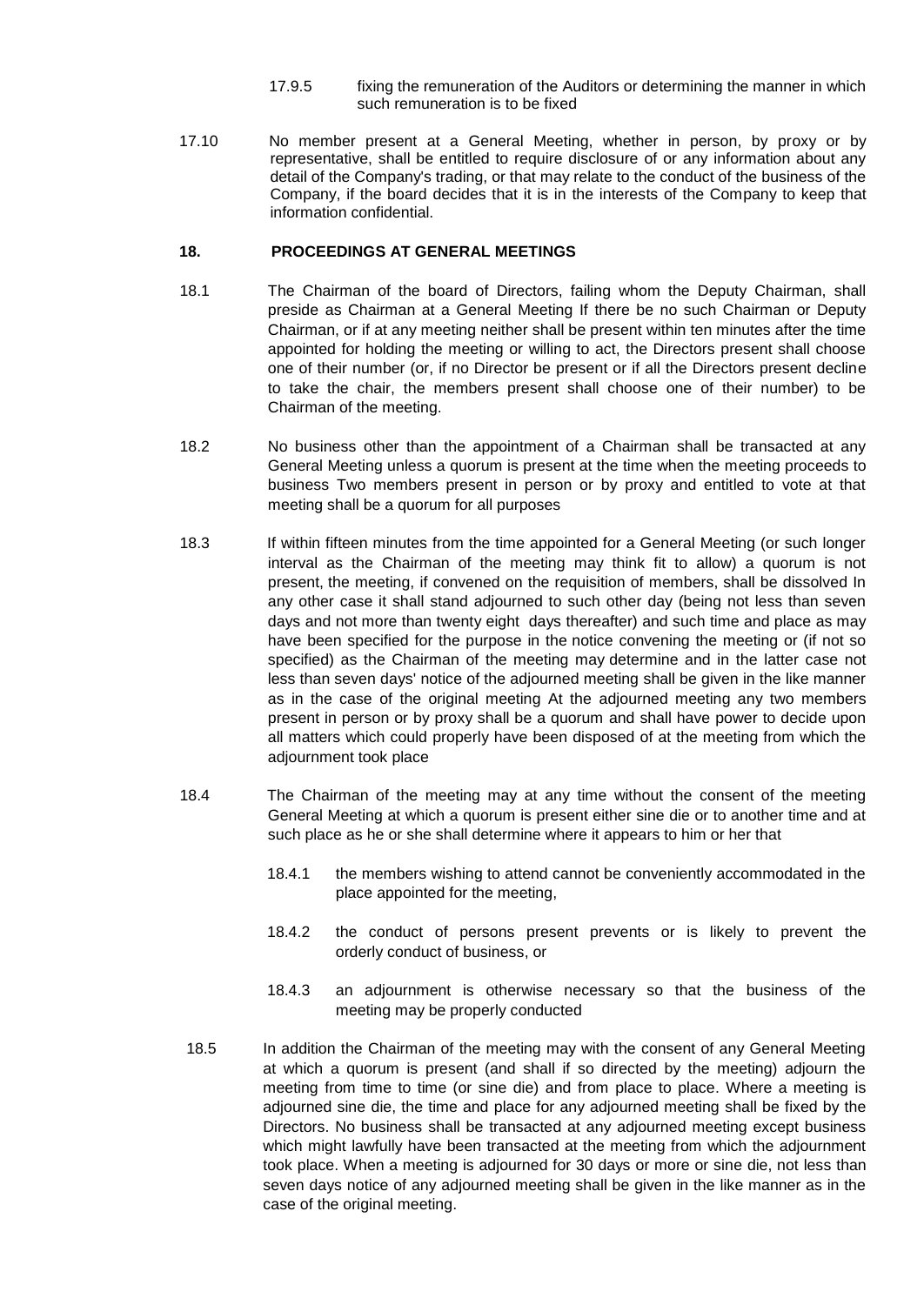- 18.6 Save as hereinbefore expressly provided, it shall not be necessary to give any notice of an adjournment or of the business to be transacted at an adjourned meeting
- 18.7 Any proposed amendment to an ordinary resolution shall, unless the amendment be proposed by the Chairman of the meeting, not be valid unless notice of such proposed amendment shall have been received at the Office (including received at such address at the Company may from time to time specify for the delivery and receipt of electronic communications) at least 48 hours prior to the time of the meeting or adjourned meeting. If an amendment shall be proposed to any resolution under consideration but shall in good faith be ruled out of order by the Chairman of the meeting the proceedings on the substantive resolution shall not be invalidated by an error in such ruling In the case of a resolution duly proposed as a special resolution no amendment thereto (other than a mere clerical amendment to correct a patent error) may in any event be considered or voted upon
- 18.8 The decision of the Chairman of the meeting, made in good faith, on matters of procedure or arising incidentally from the business of the meeting shall be final as shall be his or her decision, acting in good faith, whether any matter is of such a nature
- 18.9 The board may resolve to enable persons entitled to attend a General Meeting to do so by simultaneous attendance and participation at a satellite meeting place anywhere in the world The members present in person or by proxy at satellite meeting places shall be counted in the quorum for, and shall be entitled to vote at, the General Meeting in question Provided that the chairman of the meeting is satisfied that adequate facilities are available throughout the meeting to ensure that members attending at all the meeting places are able to participate in the business for which the meeting has been convened, and to hear and see all persons who speak (whether by the use of microphones, loudspeakers, audio-visual communications equipment or otherwise), in the principal meeting place and any satellite meeting place, and to be heard and seen by all other persons so present in the same manner, such meeting shall be duly constituted and its proceedings valid The chairman of the meeting shall be present at and the meeting shall be deemed to take place at the principal meeting place
- 18.10 If it appears to the chairman of the meeting that the principal meeting place or any satellite meeting place is inadequate to accommodate all members entitled and wishing to attend, the meeting shall be duly constituted and its proceedings valid provided that the chairman of the meeting is satisfied that adequate facilities are available throughout the meeting to ensure that a member who is unable to be accommodated is able to participate in the business for which the meeting has been convened, and to hear and see all persons who speak (whether by the use of microphones, loudspeakers, audio visual communications equipment or otherwise), whether in the meeting place or elsewhere, and to be heard and seen by all other persons so present in the same manner The notice of the meeting does not have to give details of any arrangements under this article 18.10
- 18.10 The board and, at any General Meeting, the chairman of the meeting may make any arrangement and impose any requirement or restriction which it or he (as appropriate) considers appropriate to ensure the security and orderly conduct of a general meeting including, without limitation, requirements for evidence of identity to be produced by those attending the meeting, the searching of their personal property and the restriction of items which may be taken into the meeting place The board and, at any general meeting, the chairman of the meeting is entitled to refuse entry to, or to eject, a person who refuses to comply with these arrangements, requirements or restrictions or who disrupts the proper and orderly conduct of the meeting

# **19. VOTING**

19.1 At any General Meeting a resolution put to the vote of the meeting shall be decided on a show of hands unless a poll is (before or on the declaration of the result of the show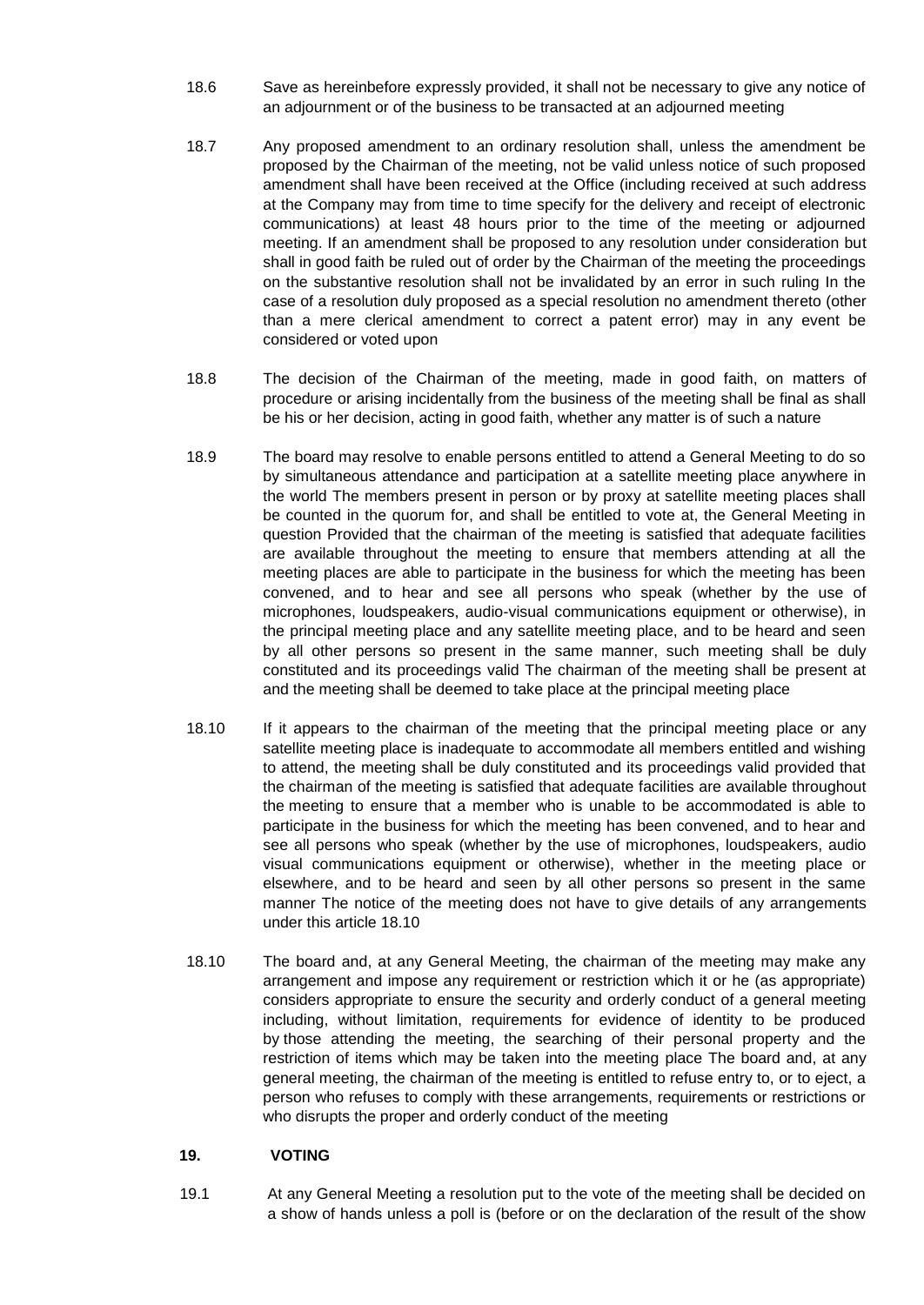of hands) demanded by

- 19.1.1 the chairman of the meeting
- 19.1.2 not less than three members present in person or by proxy and entitled to vote at the meeting,
- 19.1.3 a member or members present in person or by proxy and representing not less than one-tenth of the total voting rights of all the members having the right to vote at the meeting, or
- 19.1.4 a member or members present in person or by proxy and holding shares in the Company conferring a right to vote at the meeting being shares on which an aggregate sum has been paid up equal to not less than one-tenth of the total sum paid up on all the shares conferring that right

and a demand for a poll by a person as proxy for a member counts:

- 19.1.5 for the purposes of 19.1.2 as a demand by the member
- 19.1.6 for the purposes of 19.1.3 as a demand by a member representing the voting rights that the proxy is authorised to exercise.
- 19.1.7 for the purpose of 19.1.4 as a demand by a member holding the shares to which those rights are attached.
- 19.2 A demand for a poll may be withdrawn only with the approval of the meeting Unless a poll is required a declaration by the Chairman of the meeting that a resolution has been carried, or carried unanimously, or by a particular majority, or lost, and an entry to that effect in the minute book, shall be conclusive evidence of that fact without proof of the number or proportion of the votes recorded for or against such resolution If a poll is required, it shall be taken in such manner (including the use of ballot or voting papers or tickets) as the Chairman of the meeting may direct, and the result of the poll shall be deemed to be the resolution of the meeting at which the poll was demanded The Chairman of the meeting may (and if so directed by the meeting shall) appoint scrutineers and may adjourn the meeting to some place and time fixed by him for the purpose of declaring the result of the poll
- 19.3 In the case of an equality of votes, whether on a show of hands or on a poll, the Chairman of the meeting at which the show of hands takes place or at which the poll is demanded shall not be entitled to a second or casting vote in addition to any other vote that he may have.
- 19.4 If any votes shall be counted which ought not to have been counted or might have been rejected, the error shall not vitiate the result of the voting unless it be pointed out at the same meeting or at any adjournment thereof, and not in that case unless it shall in the opinion of the Chairman be of sufficient magnitude to merit the vitiation of such result
- 19.5 No poll shall be demanded on the election of a Chairman of the meeting or on a question of adjournment A poll demanded on any other question shall be taken either immediately or at such subsequent time (not being more than 30 days from the date of the meeting) and place as the Chairman of the meeting may direct No notice need be given of a poll not taken immediately The demand for a poll shall not prevent the continuance of the meeting for the transaction of any business other than the question on which the poll has been demanded
- 19.6 Where a poll is taken at an Annual General Meeting or at a General Meeting, the Company must ensure that the results of such poll is made available on its website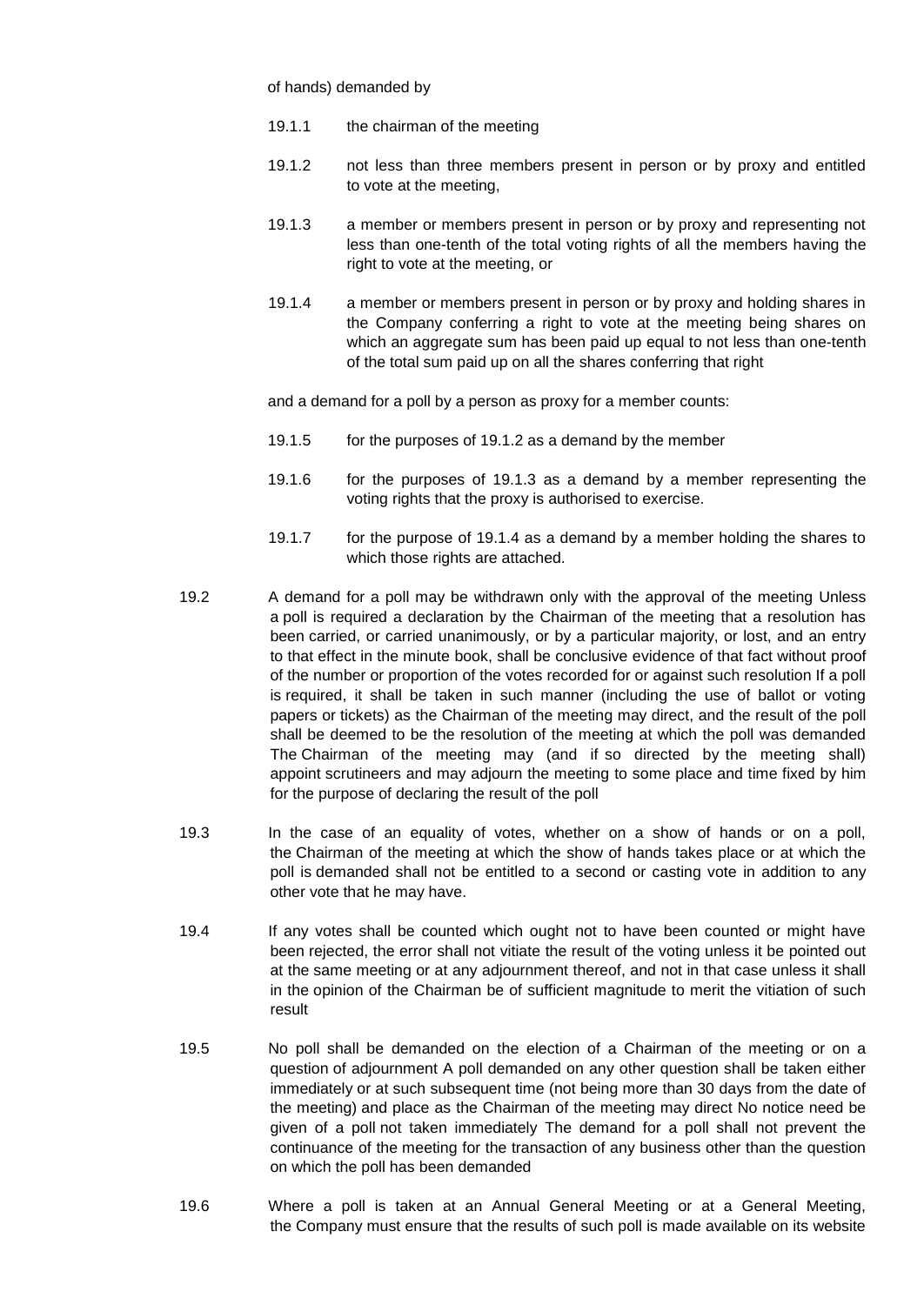in accordance with section 341 of the 2006 Act

19.7 Directors are required to obtain an independent report on any poll taken at an Annual General Meeting or at a General Meeting in accordance with sections 342 to 344 of the 2006 Act if they receive requests to do so from members representing not less than 5% of the total voting rights of all members who have a right to vote on the matter to which the poll relates (excluding voting rights attached to any shares in the Company held as treasury shares) or not less than 100 members who have a right to vote on the matter to which the poll relates and hold shares in the Company on which there has been paid up an average sum per member of not less than £100

### **20. VOTES OF MEMBERS**

- 20.1 Subject to any special rights or restrictions as to voting attached by or in accordance with these articles (whether pursuant to article 22 2 or otherwise) to any shares or class of shares, on a show of hands every member who is present in person or by proxy shall have one vote and on a poll every member who is present in person or by proxy shall have one vote for every share of which he is the holder
- 20.2 In the case of joint holders of a share the vote of the senior who tenders a vote whether in person or by proxy, shall be accepted to the exclusion of the votes of the other joint holders and for this purpose seniority shall be determined by the order in which the names stand in the register of members in respect of the share
- 20.3 Where a receiver or other person (by whatever name called) has been appointed by any court claiming jurisdiction in that behalf to exercise powers with respect to the property or affairs of any member on the grounds (however formulated) of mental disorder, the Directors may in their absolute discretion, upon or subject to production of such evidence of the appointment as the Directors may require, permit such receiver or other person on behalf of such member to vote (whether on a show of hands or on a poll) in person or by proxy at any General Meeting or to exercise any other right conferred by membership in relation to meetings of the Company
- 20.4 No member shall, unless the Directors otherwise determine, be entitled to vote at a General Meeting either personally or by proxy or to exercise any other right conferred by membership in relation to meetings of the Company if any call or other sum presently payable by him to the Company in respect of shares in the Company remains unpaid
- 20.5 No objection shall be raised as to the admissibility of any vote except at the meeting or adjourned meeting at which the vote objected to is or may be given or tendered and any vote not disallowed at such meeting shall be valid for all purposes. Any such objection shall be referred to the Chairman of the meeting whose decision shall be final and conclusive
- 20.6 On a poll votes may be given either personally or by proxy and a person entitled to more than one vote need not use all his votes or cast all the votes he uses in the same way

# **21. EXERCISE OF MEMBERS' RIGHTS**

For so long as the Company's shares are admitted to trading on a regulated market within the meaning of section 1173 of the 2006 Act a member who holds shares on behalf of another person may nominate that person to enjoy certain information rights in accordance with section 146 of the 2006 Act

### **22. DISENFRANCHISEMENT**

22.1 It is to be regarded as a cardinal principle of the Company that all members and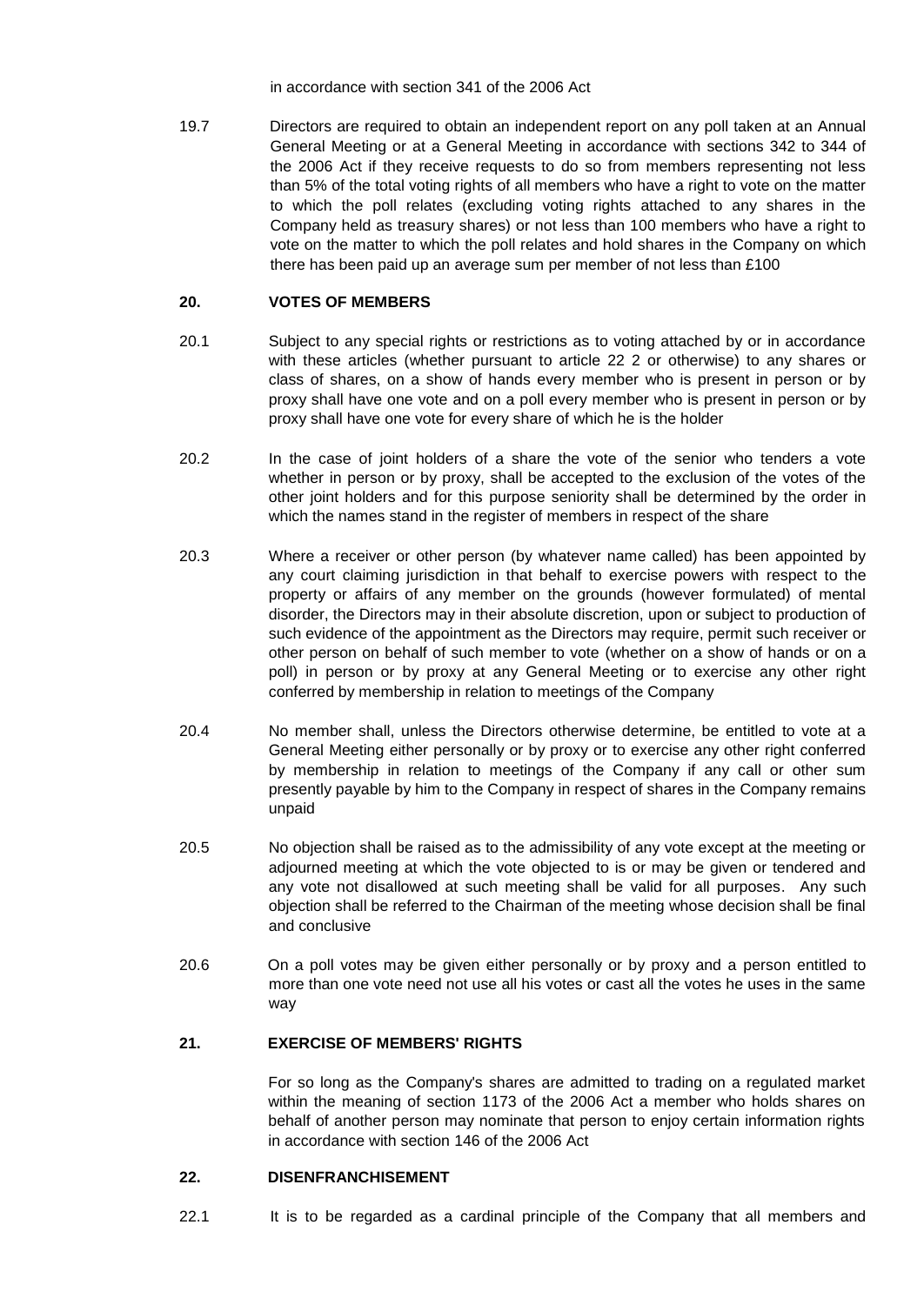persons interested in shares of the Company shall comply with those provisions of Part VI of the 1985 Act (or the equivalent provisions in Parts 21 and 22, Companies Act 2006, as applicable) whereby the Company is empowered by notice in writing to require any member or other person as aforesaid within such reasonable time as is specified in the notice to disclose to the Company particulars of any interests, rights, agreements or arrangements affecting any of the shares held by that member or in which such other person as aforesaid is interested (which provisions in this article are referred to as "the statutory disclosure requirements")

- 22.2 If any holder of or any other person appearing to be interested in any shares of the Company fails within fourteen days after the date of service of such notice to comply with the statutory disclosure requirements then
	- 22.2.1 if the shares are held in certificated form from the time of such failure until not more than seven days after the earlier of (a) receipt by the Company of notice that there has been a transfer of the shares pursuant to an arms length sale (as defined in article 22 4 below) and (b) due compliance, to the satisfaction of the Company, with the statutory disclosure requirements

(i) (should the Directors so resolve) such holder shall not be entitled to attend or vote or to exercise any right conferred by membership at meetings of the Company in respect of all the shares for the time being registered in the account in the register of members of the Company in respect of which such notice was served,

(ii) On circumstances where the holding represents at least 0 25 per cent of the issued shares of the relevant class (calculated exclusive of treasury shares) and should the Directors so resolve) the payment of dividends in respect of such shares may be withheld, and

(iii) On circumstances where the holding represents at least 0 25 per cent of the issued shares of the relevant class (calculated exclusive of treasury shares) and should the Directors so resolve) such holder shall not be entitled to transfer such shares otherwise than pursuant to an arms length sale, or

- 22.2.2 if the shares are held in uncertificated form, the Directors may serve upon the registered holder of such shares a notice requiring the holder to convert his holding of such Uncertificated Shares into certificated form within such period as is specified in the notice and require the holder to continue to hold such shares in certificated form for so long as such failure continues If the holder shall fail to do so within such time as is specified in the said notice from the Company the Directors are empowered to authorise some person to take all such steps and issue such instructions by means of the Relevant System or otherwise in the name of the holder of such shares as may be necessary to effect the conversion of such shares to certificated form and such steps shall be as effective as if they had been taken by the registered holder of the relevant Uncertificated Shares When such conversion to certificated form shall have been effected the provisions of article 22 2 1 shall apply
- 22.3 For the purposes of this article a person shall be treated as appearing to be interested in any shares if the holder of shares has been served a notice pursuant to section 793 of the 2006 Act and such notice (together with such other notices Of any) as shall have been served upon any other persons in respect of the shares in question) fails to establish the identities of those interested or who have been interested in the shares and the Company knows or has reasonable cause to believe that someone other than the holder or the persons whose identities have been revealed is or has been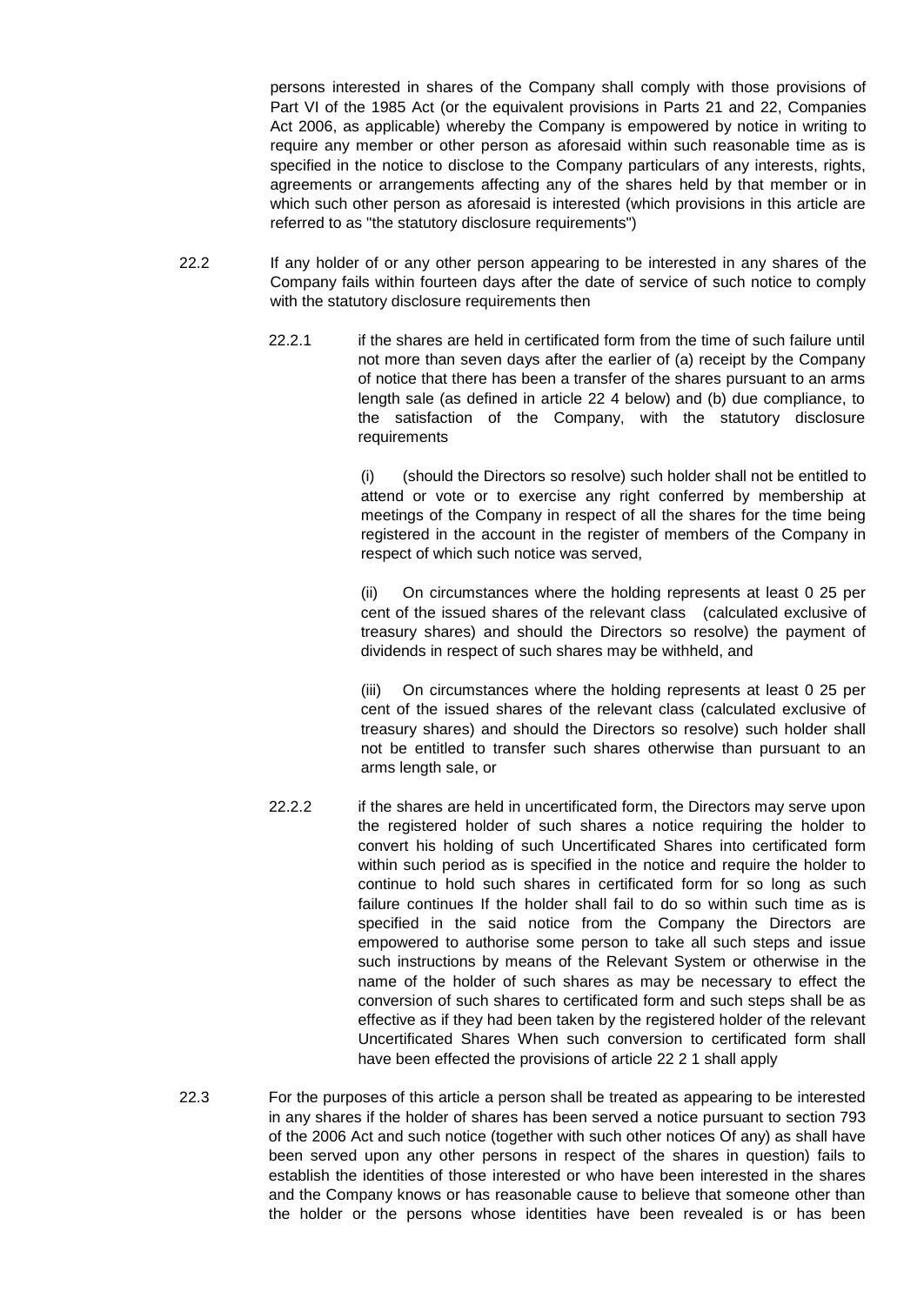interested in the shares

22.4 For the purposes of this article "an arm's length sale" shall mean a sale to an unconnected party under which the beneficial ownership of the shares in question passes and shall include (but without limitation) a sale through a recognised investment exchange (as defined in the Financial Services and Markets Act 2000) or other recognised market or a sale in connection with acceptance of a takeover offer for the Company (as defined in section 974 of the 2006 Act)

### **23. PROXIES**

- 23.1 A proxy need not be a member of the Company
- 23.2 An instrument appointing a proxy shall be in writing in any usual or common form or in any other form which the Directors may approve and
	- 23.2.1 in the case of an individual shall be signed by the appointor or by his attorney, or
	- 23.2.2 in the case of a corporation shall be either given under its common seal or signed on its behalf by an attorney or a duly authorised officer of the corporation
- 23.3 A member may appoint more than one proxy to attend on the same occasion, provided that each proxy is appointed to exercise the rights attached to a different share or shares held by such member. Where a member appoints more than one proxy, each such appointment shall specify the number of shares in respect of which each proxy is entitled to exercise the related votes and the member shall ensure that no proxy is appointed to exercise the votes which any other proxy has been appointed by that member to exercise
- 23.4 The appointment of a proxy shall not preclude a member from attending and voting in person at the meeting or any adjournment of it
- 23.5 The appointment of a proxy shall, unless the contrary is stated in it, be valid for any adjournment of the meeting as well as for the meeting(s) to which it relates No appointment of a proxy shall be valid after the expiry of 12 months from the date it is given
- 23.6 The signature on an instrument appointing a proxy need not be witnessed Where an instrument appointing a proxy is signed on behalf of the appointor by an attorney, the letter or power of attorney or a duly certified copy thereof must (failing previous registration with the company) be lodged with the instrument of proxy pursuant to the next following article, failing which the instrument may be treated as invalid
- 23.7 Without limiting the foregoing, in relation to any Uncertificated Shares, the Directors may from time to time permit appointments of a proxy to be made by means of an electronic communication in the form of an Uncertificated Proxy Instruction, (that is, a properly authenticated dematerialised instruction within the meaning of the Uncertificated Securities Regulations, and/or other instruction or notification, which is sent by means of the Relevant System concerned and received by such participant in that system acting on behalf of the Company as the Directors may prescribe, in such form and subject to such terms and conditions as may from time to time be prescribed by the Directors (subject always to the facilities and requirements of the Relevant System concerned)), and may in a similar manner permit supplements to, or amendments or revocations of, any such Uncertificated Proxy Instruction to be made by like means The Directors may in addition prescribe the method of determining the time at which any such properly authenticated dematerialised instruction (and/or other instruction or notification) is to be treated as received by the Company or such participant The Directors may treat any such Uncertificated Proxy Instruction which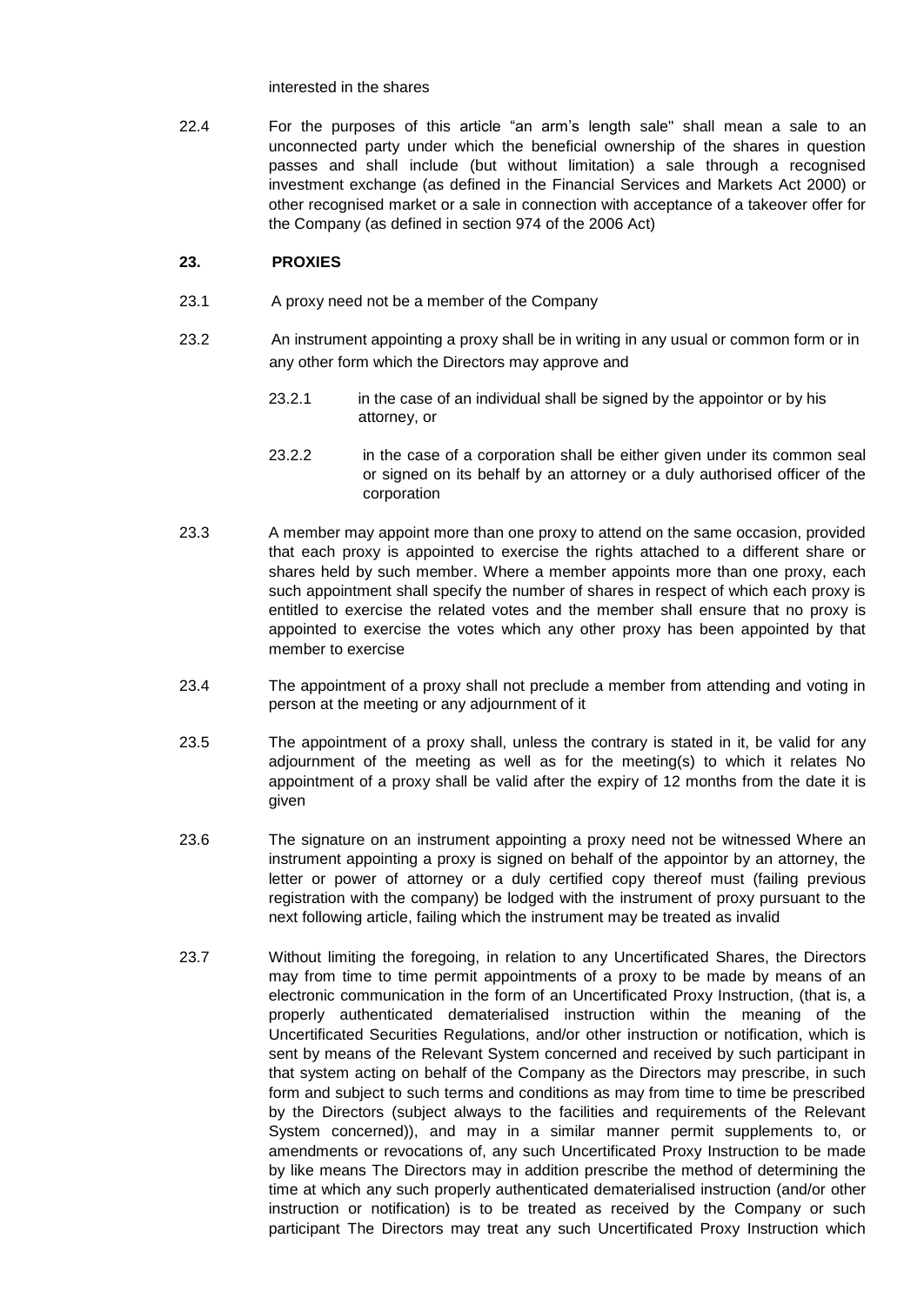purports to be or is expressed to be sent on behalf of a holder of a share as sufficient evidence of the authority of the person sending that instruction to send it on behalf of that holder

- 23.8 An instrument appointing a proxy and any authority under which it is executed or a copy of such authority certified notarially or in some other way approved by the Directors must
	- 23.8.1 in the case of an instrument in writing be deposited at the Transfer Office or at such other place within the United Kingdom as is specified in the notice convening the meeting or in any instrument of proxy sent out by the Company in relation to the meeting not less than 48 hours (excluding in the calculation of such time period, any part of a day that is not a working day) before the time for holding the meeting or adjourned meeting at which the person named in the instrument proposes to vote, or
	- 23.8.2 in the case of an appointment contained in an electronic communication, where an address has been specified for the purpose of receiving electronic communications
		- (a) in the notice convening the meeting, or
		- (b) in any instrument of proxy sent out by the Company in relation to the meeting, or
		- (c) in any invitation contained in an electronic communication to appoint a proxy issued by the Company in relation to the meeting,

be received at such address not less than 48 hours before the time for holding the meeting or adjourned meeting at which the person named in the appointment proposes to vote,

- 23.8.3 in the case of a poll taken more than 48 hours after it is demanded, be deposited or received as aforesaid after the poll has been demanded and not less than 24 hours (excluding, in the calculation of such time period, any part of a day that is not a working day) before the time appointed for taking the poll, or
- 23.8.4 where the poll is not taken forthwith but is taken not more than 48 hours after it was demanded, be delivered at the meeting at which the poll was demanded to the Chairman of the meeting or to the Secretary or to any Director,
- 23.8.5 and an appointment of proxy which is not deposited, delivered or received in a manner so permitted shall be invalid Provided that an instrument of proxy relating to more than one meeting (including any adjournment thereof) having once been so delivered shall not require again to be deposited, delivered or received for the purposes of any subsequent meeting to which it relates
- 23.9 In this article and article 23 10 "address", in relation to electronic communications includes any number or address (including, in the case of any Uncertificated Proxy Instruction permitted pursuant to article 23 7, an identification number of a participant in the Relevant System concerned) used for the purposes of such communications
- 23.10 An instrument or electronic communication appointing a proxy shall be deemed to include the right to attend, speak, vote and to demand or join in demanding a poll (but shall not confer any further right to speak at the meeting except with the permission of the Chairman of the meeting) and shall, unless the contrary is stated thereon, be valid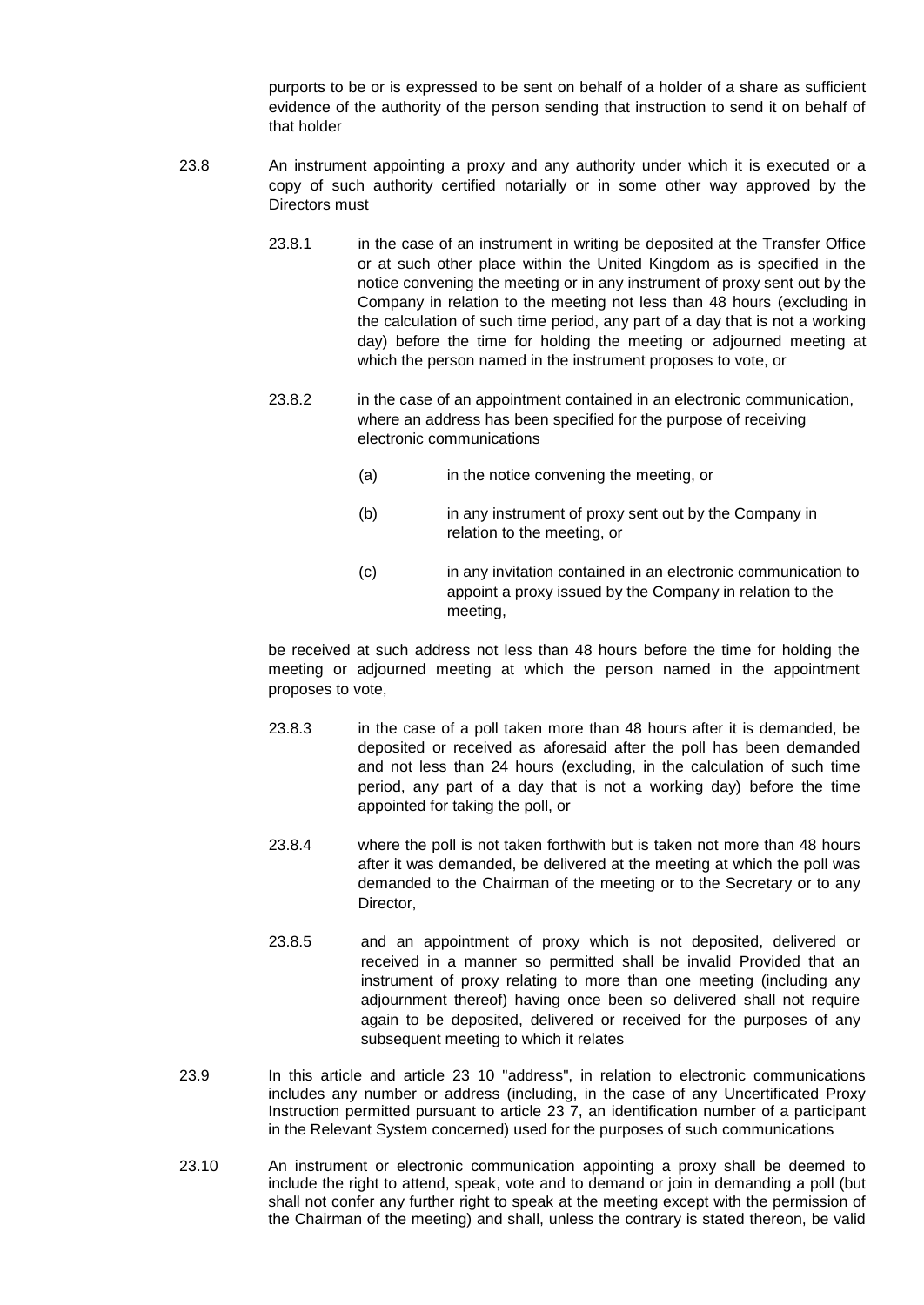as well for any adjournment of the meeting as for the meeting to which it relates

- 23.11 A vote given or poll demanded by proxy or by the duly authorised representative of a corporation shall be valid notwithstanding the previous determination of the authority of the person voting or demanding a poll unless notice of the determination was received by the Company at the Transfer Office or at such other place at which the instrument of proxy was duly deposited or, where the appointment of the proxy was contained in an electronic communication, at the address at which such appointment was duly received not less than 48 hours (or such shorter time as the Directors shall determine) before the time appointed for the commencement of the meeting or adjourned meeting at which the vote is given or the poll demanded or On the case of a poll taken otherwise than on the same day as the meeting or adjourned meeting) the time appointed for taking the poll
- 23.12 The Directors shall at the expense of the Company send by post or otherwise forms of appointment of proxy (reply-paid or otherwise) with the notice convening any general meeting to members entitled to vote at the meeting. Such forms of appointment of proxy shall provide for voting both for and against all resolutions to be proposed at the meeting other than the resolutions relating to the procedure of the meeting. The accidental omission to send an appointment of proxy or the non-receipt of it by any member entitled to attend and vote at the meeting shall not invalidate the proceedings at the meeting

# **24. CORPORATIONS ACTING BY REPRESENTATIVES**

- 24.1 Any corporation (whether or not a company within the meaning of the Companies Acts) which is a member of the Company may by resolution of its Directors or other governing body authorise such person as it thinks fit to act as its representative at any meeting of the Company or of any class of members of the Company The person so authorised shall be entitled to exercise the same powers on behalf of such corporation as the corporation could exercise if it were an individual member of the Company and such corporation shall for the purpose of these articles be deemed to be present in person at any such meeting if a person so authorised is present thereat
- 24.2 A director, the secretary or some person authorised for the purpose by the secretary may require any representative to produce a certified copy of the resolution so authorising him before permitting him to exercise his powers

# **PART IV – DIRECTORS**

# **25 DIRECTORS**

- 25.1 Subject as hereinafter provided the Directors shall not be subject to any maximum but must not be less than two in number The Company may by ordinary resolution from time to time vary the minimum and maximum number of Directors
- 25.2 There shall be no requirement for a Director to hold shares in the Company
- 25.3 Each Director shall be entitled to receive notice of and to attend and speak at any General Meeting of the Company and at any separate General Meeting of the holders of any class of shares in the capital of the Company
- 25.4 Until otherwise determined by the Company by ordinary resolution, there shall be paid to the Directors (other than alternate Directors) being those Directors that do not hold Service Agreements with the Company such fees for their services in the office of Director as the Directors may determine (not exceeding in the aggregate an annual sum of £300,000 (subject to increase as provided below) or such larger amount as the Company may by ordinary resolution decide) divided between the Directors as they agree, or, failing agreement, equally. Such fees shall be distinct from any salary, remuneration or other amounts payable to a Director pursuant to any other provisions of these articles and shall be deemed to accrue from day to day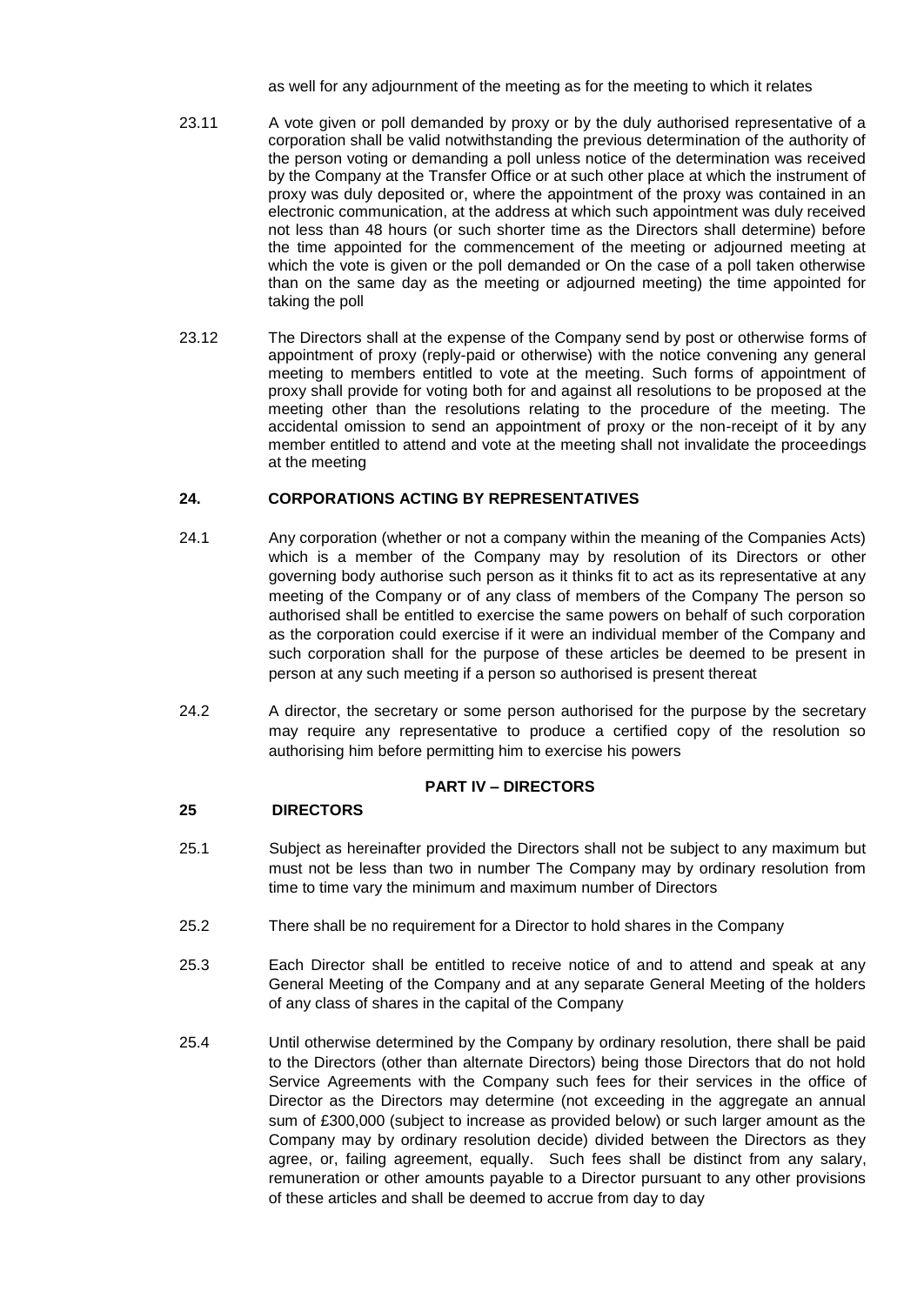- 25.5 Any remuneration payable under this article may be increased separately by the board of Directors if such increase is solely to meet the costs of any Value Added Tax properly payable on such remuneration of a recipient who holds the appointment of Director or Chairman in the course of his trade, profession or vocation
- 25.6 Any Director who holds any executive office (including for this purpose the office of Chairman or Deputy Chairman whether or not such office is held in an executive capacity), or who serves on any committee, or who otherwise performs services which in the opinion of the Directors are outside the scope of the ordinary duties of a Director (including going or residing abroad in connection with the conduct of any of the affairs of the Company), may be paid such extra remuneration by way of lump sum, salary, commission, percentage of profits, or otherwise as the Directors may determine
- 25.7 The Directors shall be entitled to be repaid all reasonable travelling, hotel and other expenses incurred by them respectively in or about the performance of their duties as Directors including any expenses incurred in attending meetings of the board or of Committees of the board or General Meetings and if in the opinion of the Directors it is desirable that any of their number should make any special journeys or perform any special services on behalf of the Company or its business, such Director or Directors shall be paid such reasonable additional remuneration and expenses therefore as the Directors may from time to time determine
- 25.8 A Director may hold any other office or place of profit under the Company except that of Auditor in conjunction with the office of Director and may act in a professional capacity to the Company, and in any such case on such terms as to remuneration and otherwise as the Directors may arrange. No Director shall be disqualified by his office from contracting with the Company either in regard to such other office or place of profit or as vendor, purchaser or otherwise, nor subject to section 190 of the 2006 Act shall any such contract nor any contract or arrangement entered into by or on behalf of the Company in which any Director shall be in any way interested be avoided, nor subject also to section 190 of the 2006 Act shall any Director so contracting or being interested be liable to account to the Company for any profit realised by any such contract or arrangement by reason of such Director holding that office or of the fiduciary relationship thereby established, provided that the nature of his interest shall be disclosed by him in accordance with the provisions of the Statutes
- 25.9 A Director may be or become a Director or other officer of, or otherwise interested in, any company promoted by the Company or in which the Company may be interested as a shareholder or otherwise, and unless otherwise agreed by such Director, shall not be accountable for any remuneration or other benefits received by him as a Director or officer of, or by virtue of his interest in, such other company The board may also cause the voting power conferred by the shares in any other company held or owned by the Company to be exercised in such manner in all respects as it thinks fit, including the exercise thereof in favour of any resolution appointing the Directors or any of them to be Directors or officers of such other company or voting or providing for the payment or remuneration to the Directors or officers of such other company

# **26. MANAGING AND EXECUTIVE DIRECTORS**

- 26.1 The Directors may from time to time appoint one or more of their body to be Managing Director or joint Managing Directors of the Company or to hold such other executive office in relation to the management of the business of the Company as they may decide for such period as they think fit (subject to section 188 of the 2006 Act), and may, from time to time (subject to the provisions of any service contract between him or them and the Company and without prejudice to any claim for damages he or they may have for breach of any such service contract), remove or dismiss him or them from such office and appoint another or others in his or their place or places
- 26.2 A Managing Director or such Executive Director shall while he continues to hold that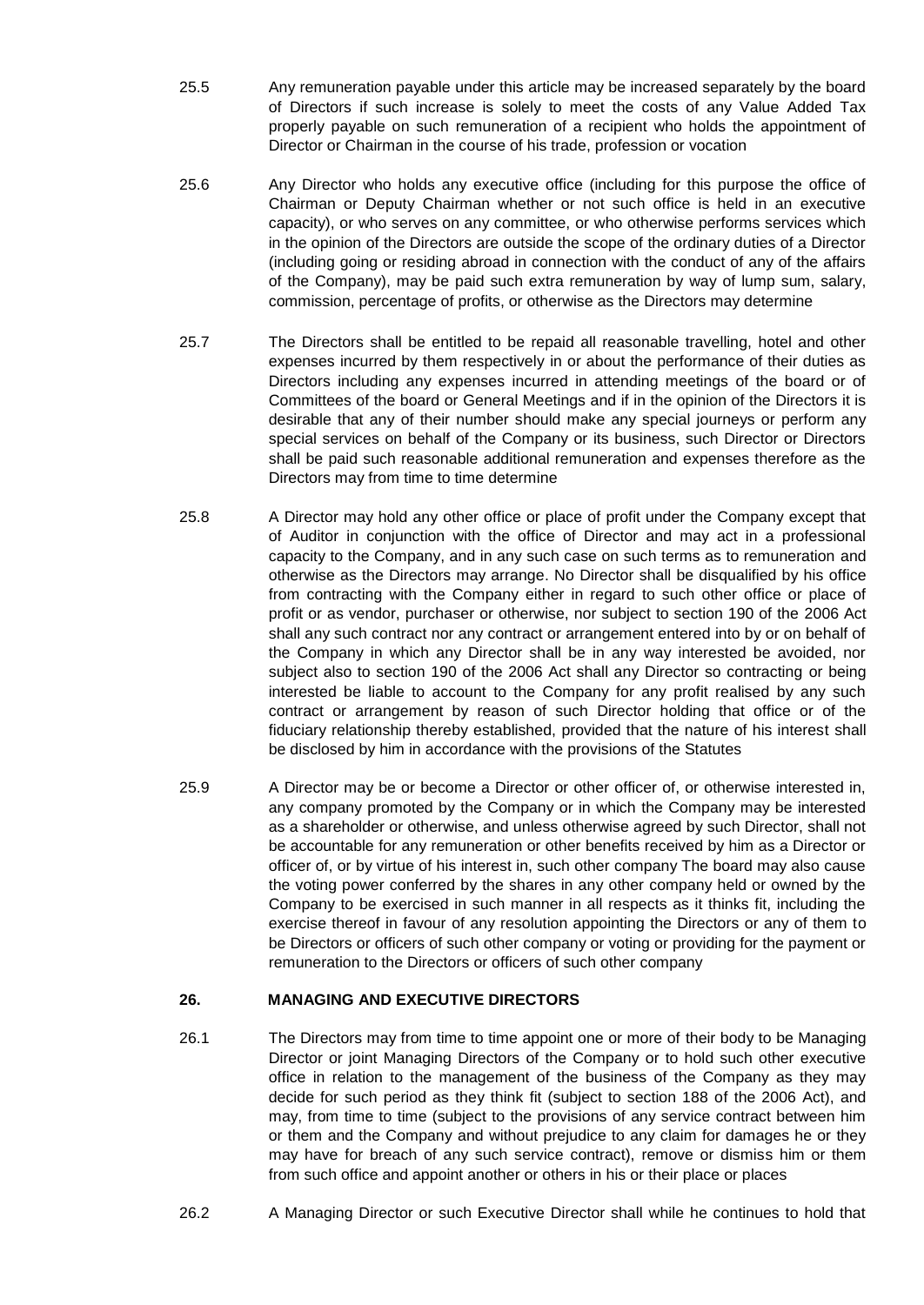office (subject to the provisions of article 27 1 and without prejudice to any claim for damages any such Managing Director or Executive Director may have for breach of any service contract between him and the Company) be subject to the same provisions as to removal and as to vacation of office as the other Directors of the Company, and if he ceases to hold the office of Director from any cause he shall ipso facto and immediately (but without prejudice as aforesaid) cease to be a Managing Director or such Executive Director

26.3 The Directors may entrust to and confer upon any Director holding any executive office any of the powers exercisable by them as Directors upon such terms and conditions and with such restrictions as they think fit and either collaterally with or to the exclusion of their own powers, and (without prejudice to the terms of any contract entered Into in any particular case) may from time to time revoke, withdraw, alter or vary all or any of such powers

### **27. APPOINTMENT AND RETIREMENT OF DIRECTORS**

- 27.1 The office of a Director shall be vacated in any of the following events, namely
	- 27.1.1 if he ceases to be a Director by virtue of any provision of the 1985 Act or the 2006 Act becomes prohibited by law from acting as a Director,
	- 27.1.2 if he resigns his office by written notice to the Company left at the Office,
	- 27.1.3 if he becomes bankrupt, has a receiving order made against him or, in Scotland, has his estate sequestrated or if he makes any arrangement or composition with his creditors generally,
	- 27.1.4 if he is, or may be, suffering from mental disorder and either
	- 27.1.5 he is admitted to hospital in pursuance of an application for admission for treatment under the Mental Health Act 1983 or, in Scotland, an application for admission under the Mental Health (Scotland) Act 1960, or
	- 27.1.6 an order is made by a court having jurisdiction (whether in the United Kingdom or elsewhere) in matters concerning mental disorder for his detention or for the appointment of a receiver, curator bonis or other person to exercise powers with respect to his property or affairs,
	- 27.1.7 if he shall be removed from office by notice in writing served upon him signed by all his co-Directors being not less than two in number, but so that if he holds an appointment to an executive office which thereby automatically determines such removal shall be deemed an act of the Company and shall have effect without prejudice to any claim for damages for breach of any contract of service between him and the Company,
	- 27.1.8 if he shall for more than six consecutive months have been absent without permission of the Directors from meetings of the Directors held during that period and the Directors resolve that his office be vacated, or
	- 27.1.9 if he becomes prohibited from being a Director pursuant to the provisions of the Company Directors Disqualification Act 1986

If the office of a director is vacated for any reason, he shall cease to be a member of any committee

- 27.2 A resolution of the board declaring a director to have vacated office under the terms of this article 27 shall be conclusive as to the fact and grounds of vacation stated in the resolution
- 27.3 At the first Annual General Meeting of the Company all the Directors shall retire from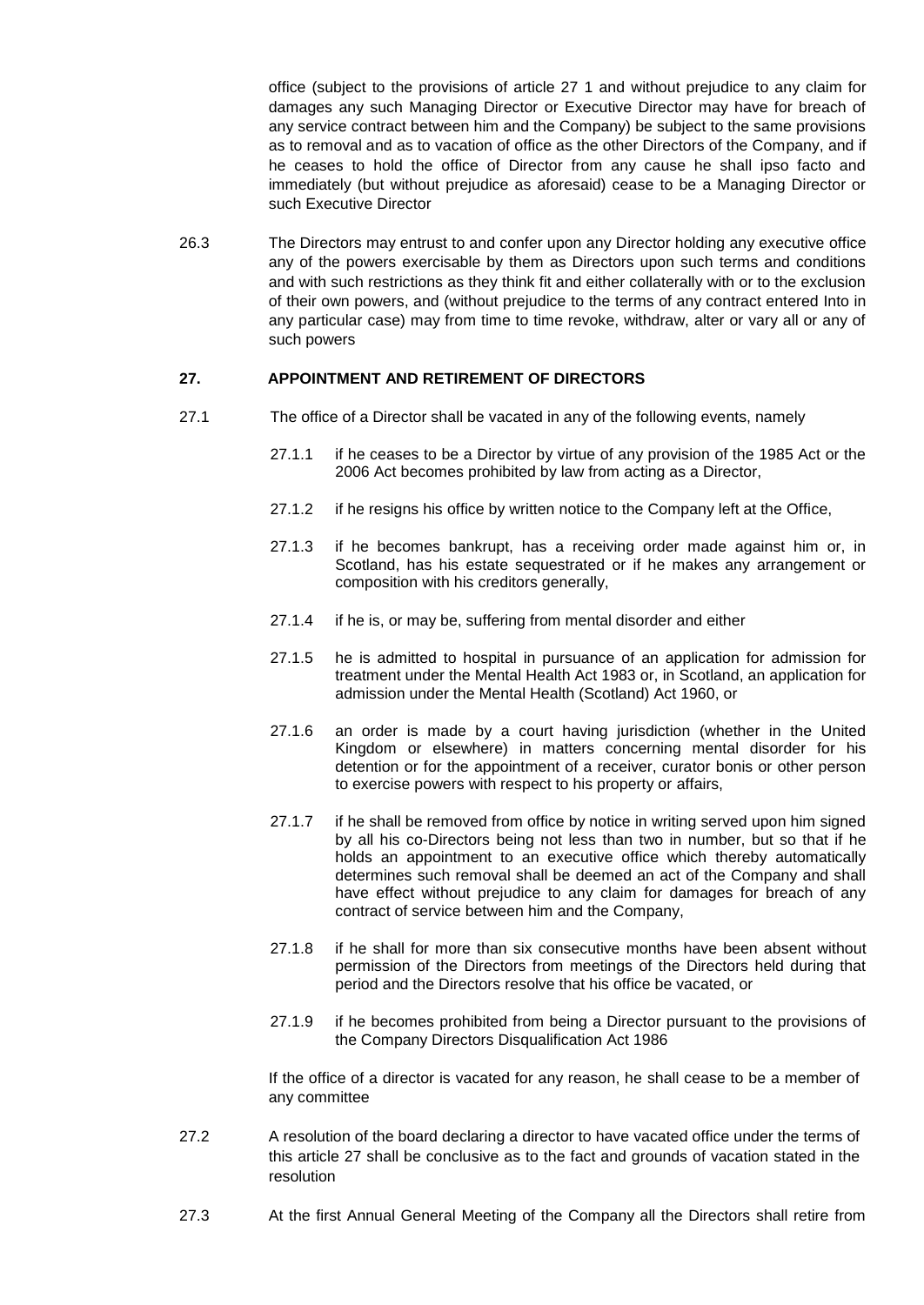office and at the Annual General Meeting in every subsequent year one-third of the Directors for the time being (or, if their number is not a multiple of three, the number nearest to but not greater than one-third) shall retire from office by rotation

- 27.4 The Directors to retire by rotation shall include (so far as necessary to obtain the number required) any Director who wishes to retire and not to offer himself for reelection Any further Directors so to retire shall be those of the other Directors subject to retirement by rotation who have been longest in office since their last re-election or appointment and so that as between persons who become or were last re-elected Directors on the same day those to retire shall (unless they otherwise agree among themselves) be determined by lot A retiring Director shall be eligible for re-election The Directors to retire on each occasion (both as to number and identity) shall be determined by the composition of the board at the date of the Notice convening the Annual General Meeting, and no Director shall be required to retire or be relieved from retiring by reason of any change in the number or identity of the Directors after the date of such Notice but before the close of the meeting
- 27.5 In addition to the directors required to retire by rotation under article 27 3 (as determined in accordance with article 27 4), there shall also be required to retire by rotation any director who at an annual general meeting of the Company shall have been a director at each of the preceding two annual general meetings of the Company, provided that
	- 27.5.1 he was not appointed or reappointed at either such annual general meeting, and
	- 27.5.2 he has not otherwise ceased to be a director (whether by resignation, retirement, removal or otherwise) and been reappointed by general meeting of the Company at or since either such annual general meeting
- 27.6 The Company at the meeting at which a Director retires under any provision of these articles may by ordinary resolution fill up the office being vacated by electing thereto the retiring Director or some other person eligible for appointment In default the retiring Director shall be deemed to have been re-elected except in any of the following cases
	- 27.6.1 where at such meeting it is expressly resolved not to fill such office or the resolution for the re-election of such Director is put to the meeting and lost,
	- 27 6 2 where such Director has given notice in writing to the Company that he is unwilling to be re-elected, or
	- 27 6 3 where the default is due to the moving of a resolution in contravention of article27 9

The retirement shall not have effect until the conclusion of the meeting except where a resolution is passed to elect another person in the place of the retiring Director or a resolution for his re-election is put to the meeting and lost and accordingly a retiring Director who is re-elected or deemed to have been re-elected will continue in office without break

27.7 A resolution for the appointment of two or more persons as Directors by a single resolution shall not be moved at any General Meeting unless a resolution that it shall be so moved has first been agreed to by a meeting without any vote being given against it, and any resolution moved in contravention of this provision shall be void. For the purpose of this article, a resolution for approving a person's appointment or for nominating a person for appointment as a Director shall be treated as a resolution for his appointment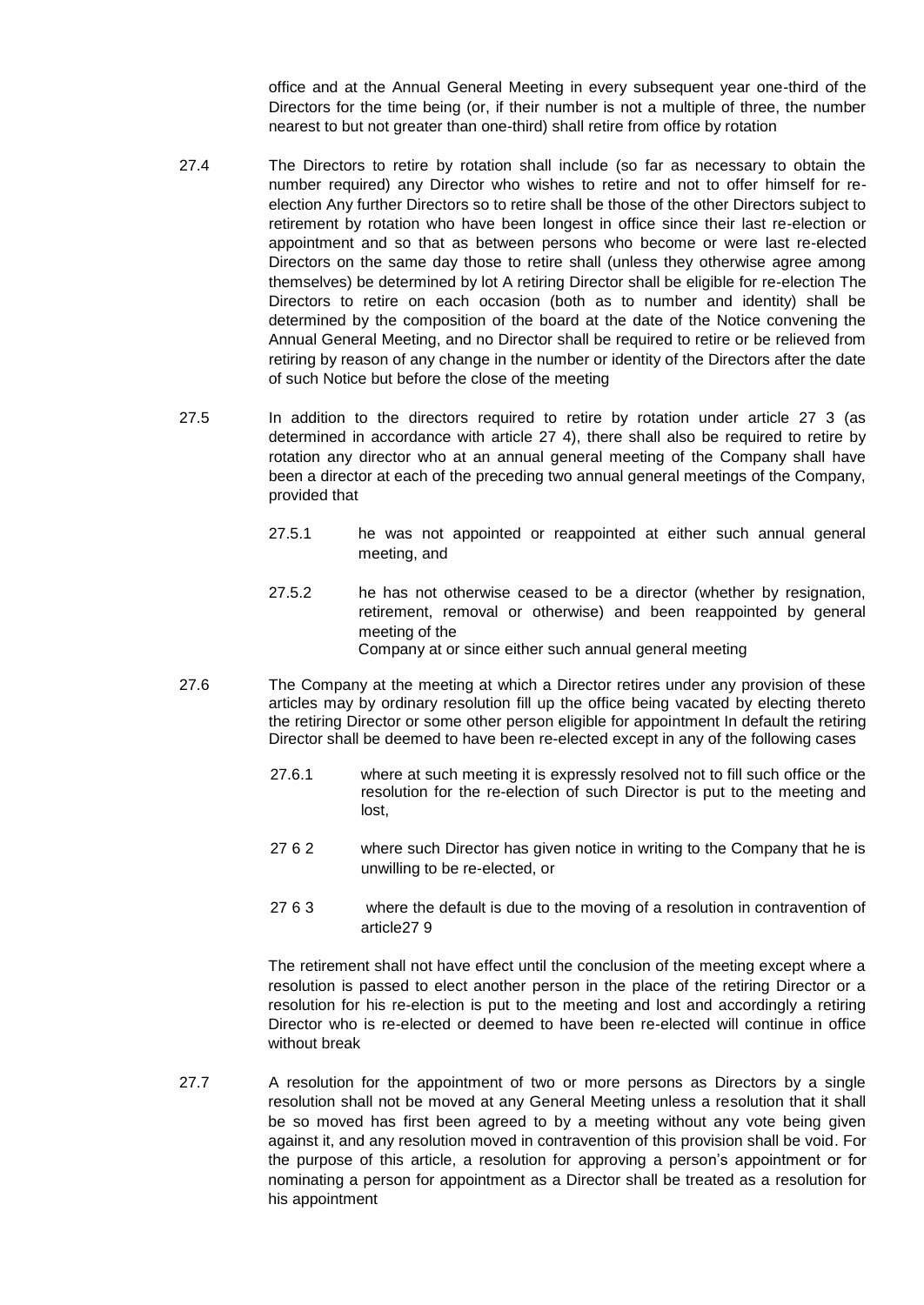- 27.8 No person other than a Director retiring at the meeting shall, unless recommended by the Directors for election, be eligible for appointment as a Director at any General Meeting unless not less than seven nor more than 42 days (inclusive of the date on which the notice is given) before the date appointed for the meeting there shall have been lodged at the Office notice in writing, signed by a member (other than the person to be proposed) duly qualified to attend and vote at the meeting for which such notice is given, of his intention to propose such person for election and also notice in writing signed by the person to be proposed of his willingness to be elected
- 27.9 The Company may in accordance with and subject to the provisions of the Statutes by ordinary resolution of which special notice has been given in accordance with section 312, 2006 Act remove any Director from office (notwithstanding any provision of these articles or of any agreement between the Company and such Director, but without prejudice to any claim he may have for damages for breach of any such agreement) and in accordance with section 312, 2006 Act appoint another person in place of a Director so removed from office and any other person so appointed shall be treated for the purpose of determining the time at which he or any other Director is to retire by rotation as if he had become a Director on the day on which the Director in whose place he is appointed was last elected a Director In default of such appointment the vacancy arising upon the removal of a Director from office may be filled as a casual vacancy
- 27.10 The Company may by ordinary resolution appoint any person to be a Director either to fill a casual vacancy or as an additional Director Without prejudice thereto the Directors shall also have power at any time so to do, but so that the total number of Directors shall not thereby exceed the maximum number (if any) fixed by or in accordance with these articles Any person so appointed by the Directors shall hold office until the next Annual General Meeting and shall then be eligible for election, but shall not be taken into account in determining the number of Directors who are to retire by rotation at such meeting

# **28. ALTERNATE DIRECTORS**

- 28.1 Any Director may, subject to the provisions of the Statutes, at any time in writing and deposited at the Office or delivered at a meeting of the Directors appoint any person approved for that purpose by the Directors (including another Director) and willing to act, to be his alternate Director and may in like manner at any time terminate such appointment
- 28.2 The appointment of an alternate Director shall determine on the happening of any event which if he were a Director would cause him to vacate such office or if his appointor ceases to be a Director
- 28.3 An alternate Director shall (subject to his giving to the Company an address within the United Kingdom or an electronic address at which notices may be sent or supplied to him) be entitled to receive notices of meetings of the Directors and shall be entitled to attend and vote as a Director at any such meeting at which the Director for whom he is appointed an alternate is not personally present and generally at such meeting to perform all the functions of a Director and for the purposes of the proceedings at such meeting the provisions of these articles shall apply as if he (instead of the Director for whom he is appointed an alternate) were a Director If he shall be himself a Director or shall attend any such meeting as an alternate for more than one Director an alternate Director shall have one vote for every Director he represents in addition to his own, if he is himself a Director, and when so acting, where the quorum exceeds two, shall be considered as two Directors for the purpose of making a quorum If the Director for whom he is appointed an alternate is for the time being absent from the United Kingdom or temporarily unable to act through ill-health or disability his signature to any resolution in writing of the Directors shall be as effective as the signature of the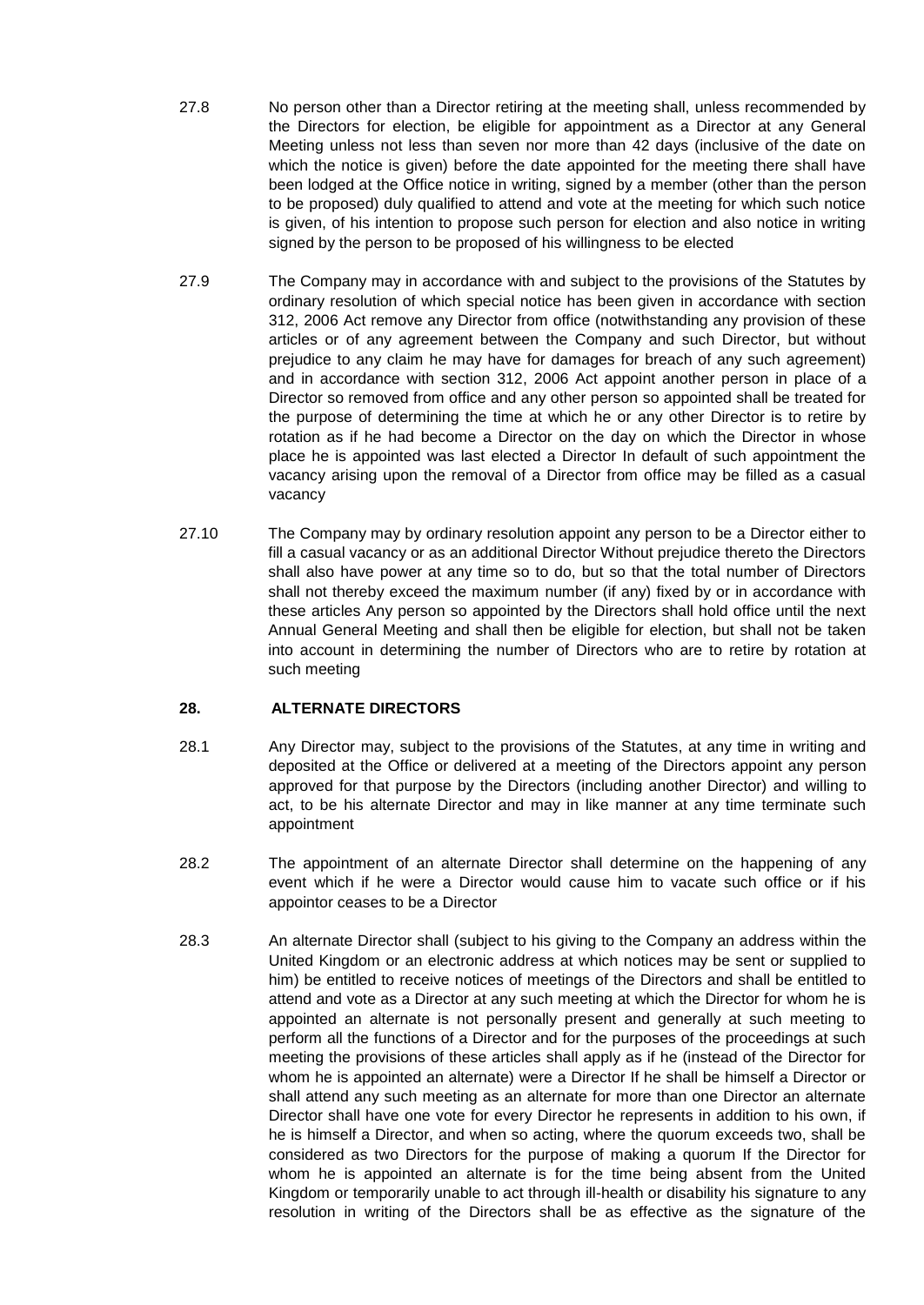Director for whom he is appointed an alternate To such extent as the Directors may from time to time determine in relation to any committee of the Directors the foregoing provisions of this paragraph shall also apply mutatis mutandis to any meeting of any such committee of which the Director for whom he is appointed an alternate is a member An alternate Director shall not (save as aforesaid) have power to act as a Director nor shall he be deemed to be a Director for the purposes of these articles

- 28.4 An alternate Director shall be entitled to contract and be interested in and benefit from contracts or arrangements or transactions and to be repaid expenses and to be indemnified to the same extent mutatis mutandis as if he were a Director but he shall not, unless the Company by ordinary resolution otherwise determines, be entitled to receive from the Company any remuneration in respect of his appointment except only such part (if any) of the remuneration otherwise payable to the Director for whom he is appointed an alternate as such Director may by notice in writing to the Company from time to time direct. Subject to this article the Company shall pay to an alternate director such expenses as might properly have been paid to him if he had been a Director.
- 28.5 An alternate Director shall be deemed to be an officer of the Company, shall alone be responsible to the Company for his own acts or defaults and shall not be deemed to be the agent of or for the Director appointing him

### **29. MEETINGS AND PROCEEDINGS OF DIRECTORS**

- 29.1 Subject to the provisions of these articles the Directors may meet together for the despatch of business, adjourn and otherwise regulate their meetings as they think fit At any time any Director may, and the Secretary on the requisition of a Director shall, summon a meeting of the Directors Notice of a meeting shall be deemed to be duly given to a Director if it is given to him personally or by word of mouth or sent in writing to him at his last known postal address or any other address (including electronic address) given by him to the Company for this purpose or for the purpose of electronic communications A Director absent or intending to be absent from the United Kingdom may request the board of Directors that notice of a meeting shall during his absence be sent in writing to him at his last known postal address or any other address given by him to the Company for this purpose or for the purpose of electronic communications, but in the absence of any such request it shall not be necessary to give notice of a meeting of Directors to any Director for the time being absent from the United Kingdom Any Director may waive notice of any meeting and any such waiver may be retrospective
- 29.2 The quorum necessary for the transaction of the business of the Directors may be fixed from time to time by the Directors and unless so fixed at any other number shall be two. A person who holds office only as an alternate Director shall only be counted in the quorum if his appointer is not present. A meeting of the Directors at which a quorum is present shall be competent to exercise all powers and discretions for the time being exercisable by the Director. For the purposes of determining whether a quorum is present
	- 29.2.1 in the case of a resolution agreed by Directors in accordance with article 29 3 below all such Directors shall be counted in the quorum, or
	- 29.2.2 in the case of a meeting of Directors, in addition to the Directors present at the meeting, any Director participating in such meeting in accordance with article 29 3 below shall be counted in the quorum
- 29.3 A meeting of the board may consist of a conference between Directors some or all of whom are in different places provided that each Director who participates is able
	- 29.3.1 to hear each of the other participating Directors addressing the meeting, and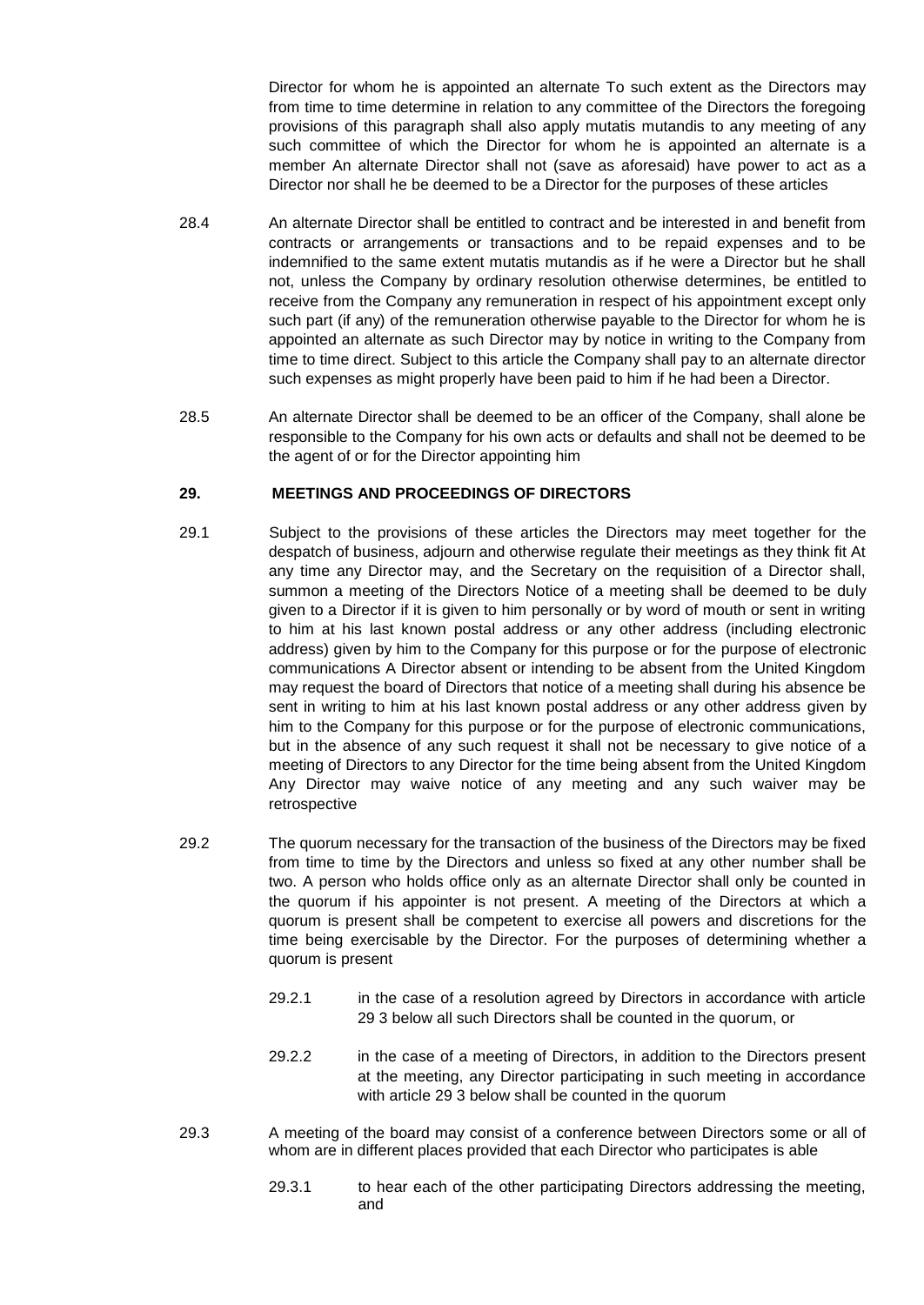- 29.3.2 if he so wishes, to address all of the other participating Directors simultaneously whether directly, by conference telephone or by any other form of communications equipment (whether in use when these articles are adopted or developed subsequently) or by a combination of such methods Each Director so participating in a meeting shall be deemed to be "present" at such meeting for the purposes of these articles
- 29.4 A meeting held in accordance with this article is deemed to take place at the place where the largest group of participating Directors is assembled, or if no such group is readily identifiable, at the place from where the Chairman of the meeting participates
- 29.5 Questions arising at any meeting of the Directors shall be determined by a majority of votes In case of an equality of votes the Chairman of the meeting shall have a second or casting vote
- 29.6 The provisions of this article 29 6 shall apply to the extent the relevant parts of chapters 2 and 3 of Part 10 of the 2006 Act come into force
	- 29.6.1 In this article 29 6 any reference to a conflict of interest includes a conflict of interest and duty and a conflict of duties
	- 29.6.2 If a Relevant Matter arises

(a) from the appointment or proposed appointment of a person as a director of the Company, the Independent Directors may resolve to authorise the appointment of the director and the Relevant Matter on such terms as they may determine, or

(b) in circumstances other than in article 29 6 2(a) the Independent Directors may resolve to authorise the Relevant Matter and the continuing performance by the Interested Director of his duties on such terms as they may determine

- 29.6.3 No Interested Director shall vote or be counted in the quorum in relation to any resolution referred to in article 29 6 2
- 29.6.4 Any terms determined by the Independent Directors under article 29 6 2 may be imposed at the time of authorisation or may be imposed or varied subsequently and may include (without limitation)

(a) whether the Interested Director(s) may vote (or be counted in the quorum at a meeting) in relation to any resolution relating to the Relevant Matter,

(b) the exclusion of the Interested Director(s) from all information and discussion by the Company of the Relevant Matter, and

(c) (without prejudice to the general obligations of confidentiality) the application to the Interested Director(s) of a strict duty of confidentiality to the Company for any confidential information of the Company in relation to the Relevant Matter

- 29.6.5 An Interested Director must act in accordance with any terms determined by the Independent Directors under article 29 6 2
- 29.6.6 Except as specified in article 29 6 2, any proposal made to the directors and any authorisation by the directors in relation to a Relevant Matter shall be dealt with in the same way as any other matter may be proposed to and resolved upon by the directors in accordance with the provisions of these Articles
- 29.6.7 Any authorisation of a Relevant Matter given by the Directors under article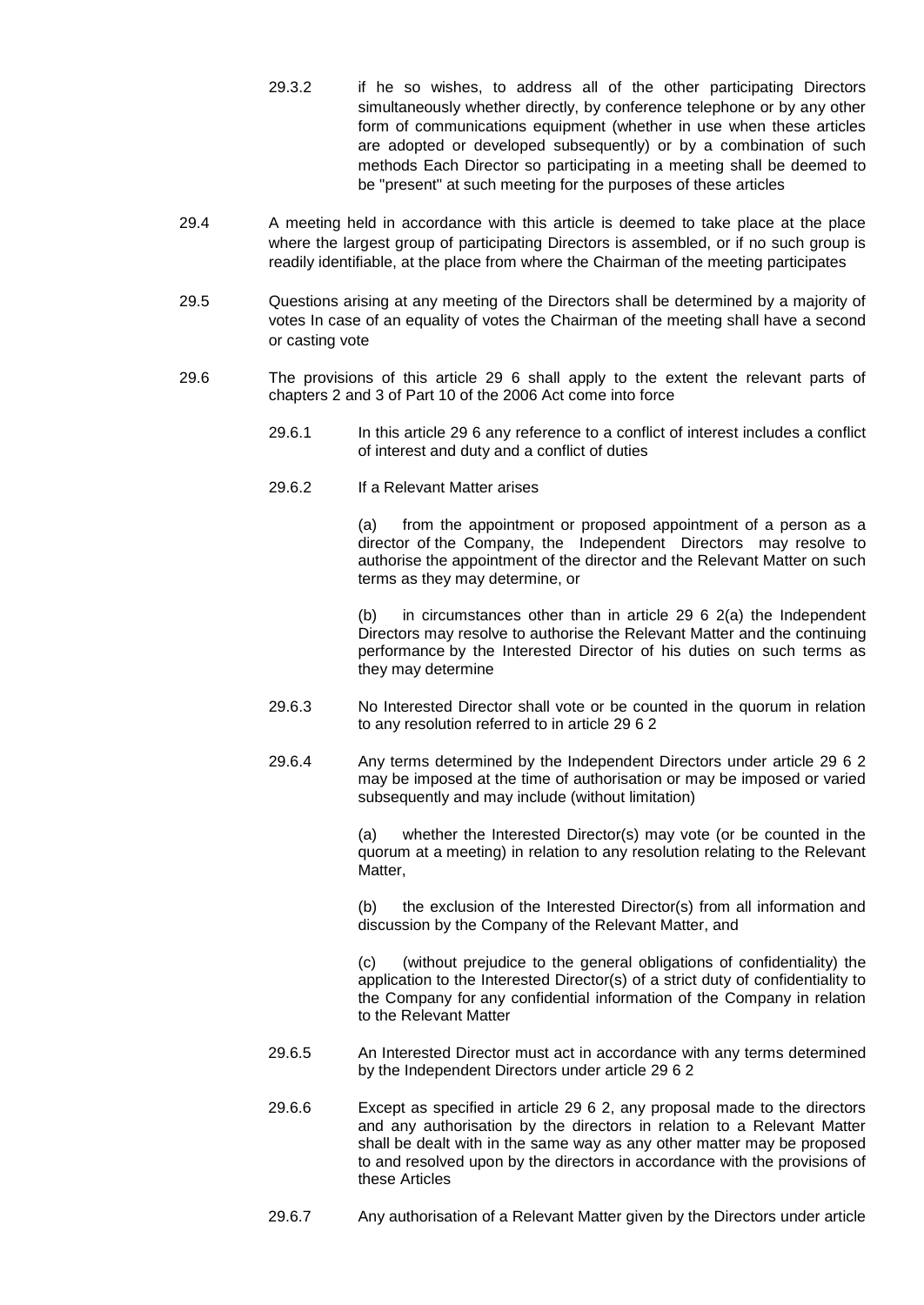29 6 2 may provide that, where the Interested Director obtains (other than through his position as a director) information that is confidential to a third party, he will not be obliged to disclose it to the Company or to use it in relation to the Company's affairs in circumstances where to do so would amount to a breach of that confidence

- 29.6.8 A director shall not, by reason of his holding office as a director (or of the fiduciary relationship established by holding that office), be liable to account to the Company for any remuneration, profit or other benefit resulting from any Relevant Matter authorised under article 29 6 2 and no contract shall be liable to be avoided on the grounds of any director having any type of interest authorised under article 29 6 2
- 29.6.9 An Interested Director shall declare the nature and extent of his interest in a Relevant Matter to the other directors
- 29.6.10 If a Director is in any way, directly or indirectly, interested in a proposed transaction or arrangement with the Company, he must declare the nature and extent of that interest to the other Directors
- 29.6.11 Where a Director is in any way, directly or indirectly, interested in a transaction or arrangement that has been entered into by the Company, he must declare the nature and extent of his interest to the other Directors, unless the interest has been declared under Article 29 6 10 above
- 29.6.12 The declaration of interest must (in the case of a declaration in respect of an existing transaction or arrangement with the Company) and may, but need not, be made
	- (a) at a meeting of the directors, or
	- (b) by notice in writing to the directors in accordance with section 184 or section l85, 2006 Act
- 29.6.13 If a declaration of interest proves to be, or becomes, inaccurate or incomplete, a further declaration must be made
- 29.6.14 any declaration of interest required by Article 29.6.10 must be made before the Company enters into the transaction or arrangement
- 29.6.15 any declaration of interest required by Article 29.6.11 must be made as soon as is reasonably practicable. Failure to comply with this requirement does not affect the underlying duty to make the declaration of interest.
- 29.6.16 any declaration of interest in a Relevant Matter must be made as soon as is reasonably practicable Failure to comply with this requirement does not affect the underlying duty to make the declaration of interest
- 29.6.17 a declaration in relation to an interest of which the director is not aware is not required for this purpose; a director is treated as being aware of matters of which he ought reasonably to be aware
- 29.6.18 A director need not declare an interest

(a) if it cannot reasonably be regarded as likely to give rise to a conflict of interest, or

(b) if, or to the extent that, the other directors are already aware of it (and for this purpose the other directors are treated as aware of anything of which they ought reasonably to be aware)

29.7 Subject as provided in these articles, a Director shall not vote in respect of any contract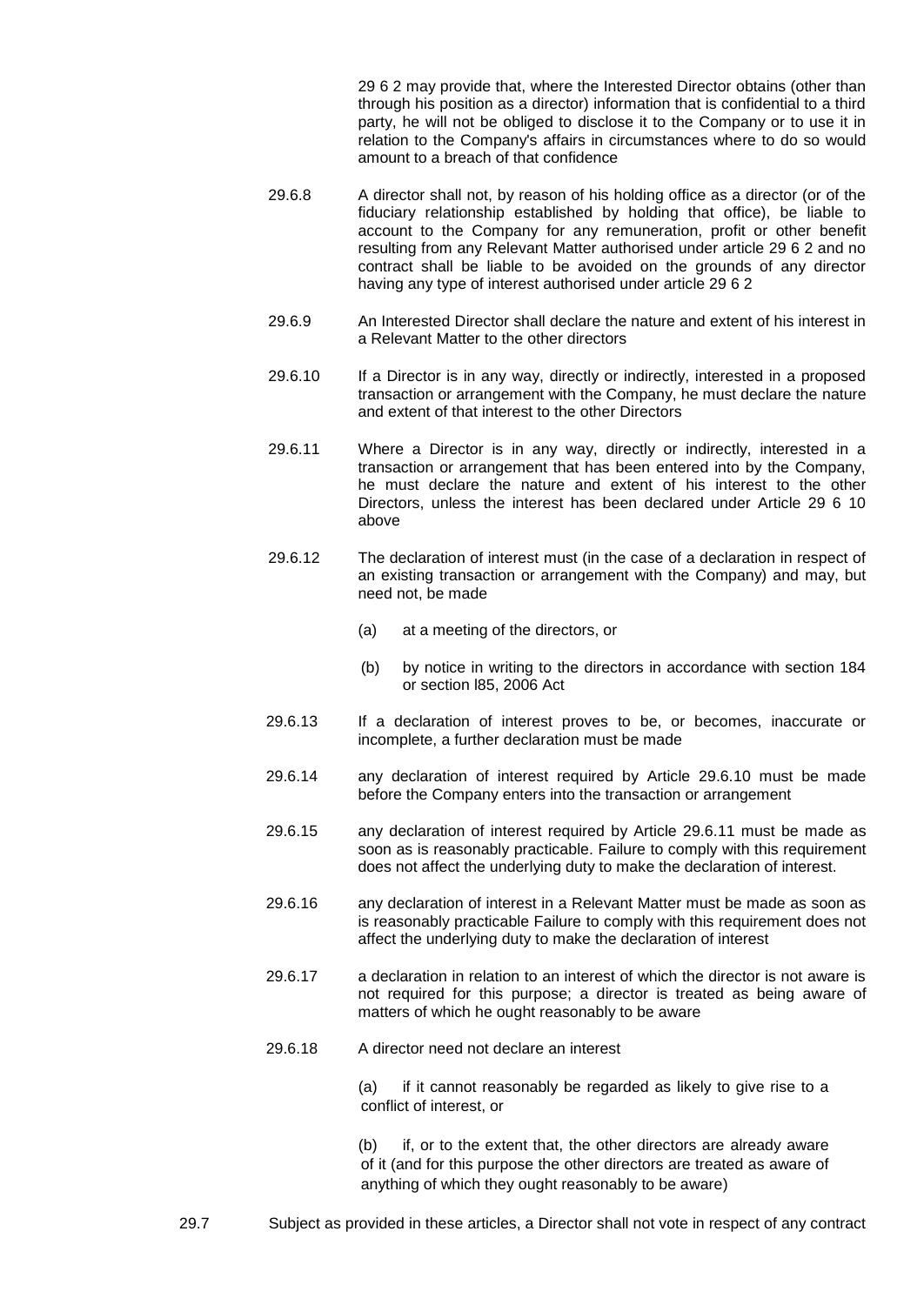or arrangement or any other proposal whatsoever in which he has an interest which (together with any interest of any person connected with him) is to his knowledge a material interest otherwise than by virtue of his interests in shares or debentures or other securities of or otherwise in or through the Company, or in relation to which he has a duty which conflicts or may conflict with the interests of the Company A Director shall not be counted in the quorum at a meeting in relation to any resolution on which he is debarred from voting

- 29.8 A Director who to his knowledge is in any way, whether directly or indirectly, interested in a contract or arrangement or proposed contract or arrangement with the Company shall declare the nature of his interest at the meeting of the board at which the question of entering into the contract or arrangement is first taken into consideration, if he knows his interest then exists or in any other case at the first meeting of the board after he knows that he is or has become so interested A general notice to the board given by a Director to the effect that he is a member of a specified company or firm and is to be regarded as interested in any contract or arrangement which may after the date of the notice be made with such company or firm shall be sufficient declaration of interest under this article in relation to any contract or arrangement so made, provided that no such notice shall be effective unless either it is given at a meeting of the board or the Director giving the same takes reasonable steps to secure that it is brought up and read at the next board Meeting after it is given For the purposes of this article, an interest of a person who is, for any purpose of section 252 of the 2006 Act connected with a Director shall be treated as an interest of the Director and in relation to an alternate Director, an interest of his appointer shall be treated as an interest of the alternate Director without prejudice to any interest which the alternate Director has otherwise.
- 29.9 Subject to the provisions of the Statutes and as provided in these articles, a Director shall (in the absence of some other material interest than is indicated below) be entitled to vote (and be counted in the quorum) in respect of any resolution concerning any of the following matters, namely
	- 29.9.1 the giving of any security, guarantee or indemnity to him in respect of money lent or obligations incurred by him or by any other person at the request of or for the benefit of the Company or any of its subsidiaries
	- 29.9.2 the giving of any security, guarantee or indemnity to a third party in respect of a debt or obligation of the Company or any of its subsidiaries for which he himself has assumed responsibility in whole or in part, either alone or jointly with others, under a guarantee or indemnity or by the giving of security,
	- 29.9.3 any proposal concerning an offer of shares or debentures or other securities of or by the Company or any of its subsidiaries for subscription or purchase in which offer he is or is to be interested as a participant in the underwriting or sub-underwriting thereof,
	- 29.9.4 any proposal concerning an offer of shares or debentures or other securities of or by the Company or any of its subsidiaries for subscription or purchase in which offer the Director is or may be entitled to participate as a holder of shares or debentures or other securities of the Company,
	- 29.9.5 any proposal concerning any other company in which he and any persons connected with him do not to his knowledge have voting rights held as a member or through direct or indirect holding of financial instruments (as those terms are used in the Disclosure and Transparency Rules Sourcebook (as amended from time to time) of the FSA Handbook) in one per cent or more of the issued shares of any class of such company or of the voting rights available to members of the relevant company (any such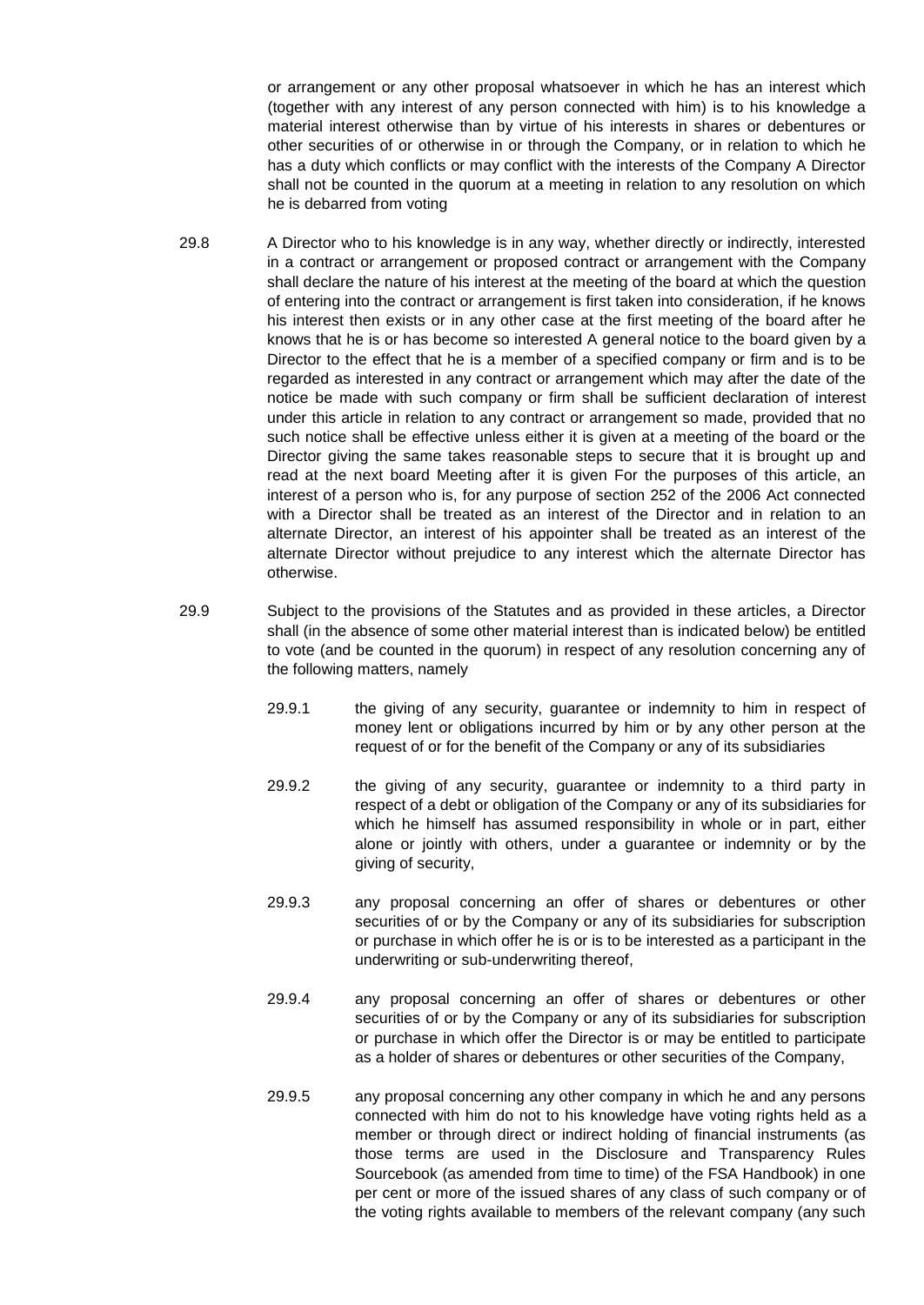interest being deemed for the purposes of this article to be a material interest in all circumstances),

- 29.9.6 any arrangement for the benefit of the employees of the Company or any of its subsidiary undertakings which does not award the Director any privilege or benefit not generally awarded to the employees to whom such arrangement relates, or
- 29.9.7 any arrangement concerning insurance for the benefit of Directors or for the benefit of employees of the Company or any of its subsidiaries under which the Director benefits in a similar manner as the employees and does not accord to any Director as such any privilege or advantage not generally accorded to the employees to whom such arrangement relates, or
- 29.9.8 indemnities in favour of directors which are consistent with, or no more beneficial to him than any such indemnities provided pursuant to these articles (and provided always such indemnities are permitted pursuant to the provisions of the Statutes), or
- 29.9.9 the funding of expenditure by one or more directors on defending proceedings against such director or them or doing anything to enable such director or directors to avoid incurring such expenditure
- 29.10 Where proposals are under consideration concerning the appointment (including fixing or varying the terms of appointment) of two or more Directors to offices or employments with the Company or any company in which the Company is interested, such proposals may be divided and considered in relation to each Director separately and in such case each of the Directors concerned or not debarred from voting under article 29 6) shall be entitled to vote (and be counted in the quorum) in respect of each resolution except that concerning his own appointment
- 29.11.1 If any question shall arise at any meeting as to the materiality of a Director's interest or as to the entitlement of any Director to vote and such question is not resolved by him voluntarily agreeing to abstain from voting, such question shall be referred to the Chairman of the meeting (or where the interest concerns the Chairman himself to the Deputy Chairman of the meeting who if not already appointed under article 29 14 shall be such non-executive Director who shall have been in office as a non-executive Director the longest) and his ruling in relation to any other Director shall be final and conclusive except in a case where the nature or extent of the interests of the Director concerned has not been fairly disclosed
- 29.11.2 If any question arises at any meeting of the Directors or any committee of the Directors as to whether an interest of the Chairman shall be reasonably be regarded as likely to rise to a conflict of interest or as to the entitlement of the Chairman to vote or be counted in a quorum and such question is not resolved by his voluntarily agreeing to abstain from voting or being counted in the quorum, such question shall before the conclusion of the meeting be decided by resolution of the Directors or committee members present at the meeting (excluding the Chairman) whose majority vote shall be final and conclusive except in a case where the nature or extent of the interest of the Director has not been fairly disclosed.
- 29.12 Subject to the provisions of the Statutes, the Company may by ordinary resolution suspend or relax the provisions of this article 29, either generally or in respect of any particular matter, or ratify any transaction not duly authorised by reason of a contravention of this article 29
- 29.13 The continuing Directors may act notwithstanding any vacancies, but if and so long as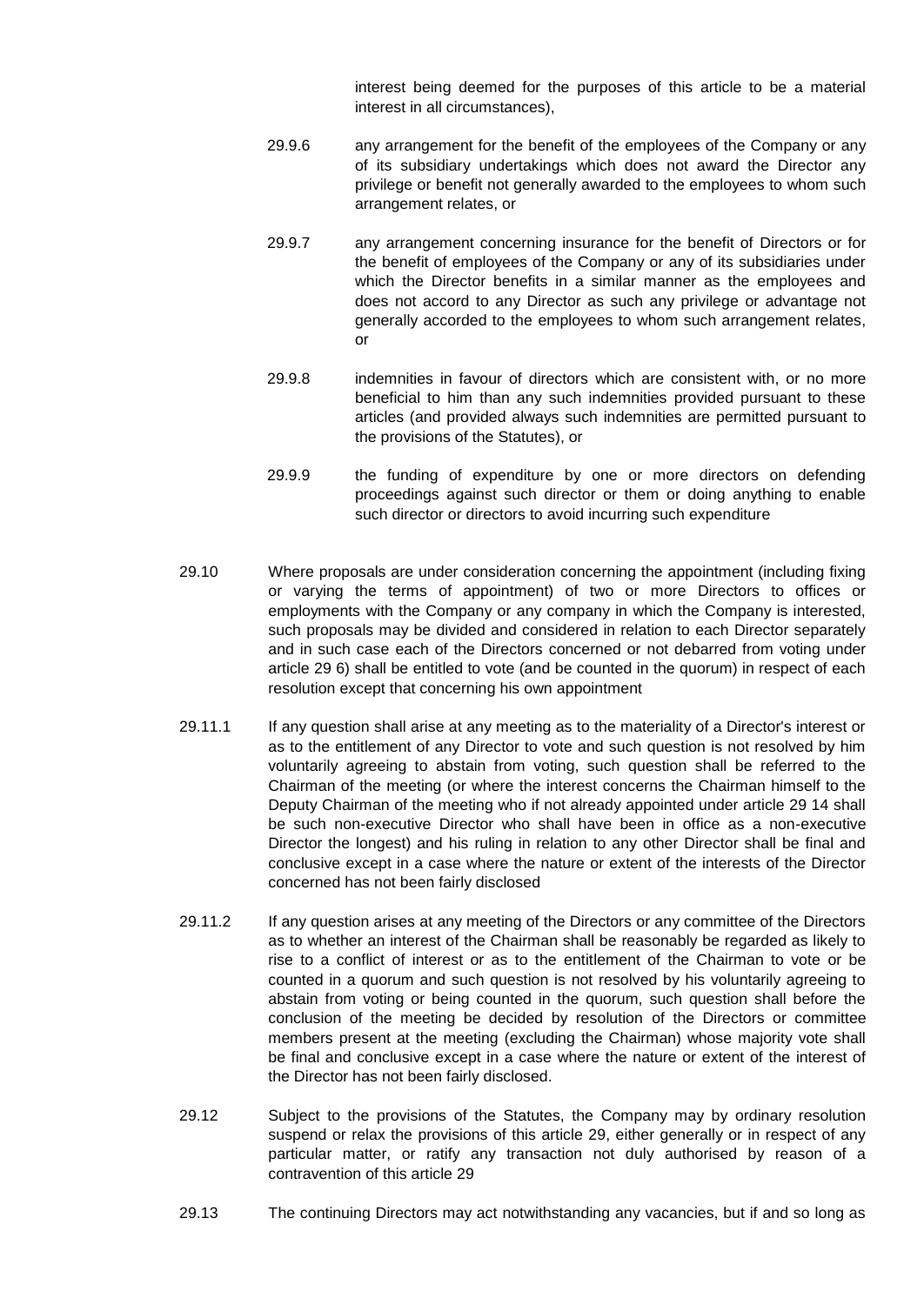the number of Directors is reduced below the minimum number fixed by or in accordance with these articles the continuing Directors or Director may act for the purposes of filling up such vacancies or of summoning General Meetings, but not for any other purpose If there be no Directors or Director able or willing to act, then any two members may summon a General Meeting for the purpose of appointing Directors. Subject to the provisions of these articles, any additional Directors appointed shall hold office only until the dissolution of the annual general meeting of the Company next following such appointment unless he is re-elected during such meeting.

- 29.14 The Directors may elect a Chairman and a Deputy Chairman (or two or more Deputy Chairmen) and determine the period for which each is to hold office If no Chairman or Deputy Chairman shall have been appointed, or if at any meeting neither be present within five minutes after the time appointed for holding the same, the Directors present may choose one of their number to be Chairman of the meeting
- 29.15 A resolution in writing signed by all the Directors for the time being entitled to receive notice of a board meeting shall be as effective as a resolution duly passed at a meeting of the Directors and may consist of several documents in the like form, each signed by one or more Directors
- 29.16 The Directors may delegate any of their powers or discretions to committees consisting of one or more members of their body and Of thought fit) one or more other persons co-opted as hereinafter provided Any committee so formed shall in the exercise of the powers so delegated conform to any regulations which may from time to time be imposed by the Directors Any such regulations may provide for or authorise the cooption to the committee of persons other than Directors and for such co-opted members to have voting rights as members of the committee but so that
	- 29.16.1 the number of co-opted members shall be less than one-half of the total number of members of the committee, and
	- 29.16.2 no resolution of the committee shall be effective unless a majority of the persons present at the meeting are Directors
- 29.17 The meetings and proceedings of any such committee consisting of two or more members shall be governed mutates mutandis by the provisions of these articles regulating the meetings and proceedings of the Directors so far as the same are not superseded by any regulations made by the Directors under the last preceding article
- 29.18 All acts done by any meeting of Directors, or of any committee of the Directors, or by any person acting as a Director or as a member of any such committee, shall as regards all persons dealing in good faith with the Company, notwithstanding that there was some defect in the appointment of any of the persons acting as aforesaid, or that any such persons were disqualified or had vacated office, or were not entitled to vote, be as valid as if every person had been duly appointed and was qualified and had continued to be a Director or member of the committee and had been entitled to vote
- 29.19 The Board shall cause minutes to be made in books kept for the purpose of recording all orders, resolutions and proceedings of every meeting of the Board, of a committee of the Board, of the Company or of the holders of any class of shares or debentures of the Company including:-
	- 29.19.1 all appointments of officers and committees made by the Board and of any such officer's salary or remuneration; and
	- 29.19.2 the names of Directors present at every such meeting.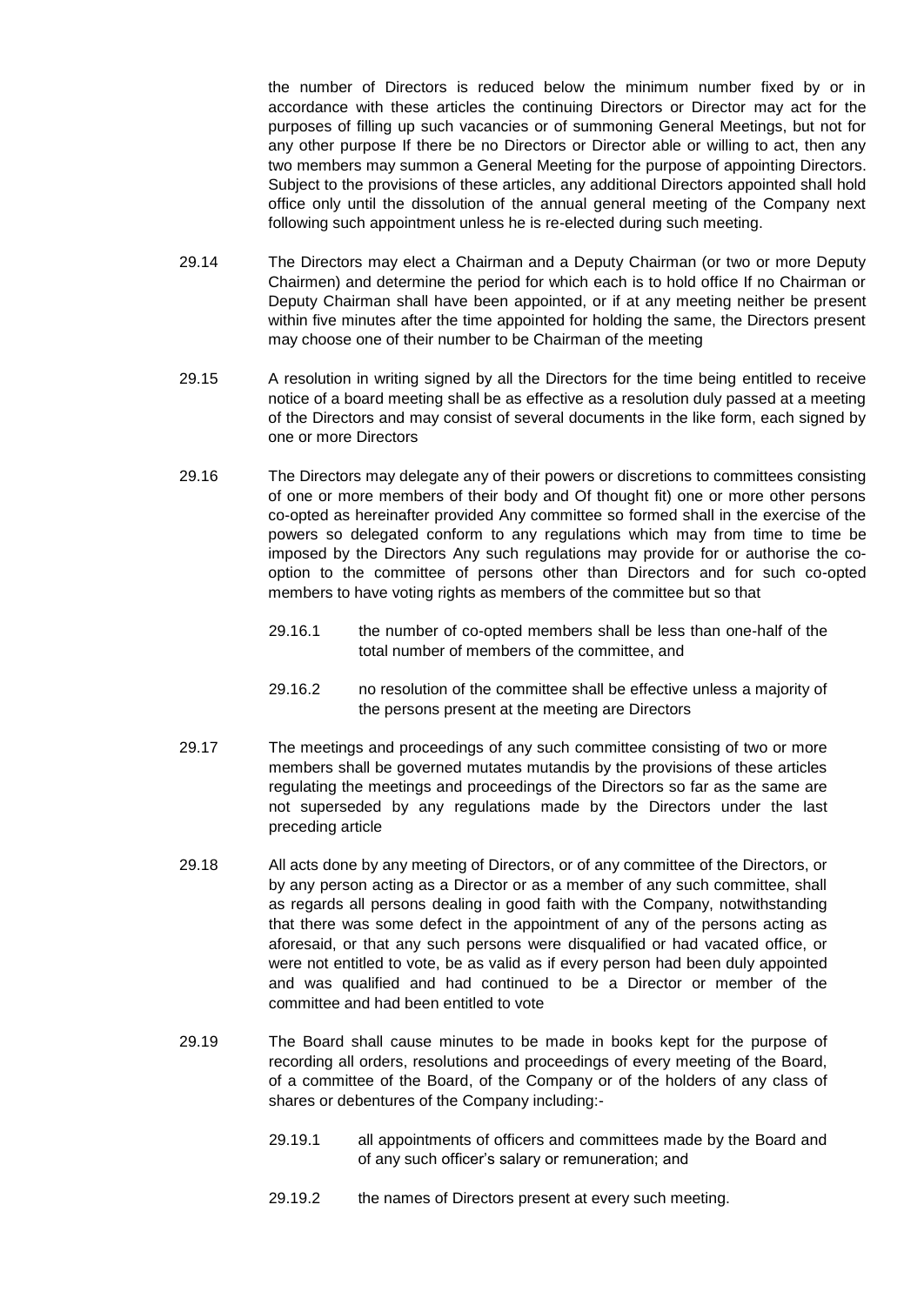29.20 Any such minutes if purporting to be signed by the Chairman of the meeting at which the proceedings were held or by the Chairman of the next succeeding meeting or the Secretary, shall be prima facie evidence of the matters stated in such minutes without any further proof.

# **30. BORROWING POWERS**

- 30.1 Subject as hereinafter provided and to the provisions of the Statutes, the Directors may exercise all the powers of the Company to borrow money, to guarantee, to indemnify and to mortgage or charge its undertaking, property, assets (present and future) and uncalled capital or any part of parts thereof and to issue debentures and other securities, whether outright or as collateral security for any debt, liability or obligation of the Company or of any third party
- 30.2 The Directors shall restrict the borrowings of the Company and exercise all voting and other rights or powers of control exercisable by the Company in relation to its subsidiary companies (if any) so as to secure (as regards the subsidiary companies so far as by such exercise they can secure) that the aggregate amount for the time being remaining undischarged of all monies borrowed by the Group (exclusive of antra-Group borrowings) shall not at any time without the previous sanction of an ordinary resolution of the Company in General Meeting exceed £50,000,000 if the Company has not yet had published audited accounts or, if the Company has had published audited accounts a sum equal to the greater of £50,000,000 or four times the aggregate of
	- 30.2.1 the nominal share capital of the Company for the time being issued and paid up, and
	- 30.2.2 the amounts standing to the credit of the Consolidated Capital and Revenue Reserves (including Share Premium Account, Capital Redemption Reserve and Profit and Loss Account) of the Group each as shown by the latest audited consolidated Balance Sheet of the Company including all of its subsidiary companies but after:
		- (a) making such adjustments as may be appropriate in respect of any variation in the issued and paid up share capital, the Share Premium Account and the Capital Redemption Reserve of the Company since the date of its latest audited Balance Sheet,
		- (b) except so far as provided for in such consolidated Balance Sheet excluding therefrom (I) any sums set aside for future and deferred taxation, and (ii) any amounts attributable to outside shareholders in subsidiary companies,
		- (c) except so far as provided for in such consolidated Balance Sheet deducting therefrom (i) an amount equal to any distribution by the Company out of profits earned prior to the date of its latest audited Balance Sheet and which have been declared, recommended or made since that date, and (u) any debit balances on Profit and Loss Account, and
		- (d) making such adjustments as may be appropriate to reflect any variation in the amount of such share capital and reserves which would result from any transaction for the purpose of which this calculation is being made or any transaction to be carried out contemporaneously therewith and so that for this purpose if any proposed allotment of shares for cash has been underwritten then, at any time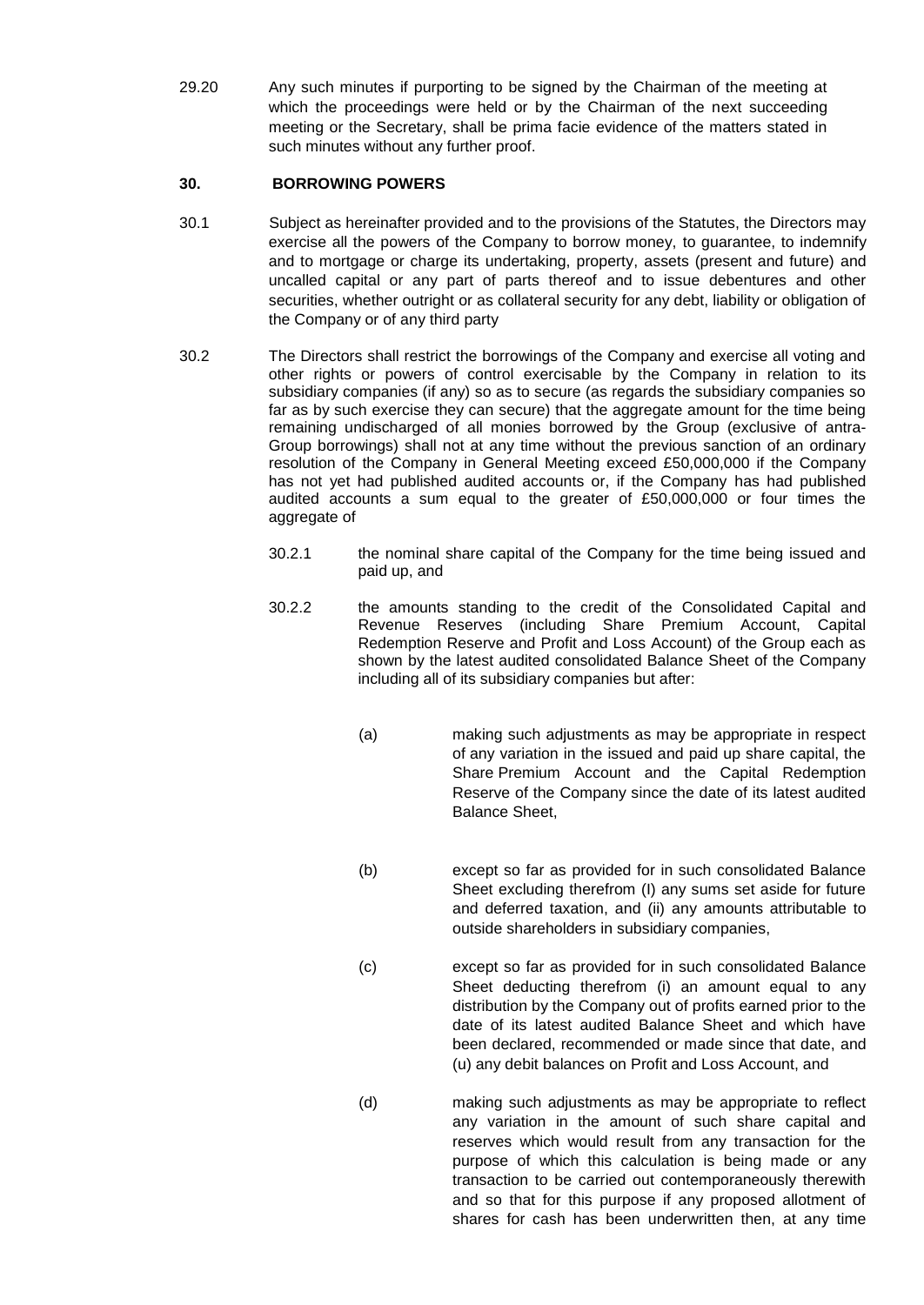when the underwriting of such shares shall be unconditional, such shares shall be deemed to have been allotted and the amount (including any premium) of the subscription moneys payable in respect thereof (not being moneys payable later than four months after the date of allotment) shall be deemed to have been paid up to the extent that the underwriters are liable therefor, and

- (e) making such adjustments as may be appropriate to reflect any variation in the amounts attributable to the interest of the Company in the share capital of any subsidiary
- 30.3 For the purposes of this article "borrowings" shall be deemed to include not only borrowings but also the following except insofar as otherwise taken into account
	- 30.3.1 the nominal amount of any issued share capital and the principal amount of any debentures or borrowed monies, the beneficial interest in which is not for the time being owned by a member of the Group, of any body whether corporate or unincorporate and the payment or repayment of which is the subject of a guarantee or indemnity by a member of the Group, not being acceptances of trade bills for the purchase of goods in the ordinary course of business,
	- 30.3.2 the outstanding amount raised by acceptances by any bank or accepting house under any acceptance credit opened on behalf of and in favour of any member of the Group not being acceptances of trade bills for the purchase of goods in the ordinary course of business,
	- 30.3.3 the principal amount of any debenture (whether secured or unsecured) of a member of the Group owned otherwise than by a member of the Group,
	- 30.3.4 the principal amount of any preference share capital of any subsidiary owned otherwise than by a member of the Group, and
	- 30.3.5 any premium payable on repayment on any borrowing or deemed borrowing, but shall be deemed not to include
	- 30.3.6 borrowings for the purpose of repaying the whole or any part of borrowing by a member of the Group for the time being outstanding and so to be applied within six months of being so borrowed, pending such application for such purpose within such period, and
	- 30.3.7 borrowings for the purpose of financing any contract in respect of which any part of the price receivable by a member of the Group is guaranteed or insured by the export credits guarantee department of the Department of Trade and Industry or by any other governmental department fulfilling a similar function, to an amount not exceeding that part of the price receivable thereunder which is so guaranteed or insured
- 30.4 A report by the Auditors for the time being of the Company as to the aggregate amount which may at any one time in accordance with the provisions of this article be owing by the Group without such sanction as aforesaid shall be conclusive in favour of the Company and all persons dealing with the Company
- 30.5 No person dealing with the Company shall by reason of the foregoing be concerned to see or enquire whether the limit hereby imposed is observed and no debt incurred or security given in respect of monies borrowed in excess of the limit hereby imposed shall be invalid or ineffectual except in the case of express notice having been given, at the time when the debt was incurred or security given, that the limit hereby imposed had been or would thereby be exceeded

### **31. GENERAL POWERS OF DIRECTORS**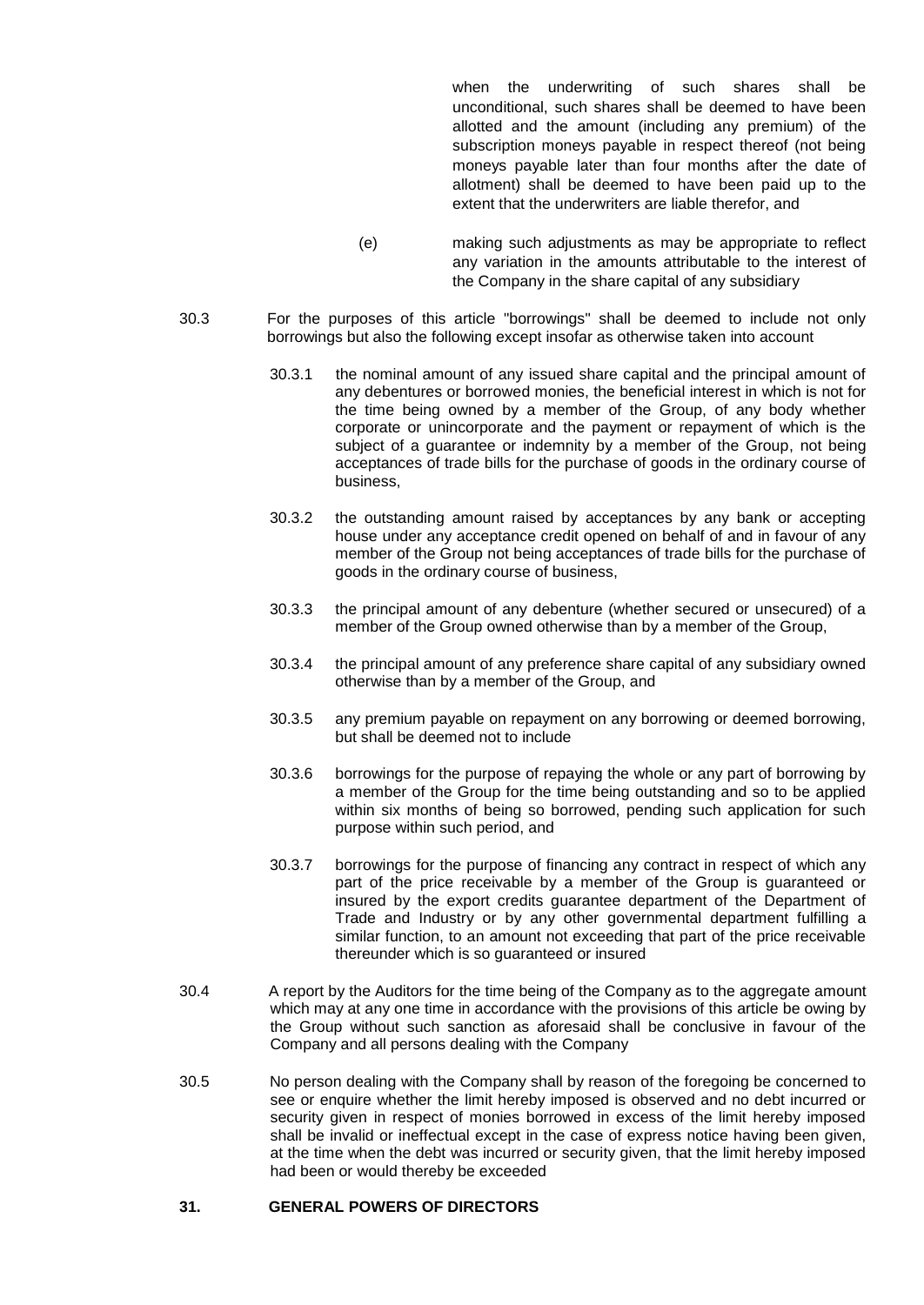- 31.1 The business and affairs of the Company shall be managed by the Directors, who may exercise all such powers of the Company as are not by the Statutes or by these articles required to be exercised by the Company in General Meeting, subject nevertheless to any regulations of these articles, to the provisions of the Statutes and to such regulations, being not inconsistent with the aforesaid regulations or provisions, as may be prescribed by special resolution of the Company, but no regulation so made by the Company shall invalidate any prior act of the Directors which would have been valid if such regulation had not been made The general powers given by this article shall not be limited or restricted by any special authority or power given to the Directors by any other article
- 31.2 The Directors may establish any local, group or divisional boards, agencies or committees for managing any of the affairs of the Company, either in the United Kingdom or elsewhere, and may appoint any persons to be members of such local, group or divisional boards, agencies or committees or any managers or agents, and may fix their remuneration and may delegate to any local, group or divisional board, agency or committee, or any of them, to fill any vacancies therein, and to act notwithstanding vacancies, and any such appointment or delegation may be made upon such terms and subject to such conditions as the Directors may think fit. Subject to any terms and conditions expressly imposed by the Directors, the proceedings of any local group or divisional board or agency with 2 or more members shall be governed by such of these articles as regulate the proceedings of the Directors so far as they are capable of applying. The Directors may remove any person so appointed, and may annul or vary any such delegation, but no person dealing in good faith and without notice of any such annulment or variation shall be affected thereby
- 31.3 The Directors may arrange that any branch of the business carried on by the Company or any other business in which the Company may be interested shall be carried on by or through one or more subsidiary companies, and they may on behalf of the Company make such arrangements as they think advisable for taking the profits or bearing the losses of any branch or business so carried on or for financing assisting or subsidising any such subsidiary company or guaranteeing its contracts obligations or liabilities
- 31.4 The Directors may exercise or cause to be exercised the voting rights conferred by shares in any other company held or owned by the Company, or any power of appointment to be exercised by the Company, in such manner and in all respects as they think fit (including the exercise of the voting rights or power of appointment in favour of the appointment of any director as a director or other officer or employee of such company or in favour of the payment of remuneration to the directors, officers or employees of such company)
- 31.5 The Directors may from time to time and at any time by power of attorney or otherwise appoint any company, firm or person (including registrars) or any fluctuating body of persons, whether nominated directly or indirectly by the Directors, to be the attorney(s) or agent(s) of the Company for such purposes and with such powers, authorities and discretions (not exceeding those vested in or exercisable by the Directors under these articles) and for such period and subject to such conditions (including as to remuneration) as they may think fit, and any such power of attorney or other authority may contain such provisions for the protection and convenience of persons dealing with any such attorney or agent as the Directors may think fit, and may also authorise any such attorney or agent to sub-delegate all or any of the powers, authorities and discretions vested in him
- 31.6 The Directors may from time to time appoint any person to any office or employment having a designation or title including the word "Director" or attach to any existing office or employment with the Company such a designation or title and may at any time define, limit, vary or restrict the powers, authorities and discretions of persons so appointed and may terminate any such appointment or the use of any such designation or title. The inclusion of the word "Director" in the designation or title of any such office or employment with the Company shall not imply that the holder thereof is a Director of the Company nor shall such holder thereby be empowered in any respect to act as a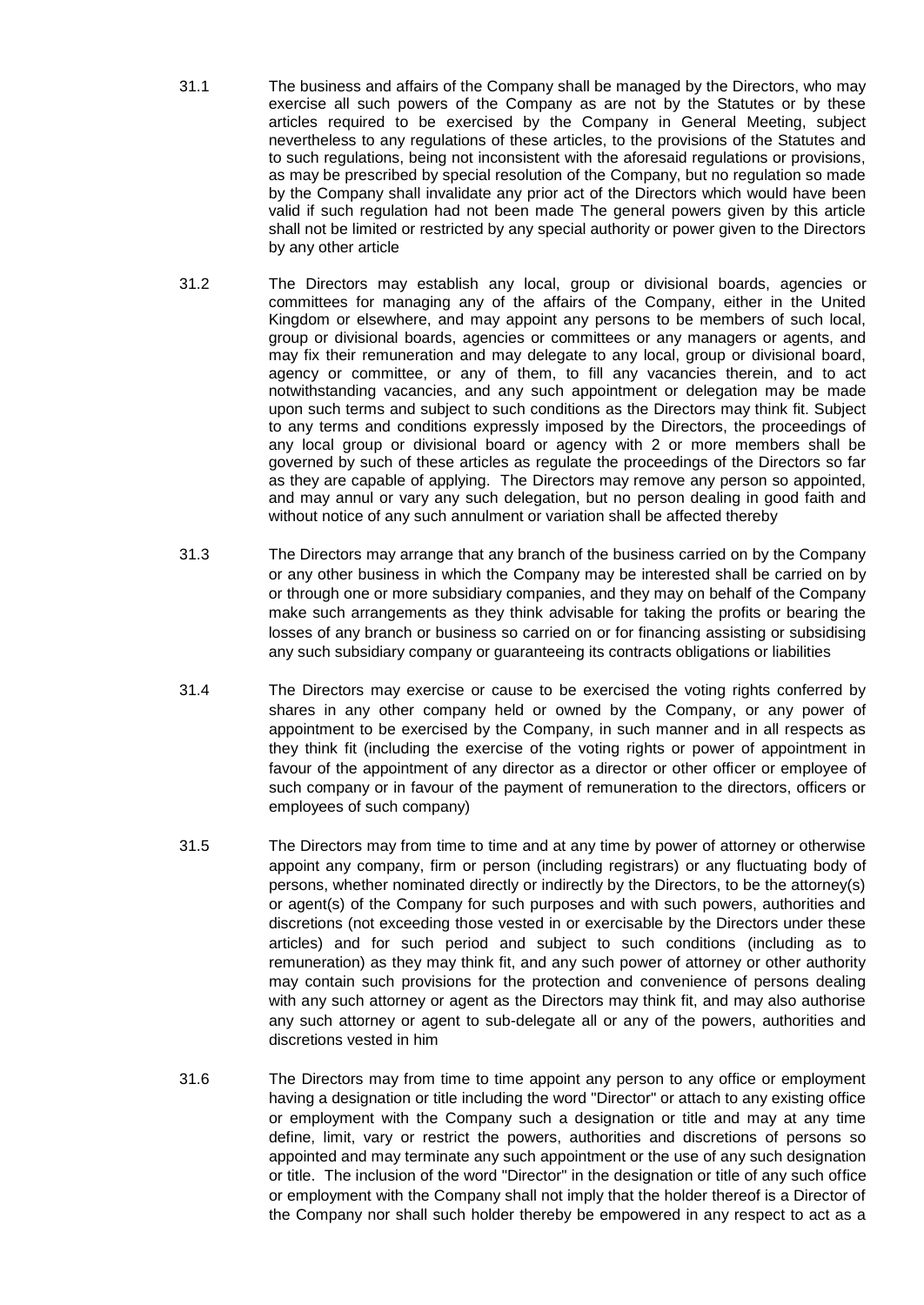Director of the Company or be deemed to be a Director for any of the purposes of these articles

- 31.7 The Directors may give or award pensions, annuities, gratuities and superannuation or other allowances or benefits (whether by insurance or otherwise) for or to institute and maintain any institution, association, society, club, trust, other establishment or profit sharing, share incentive, share purchase or employees' share scheme calculated to advance the interests of the Company or to benefit any persons who are or have at any time been Directors of or employed by or in the service of the Company or of any company which is a subsidiary company of or allied or associated with the Company or any such subsidiary or any predecessor in business of the Company and to the spouse, former spouse, civil partner, former civil partner, widows, children and other relatives and dependants of any such persons and may establish, maintain, support, subscribe to and contribute to all kinds of schemes, trusts and funds for the benefit of such persons as are hereinbefore referred to or any of them or any class of them, and so that any Director shall be entitled to receive and retain for his own benefit any such pension, annuity, gratuity, allowance or other benefit (whether under any such fund or scheme or otherwise) and shall not be obliged to account for it to the Company.
- 31.8 The Directors may establish and subsidise or subscribe to any institutions, associations, for or to institute and maintain any institution, association, society, club, trust other establishment or profit sharing, share incentive, share purchase or employees share scheme calculations to advance the interests of the company or to benefit clubs or funds calculated to be for the benefit of or to advance the interests and well being of the Company or of any other company as aforesaid or of any such persons as aforesaid and make payments for or towards the insurance of any such persons as aforesaid, and subscribe or guarantee money for charitable or benevolent objects or for any exhibition or for any public, general or useful object
- 31.9 The Directors may at any time require a corporate member to furnish any information supported Of the board so requires) by a statutory declaration, which it may consider necessary for the purpose of determining whether or not such member is a close company within the meaning of section 414 of the Income and Corporation Taxes Act 1988
- 31.10 The Directors may do any of the matters aforesaid either alone or in conjunction with any such other company as aforesaid
- 31.11 Subject to and to the extent permitted by the Statutes and the Uncertificated Securities Regulations, the Company, or the Directors on behalf of the Company, may cause to be kept in any territory a branch register of members resident in such territory, and the Directors may make and vary such regulations as they may think fit respecting the keeping of any such register
- 31.12 All cheques, promissory notes, drafts, bills of exchange, and other negotiable or transferable instruments, and all receipts of moneys paid to the Company, shall be signed, drawn, accepted, endorsed, or otherwise executed, as the case may be, in such manner as the Directors shall from time to time by resolution determine

### **PART V — RESERVES, DIVIDENDS AND CAPITALISATION OF PROFITS**

### **32. RESERVES**

The Directors may from time to time set aside out of the profits of the Company and carry to reserve such sums as they think proper which, at the discretion of the Directors, shall be applicable for any purpose to which the profits of the Company may properly be applied and pending such application may either be employed in the business of the Company or be invested and it shall not be necessary to keep any investment constituting the reserve separate. The Directors may divide the reserve into such special funds as they think fit and may consolidate into one fund any special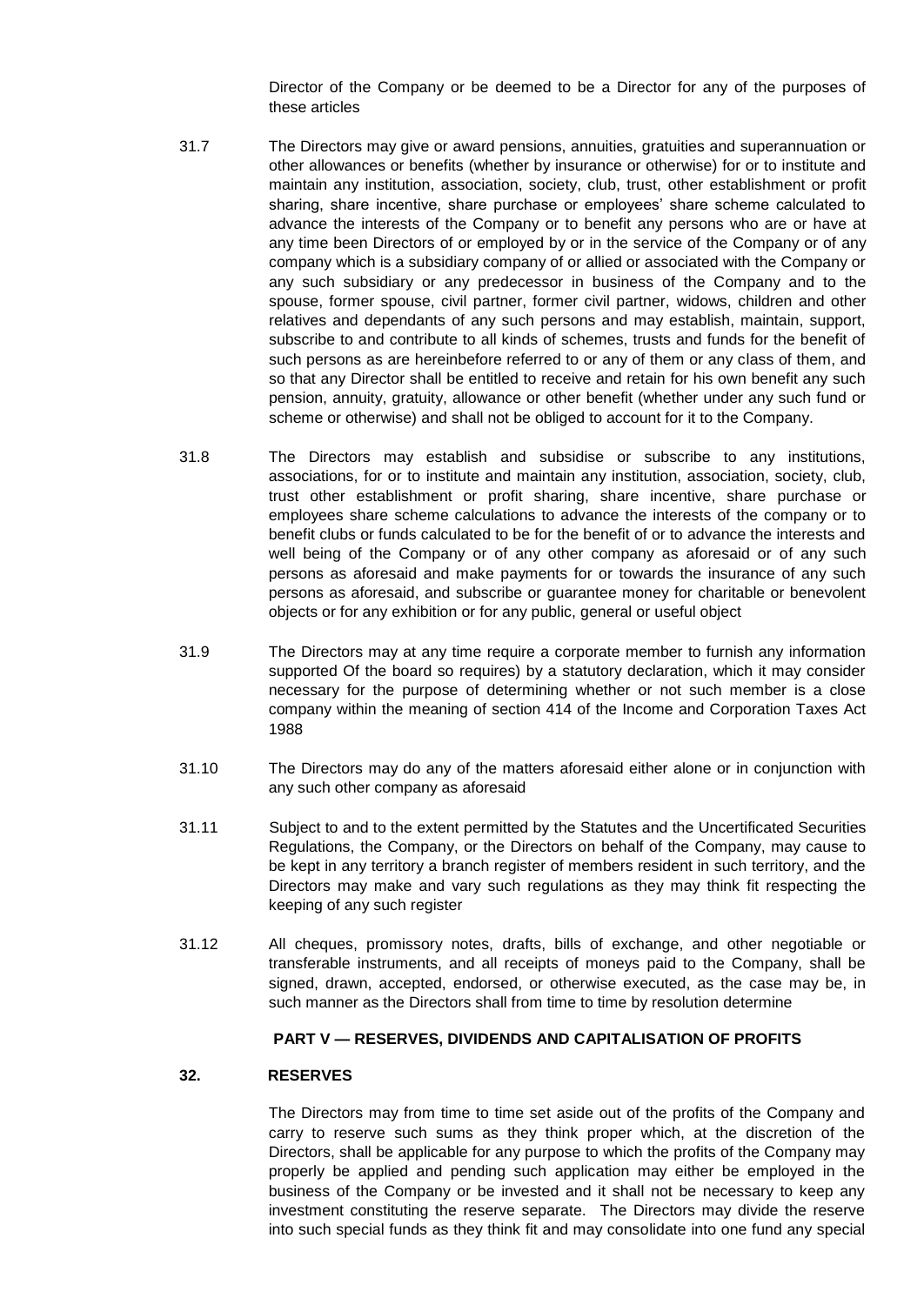funds or any parts of any special funds into which the reserve may have been divided. Any sum which the Directors may carry to reserve out of the unrealised profit of the Company shall not be mixed with any reserve to which profits available for distribution have been carried. The Directors may also without placing the same to reserve carry forward any profits In carrying sums to reserve and in applying the same, the Directors shall comply with the provisions of the Statutes

### **33. DIVIDENDS**

- 33.1 Subject to the Statutes, the Company may by ordinary resolution declare dividends but no such dividends shall exceed the amount recommended by the Directors
- 33.2 In so far as, in the opinion of the Directors, the profits of the Company justify such payments, the Directors may declare and pay the fixed dividends on any class of shares carrying a fixed dividend expressed to be payable on fixed dates on the halfyearly or other dates prescribed for the payment thereof and may also from time to time declare and pay interim dividends on shares of any class of such amounts and on such dates and in respect of such periods as they think fit
- 33.3 Unless and to the extent that the rights attached to any shares or the terms of issue thereof otherwise provide, all dividends shall (as regards any shares not fully paid throughout the period in respect of which the dividend is paid) be apportioned and paid pro rata according to the amounts paid on the shares during any portion or portions of the period in respect of which the dividend is paid For the purposes of this article no amount paid on a share in advance of calls shall be treated as paid on the share
- 33.4 If the share capital is divided into different classes, the board may pay interim dividends on shares which rank after shares conferring preferred rights with regard to dividend as well as on shares with preferred rights, unless at the time of payment any preferential dividend is in arrears
- 33.5 Provided that the board acts in good faith, it shall not incur any liability to the holders of shares conferring preferred rights for any loss they may suffer by the lawful payment of any interim dividend on any shares ranking after those with preferred rights
- 33.6 No dividend or other moneys payable on or in respect of a share shall bear interest as against the Company
- 33.7 Subject to the provisions of the Statutes, where any asset, business or property is acquired by the Company as from a past date the profits and losses arising therefrom as from such date may at the discretion of the Directors in whole or in part be carried to revenue account and treated for all purposes as profits or losses of the Company. Subject as aforesaid, if any shares or securities are purchased cum dividend or interest, such dividend or interest may at the discretion of the Directors be treated as revenue, and it shall not be obligatory to capitalise the same or any part thereof
- 33.8 The Directors may retain any dividend or other moneys payable on or in respect of a share on which the Company has a lien, and may apply the same in or towards satisfaction of the debts, liabilities or engagements in respect of which the lien exists, and may further deduct from any dividend all sums of money Of any) presently payable by a member to the Company on account of calls or otherwise in relation to shares of the Company
- 33.9 The Directors may retain the dividends payable upon shares in respect of which any person is under the provisions as to the transmission of shares hereinbefore contained entitled to become a member, or which any person is under those provisions entitled to transfer, until such person shall become a member in respect of such shares or shall transfer the same
- 33.10 The Directors may withhold payment of dividends payable upon shares where the holding represents at least 0.25 per cent of the issued shares of the relevant class (calculated exclusive of treasury shares) and in respect of which the holder or other person appearing to be interested therein for the purposes of article 22 hereof has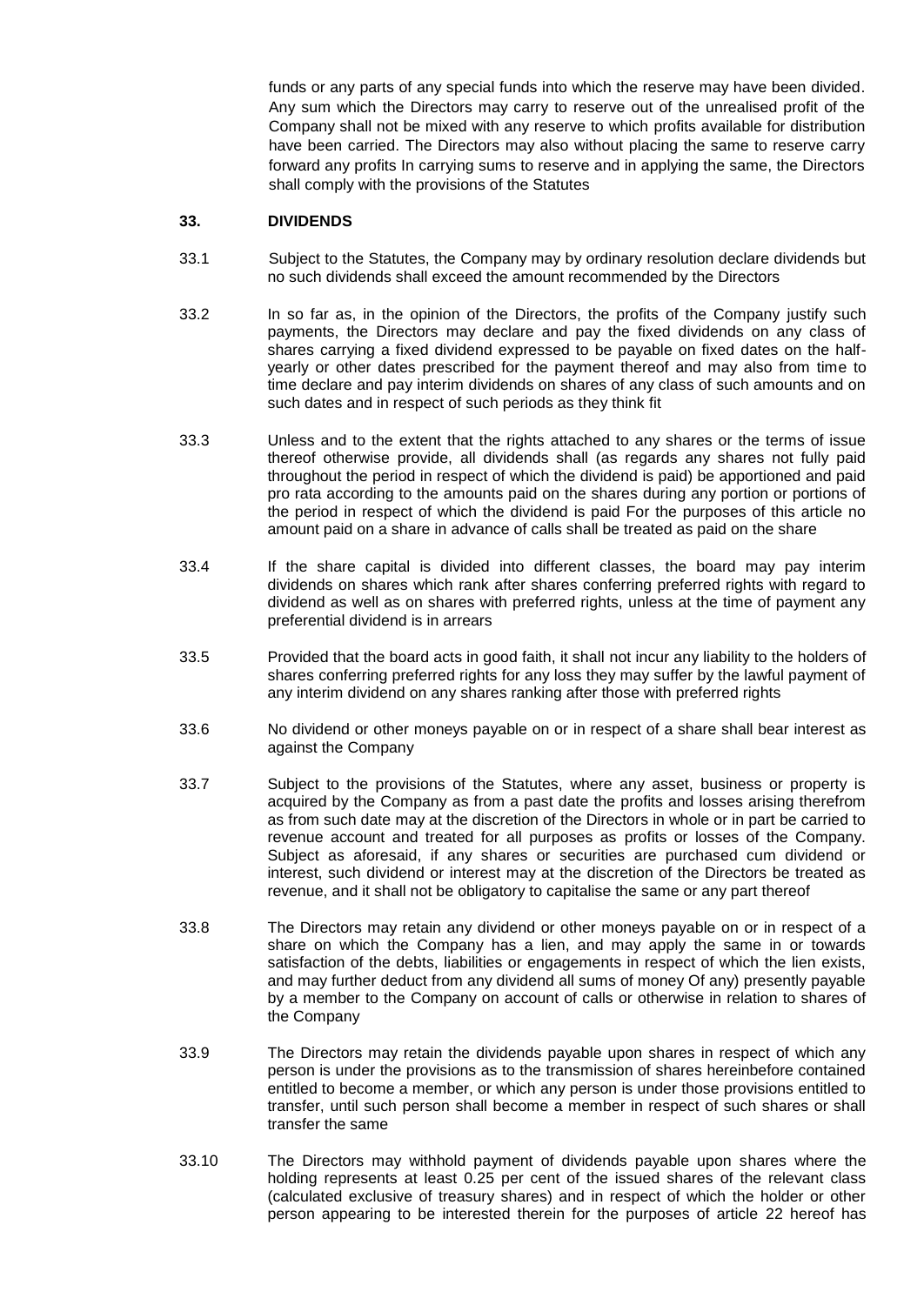failed to comply with the statutory disclosure requirements under the terms of article 22 provided that this restriction shall cease to be applicable not more than seven days after the earlier of

- 33.10.1 receipt by the Company of notice that there has been a transfer of the shares pursuant to an arm's length sale as defined in article22 4,
- 33.10.2 due compliance to the satisfaction of the Company, with the statutory disclosure requirements, and

any dividend monies then retained thereon shall be paid in accordance with article 33 15 hereof to the person appearing to the Company to be entitled thereto

- 33.11 The waiver in whole or in part of any dividend on any share by any document (whether or not under seal) shall be effective only if such document is signed by the holder thereof (or the person becoming entitled to the share in consequence of the death, bankruptcy or mental disorder of the holder or by operation of law or any other event) and delivered to the Company and if or to the extent that the same is accepted as such or acted upon by the Company
- 33.12 The payment by the Directors of any unclaimed dividend or other moneys payable on or in respect of a share into a separate account shall not constitute the Company a trustee in respect thereof and any dividend unclaimed after a period of twelve years from the date on which such dividend was declared or became due for payment shall be forfeited and shall revert to the Company
- 33.13 Subject to the Statutes, the Company may upon the recommendation of the Directors by ordinary resolution direct payment of a dividend in whole or in part by the distribution of specific assets (and in particular of paid-up shares or debentures of any other company) and the Directors shall give effect to such resolution, and where any difficulty arises in regard to such distribution, the Directors may settle the same as they think expedient and in particular may issue fractional certificates and fix the value for distribution of such specific assets or any part thereof and may determine that cash payments shall be made to any members upon the footing of the value so fixed in order to adjust the rights of all parties and may vest any such specific assets in trustees as may seem expedient to the Directors
- 33.14 Subject to the Statutes, the Company may upon the recommendation of the Directors by ordinary resolution declare that any surplus monies in the hands of the Company representing capital profits arising from the receipt of monies received or recovered in respect of or arising from the realisation of any capital assets of the Company or any investment representing the same and not required for the payment or provision of any fixed dividend instead of being applied in the purchase of other capital assets or for other capital purposes be distributed amongst the ordinary shareholders on the footing that they receive the same as capital in the shares and proportions in which they would have been entitled to receive the same if it had been distributed by way of dividend Provided always that no such profit as aforesaid shall be so distributed unless there shall remain in the hands of the Company a sufficiency of other assets to answer in full the whole of the liabilities and paid-up share capital of the Company for the time being
- 33.15 Any dividend or other monies payable in cash on or in respect of a share may be paid in cash or by direct debit, bank transfer, cheque, dividend, warrant or money order sent through the post to the registered address of the member or person entitled thereto (or, if two or more persons are registered as joint holders of the share or are entitled thereto in consequence of the death, bankruptcy or mental disorder of the holder or by operation of law or any other event, to any one of such persons) or to such person and such address as such member or person or persons may in writing direct. Every such payment shall be made payable to the order of the person to whom it is sent or to such person as the holder or joint holders or person or persons entitled to the share in consequence of the death, bankruptcy or mental disorder of the holder or by operation of law or any other event may direct and payment of the cash, direct debit, bank transfer, cheque, dividend, warrant or money order by the banker upon whom it is drawn shall be a good discharge to the Company. Every such payment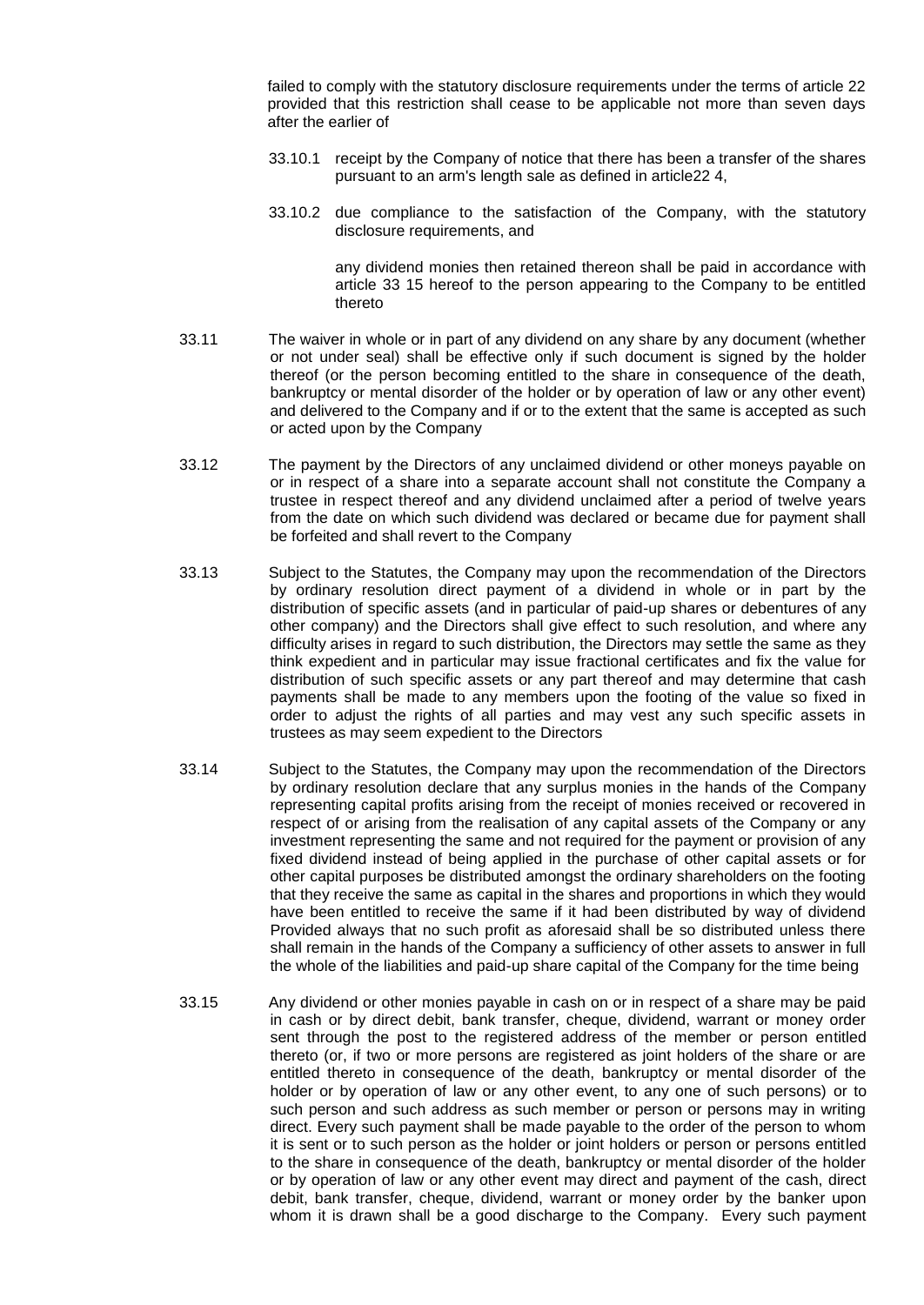shall be sent at the risk of the person entitled to have the money represented thereby Without prejudice to the generality of the preceding wording, if any such payment has or is alleged to have been lost, stolen or destroyed, the board may, if the person entitled to such payment requests it, issue a replacement payment (subject to compliance with such conditions as to evidence and indemnity and the payment of outof-pocket expenses of the Company in connection with the request as the board thinks fit)

- 33.16 In addition to the above provisions any dividend or other moneys payable in cash on or in respect of a share may be paid by means of
	- 33.16.1 the Bank Automated Clearing System in circumstances where the Company has been supplied with bank details of the member or person entitled thereto sufficient to enable the Company to effect a direct transfer of such moneys to the bank account of such member or person entitled thereto (or, if two or more persons are registered as joint holders of the share or are entitled thereto in consequence of the death, bankruptcy or mental disorder of the holder or by operation of law or any other event, to any one of such persons having supplied the Company with the aforesaid details) or to such person as such member or person or persons may in writing direct (subject to the provision of adequate bank details as aforesaid in respect of such person) Any such moneys payable to such person or member which are transferred by the Company by means of the Bank Automated Clearing System and which are not received by such member or person entitled thereto shall not be recoverable from the Company if the transfer is made by the Company in accordance with the bank details provided by such member or person, or
	- 33.16.2 by such other method as the Directors may in their absolute discretion think fit (subject always to the facilities and requirements of the Relevant System), including but not limited to payments being made through the Relevant System in respect of shares held in uncertificated form The Director may in their absolute discretion establish procedures for elections to be made by the holders of Uncertificated Shares relating to such payments, and shall be entitled to rely on authorities which the Company receives in respect of such payments
- 33.17 if payment is made by bank or other funds transfer or by means of the Relevant System, or by any other method at the direction of the person entitled to payment, such payment is at the sole risk of the holder or joint holders and the Company is not responsible for amounts lost or delayed in the course of transfer or in carrying out those directions
- 33.18 Notwithstanding any other provision of these articles relating to payments in respect of shares, where
	- 33.18.1 the Directors determine to make payments in respect of Uncertificated Shares through the Relevant System, they may determine to enable any holder of Uncertificated Shares to elect not to receive payments through the Relevant System and, in such event, establish procedures to enable such holder to make, vary or revoke any such election, and
	- 33.18.2 the Company receives an authority in respect of such payment in respect of shares in a form satisfactory to it from a holder of any share (whether such authority is given in writing or by means of the Relevant System or otherwise),

then the Company may make, or procure the making of, such payments in accordance with such authority and any payment made in accordance with such authority shall constitute a good discharge therefore

33.19 The Company may cease to send any payment for any dividend on any share which is normally paid in that manner if in respect of at least two consecutive dividends payable on that share the payment has been returned undelivered or remains uncashed (or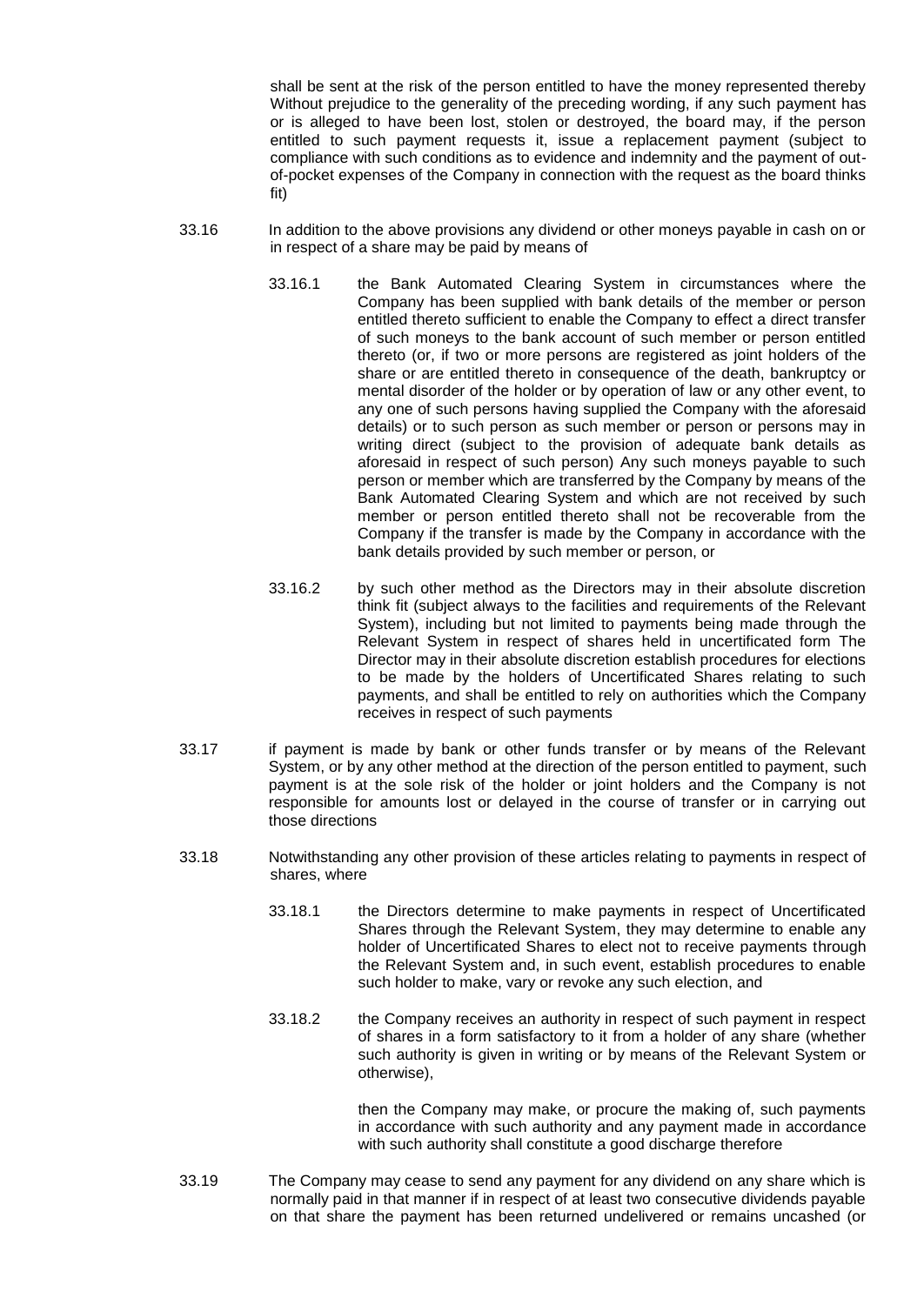that other method of payment has failed) or, following one such occasion, reasonable enquiries have failed to establish any new address of the registered holder, but, subject to the provisions of these articles, shall recommence sending payment in respect of the dividends payable on that share if the holder or person entitled by transmission claims the arrears of dividend and does not instruct the Company to pay future dividends in some other way

- 33.20 if two or more persons are registered as joint holders of any share, or are entitled jointly to a share in consequence of the death, bankruptcy or mental disorder of the holder or by operation of law or any other event, any one of them may give effectual receipts for any dividend or other money payable or property distributable on or in respect of the share
- 33.21 Any resolution declaring a dividend on shares of any class, whether a resolution of the Company in General Meeting or a resolution of the Directors, may specify that the same shall be payable to the persons registered as the holders of such shares at the close of business on a particular date, notwithstanding that it may be a date prior to that on which the resolution is passed, and thereupon the dividend shall be payable to them in accordance with their respective holdings so registered, but without prejudice to the rights inter se in respect of such dividend of transferors and transferees of any such shares

# **34. SCRIP DIVIDENDS**

- 34.1 Subject to approval by the Company at any Annual General Meeting the Directors may, in respect of any dividend declared or proposed to be declared at that Annual General Meeting or at any time prior to the next following Annual General Meeting (and provided that an adequate number of unissued Ordinary Shares are available for the purpose), determine and announce, prior to or contemporaneously with their announcement of the dividend in question and any related information as to the Company's profits for such financial period or part thereof, that members will be entitled to elect to receive in lieu of such dividend (or part thereof) an allotment of additional Ordinary Shares credited as fully paid In any such case the following provisions shall apply
- 34.2 The basis of allotment shall be determined by the Directors so that, as nearly as may be considered convenient, the value (calculated by reference to the average quotation) of the additional Ordinary Shares (including any fractional entitlement) to be allotted in lieu of any amount of dividend shall equal such amount For such purpose the "average quotation" of an Ordinary Share shall be the average of the middle market quotations on the London Stock Exchange as shown in the Daily Official List, on each of the first five business days on which the Ordinary Shares are quoted ex the relevant dividend
- 34.3 The Directors shall give notice in writing to the members of the right of election accorded to them and shall send with or following such notice forms of election and specify the procedure to be followed and the place at which and the latest date and time by which duly completed forms of election must be lodged in order to be effective
- 34.4 The dividend (or that part of the dividend in respect of which a right of election has been accorded) shall not be payable on Ordinary Shares in respect whereof the share election has been duly exercised ("the Elected Ordinary Shares"), and in lieu thereof additional Ordinary Shares shall be allotted to the holders of the elected Ordinary Shares on the basis of allotment determined as aforesaid and for such purpose the Directors shall capitalise, out of such of the sums standing to the credit of reserves (including any share premium account or capital redemption reserve fund) or profit and loss account of the Company as the Directors may determine a sum equal to the aggregate nominal amount of additional Ordinary Shares to be allotted on such basis and apply the same in paying up in full the appropriate number of unissued Ordinary Shares for allotment and distribution to and amongst the holders of the Elected Ordinary Shares on such basis
- 34.5. The additional ordinary shares so allotted shall rank pan passu in all respects with the fully paid Ordinary Shares then in issue save only as regards participation in the relevant dividend (or share election in lieu)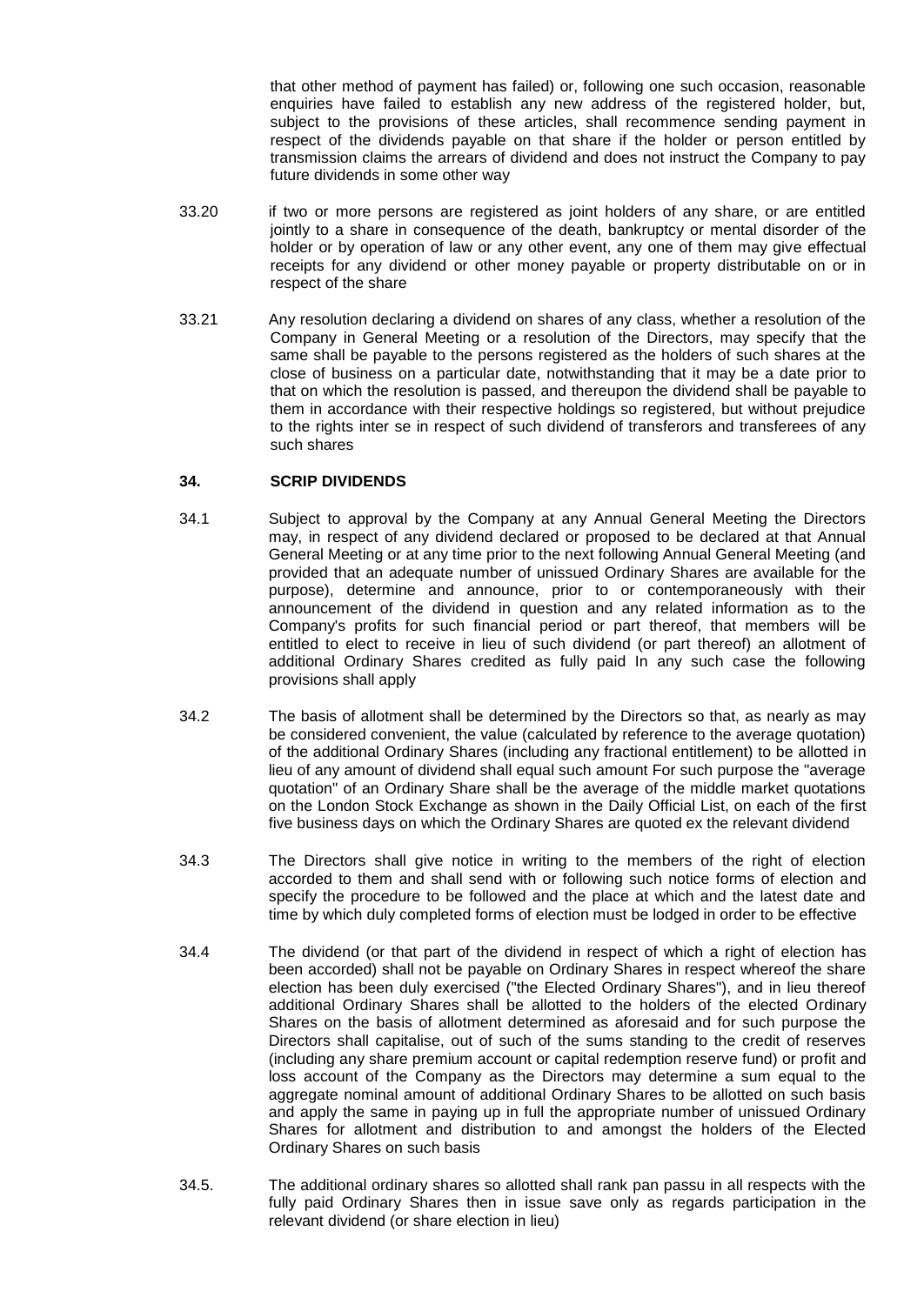- 34.6 The Directors may do all acts and things considered necessary or expedient to give effect to any such capitalisation, with full power to the Directors to make such provisions as they think fit in the case of shares becoming distributable in fractions (including provisions whereby, in whole or in part, fractional entitlements are disregarded or rounded up or the benefit of fractional entitlements accrues to the Company rather than to the members concerned) The Directors may authorise any person to enter on behalf of all the members interested into an agreement with the Company providing for such capitalisation and matters incidental thereto and any agreement made under such authority shall be effective and binding on all concerned
- 34.7 The Directors may on any occasion determine that rights of election shall not be made available to any members with registered addresses in any territory where in the absence of a registration statement or other special formalities the circulation of an offer of rights of election would or might be unlawful, and in such event the provisions aforesaid shall be read and construed subject to such determination
- 34.8 For the purposes of this article, holdings of Certificated Shares and of Uncertificated Shares shall be treated as different holdings

# **35. CAPITALISATION OF PROFITS**

- 35.1 The Company may, upon the recommendation of the Directors, at any time and from time to time pass an ordinary resolution to the effect that it is desirable to capitalise all or any part of the amount for the time being standing to the credit of any reserve or fund which is available for distribution or to the credit of any share premium account or any capital redemption reserve and accordingly that such amount be set free for distribution among the members or any class of members who would be entitled thereto if distributed by way of dividend and in the same proportions, on the footing that the same be not paid in cash but be applied either in or towards paying up the amounts for the time being unpaid on any shares in the Company held by such members respectively or in payment up in full of unissued shares debentures or other obligations of the Company, to be allotted and distributed credited as fully paid among such members, or partly in one way and partly in the other, and the board shall give effect to such resolution, provided that, for the purposes of this article, a share premium account and a capital redemption reserve may be applied only in the paying up of unissued shares to be allotted to such members credited as fully paid
- 35.2 The Company may, upon the recommendation of the Directors, at any time and from time to time pass an ordinary resolution to the effect that it is desirable to capitalise all or any part of any amount for the time being standing to the credit of the Company's reserve accounts or to the credit of the profit and loss account which is not available for distribution by applying such sum in the paying up in full of unissued shares to be allotted as fully paid shares by way of capitalisation to the members or any class of members who would have been entitled to that sum if it were distributed by way of dividend, and in the same proportions, and the Directors shall give effect to such resolution
- 35.3 Where any difficulty arises in regard to any distribution under this article the Directors may settle the same as they think expedient and in particular may issue fractional certificates or authorise any person to sell and transfer any fractions or may resolve that the distribution should be as nearly as may be practicable in the correct proportion but not exactly so or may ignore fractions altogether, and may determine that cash payments shall be made to any members in order to adjust the rights of all parties, as may seem expedient to the Directors The Directors may appoint any person to sign on behalf of the persons entitled to participate in the distribution any contract necessary or desirable for giving effect thereto and such appointment shall be effective and binding upon the members
- 35.4 For the purposes of this article, holdings of Certificated Shares and of Uncertificated Shares shall be treated as different holdings
- 35.5 For the purposes of this article 35, unless the relevant resolution provides otherwise, if the Company holds treasury shares of the relevant class at the record date specified in the relevant resolution, it shall be treated as if it were entitled to receive the dividends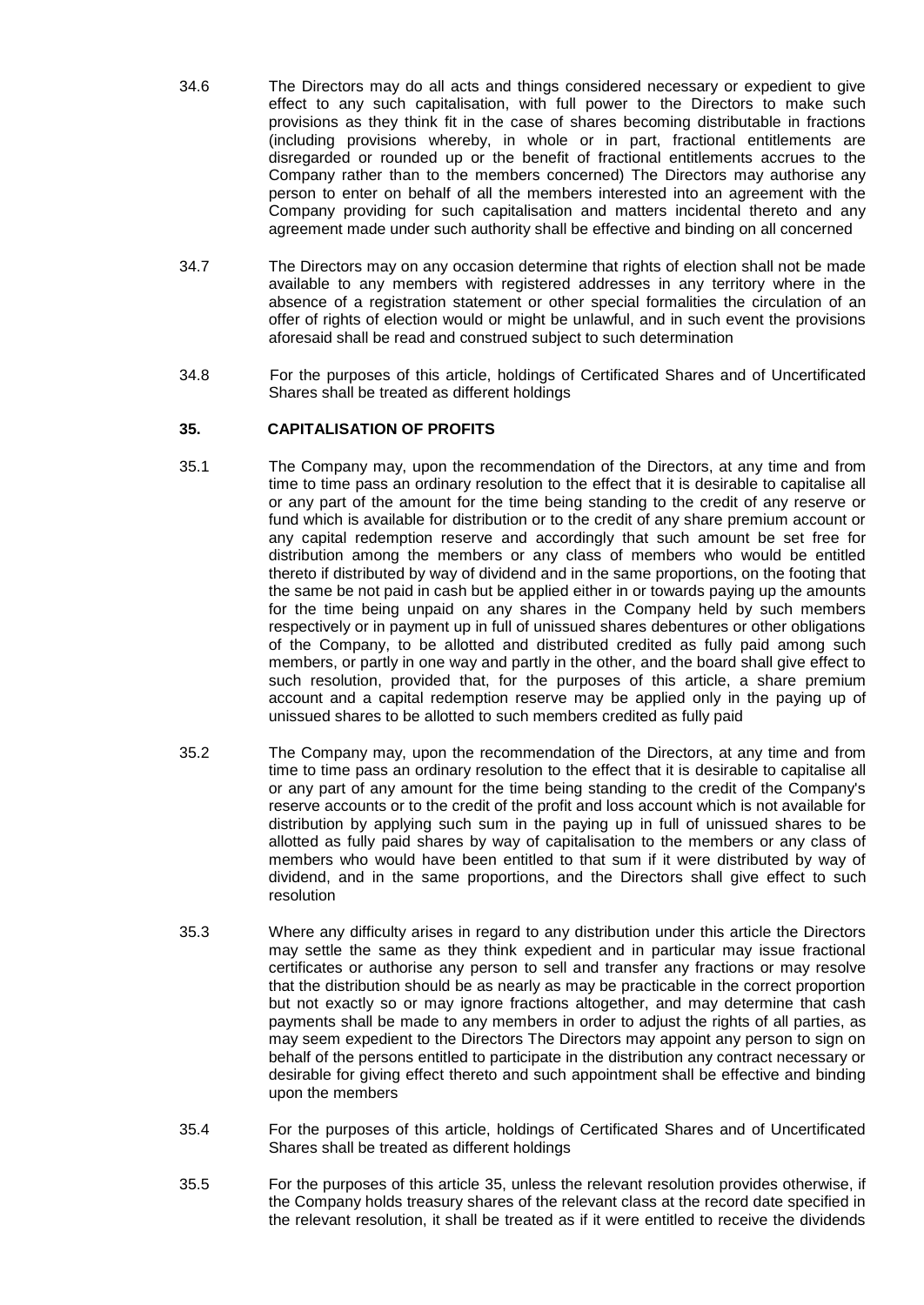in respect of those treasury shares which would have been payable if those treasury shares had been held by a person other than the Company

### **PART VI GENERAL**

### **36 SECRETARY**

Subject to the Statutes, the Secretary shall be appointed by the Directors on such terms and for such period as they may think fit Any Secretary so appointed may at any time be removed from office by the Directors, but without prejudice to any claim for damages for breach of any contract of service between him and the Company If thought fit two or more persons may be appointed as Joint Secretaries Persons dealing with the Company shall be entitled to assume that each Joint Secretary is entitled by himself to do anything required or authorised to be done by the secretary. The Directors may also appoint from time to time on such terms as they think fit one or more Assistant Secretaries

- 36.1 A provision of the Statutes or these articles requiring or authorising a thing to be done by or to a Director and the Secretary shall not be satisfied by it being done by or to the same person acting as Director and as, or in the place of, the Secretary
- 36.2 Anything required or authorised to be done by or to the secretary may, if the office is vacant or there is for any other reason no secretary capable of acting, be done by or to any assistant or deputy secretary or, if there be no assistant or deputy secretary capable of acting, by or to any officer of the Company authorised generally or specially in that behalf by the board

### **37. THE SEAL**

- 37.1 The Directors shall provide for the safe custody of the Seal (if any) and the Securities Seal (if any) and neither shall be used without the authority of the Directors or of a committee authorised by the Directors in that behalf
- 37.2 Every instrument to which the Seal shall be affixed shall be signed autographically by one Director and the Secretary or by two Directors or by any person who is authorised to do so by the Directors either generally or in relation to specific documents or documents of specific description save that as regards any certificates for shares or debentures or other securities of the Company the Directors may by resolution determine that such signatures or either of them shall be dispensed with or affixed by some method or system of mechanical signatures (including laser printing)
- 37.3 Nothing in these articles shall require the Company to issue under the seal any certificate or other document which is not by law required to be so issued
- 37.4 The Securities Seal shall be used only for sealing securities issued by the Company and documents creating or evidencing securities so issued. Any such securities or documents sealed with the Securities Seal shall not require to be signed
- 37.5 The Company may exercise the powers conferred by the Statutes with regard to having an official seal for use abroad and such powers shall be vested in the Directors.
- 37.6 A document signed by:
	- (a) a Director and by the Secretary: or
	- (b) two Directors; or
	- (c) by a Director in the presence of a witness who attests the signature,

and expressed (in whatever form of words) to be executed by the Company as a deed, shall have the same effect as it is were executed under the Seal, provided that no instrument shall be so signed which makes it clear on its face that it is intended by the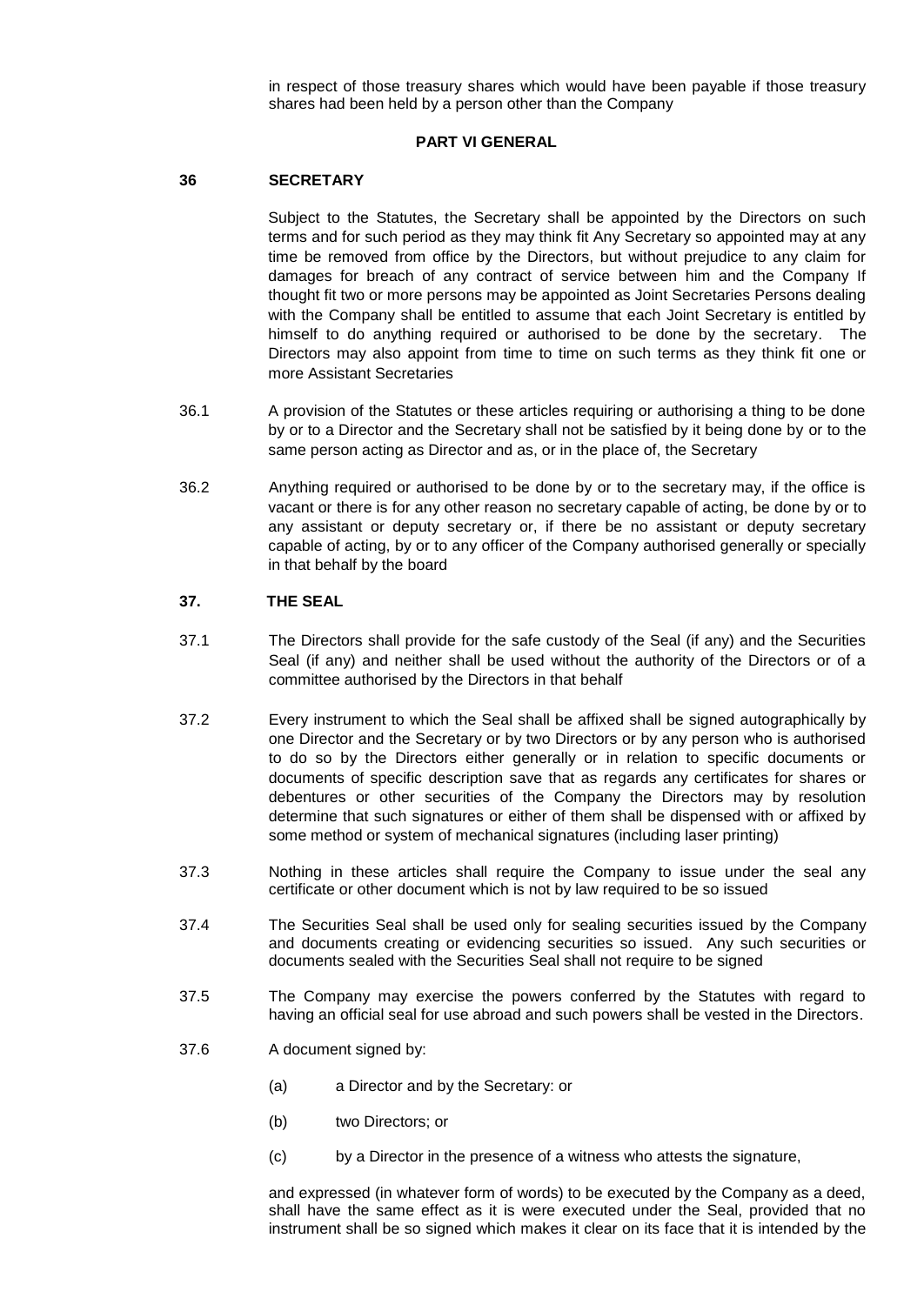person or persons making it not to have effect as a deed without the authority of a resolution of the Board or of a committee of the Board authorised in that behalf. An instrument or document which is executed by the Company as a deed shall not be deemed to be delivered by the Company solely as a result of it having been executed by the Company.

# **38. AUTHENTICATION OF DOCUMENTS**

- 39.1 Any Director or the Secretary or any person appointed by the Directors for the purpose shall have power to authenticate any documents affecting the constitution of the Company and any resolutions passed by the Company or the Directors or any committee, and any books, records, documents and accounts relating to the business of the Company, and to certify copies thereof or extracts therefrom as true copies or extracts, and if any books, records, documents or accounts are elsewhere than at the Office the local manager or other officer of the Company having the custody thereof shall be deemed to be a person appointed by the Directors as aforesaid A document purporting to be a copy of a resolution, or an extract from the minutes of a meeting, of the Company or of the Directors or any committee which is certified as aforesaid shall be conclusive evidence in favour of all persons dealing with the Company upon the faith thereof that such resolution has been duly passed or, as the case may be, that such minute or extract is a true and accurate record of proceedings at a duly constituted meeting
- 38.2 Any books, records, documents and accounts which are held by the Company in electronic form may be authenticated under this article 38 as if they were books, records, documents or accounts held in hard copy form

# **39. ACCOUNTS**

- 39.1 Once at least in every year the Directors shall lay before the Company in General Meeting a profit and loss account giving a true and fair view of the profit or loss of the Company for the financial year to which it relates and a balance sheet giving a true and fair view of the state of affairs of the Company as at the date to which the profit and loss account is made up being a date not more than seven months before the date of the meeting If the Company shall be a holding company as defined by the Statutes there shall with the said profit and loss account and balance sheet also (except in so far as the Statutes otherwise permit) be laid before the Company in General Meeting a consolidated balance sheet dealing with the state of affairs at the end of the financial year of the Company and its then subsidiaries The Directors shall in preparing every such profit and loss account and balance sheet and consolidated profit and loss account and consolidated balance sheet have regard to the provisions of the Statutes applicable thereto
- 39.2 Every such balance sheet, profit and loss account, consolidated balance sheet and consolidated profit and loss account, shall be signed in such manner as may be required by the Statutes. There shall also be attached to the balance sheet a report by the Directors with respect to such matters as are by the Statutes required to be dealt with therein
- 39.2 Accounting records sufficient to show and explain the Company's transactions and otherwise complying with the Statutes shall be kept at the Office, or at such other place as the Directors think fit, and shall always be open to inspection by the officers of the Company. Subject as aforesaid no member of the Company or other person shall have any right of inspecting any account or book or document of the Company except as conferred by statute or as ordered by a court of competent jurisdiction or as authorised by the Directors or the Company in General Meeting
- 39.4 Save as may be necessary for complying with the provisions of the Statutes, the rules and regulations of the UK Listing Authority and the London Stock Exchange or as the Company may by special resolution otherwise resolve, the Directors shall not be bound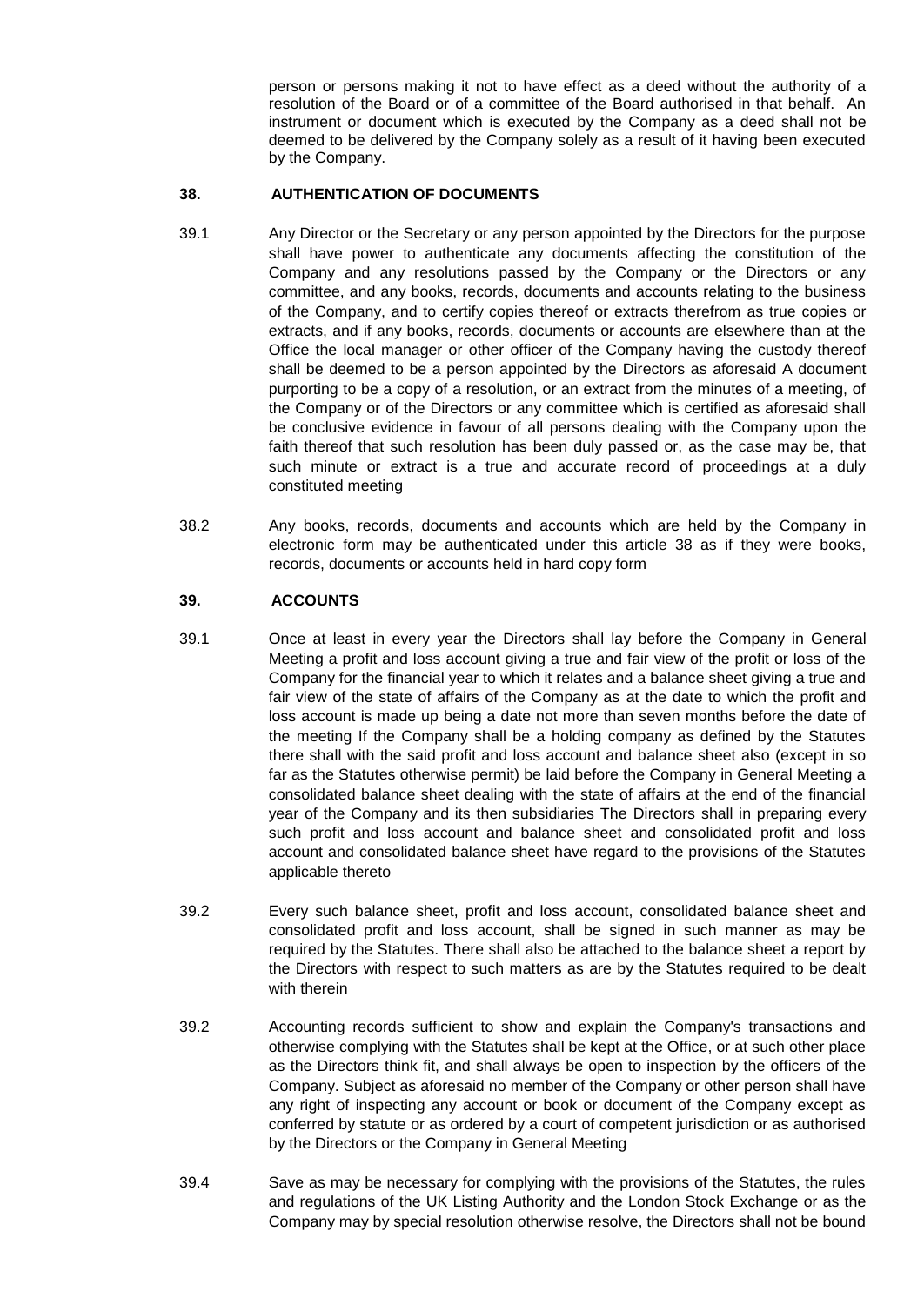to publish any list or particulars of the securities or investments held by the Company nor to give any information with reference to the same to any member

- 39.5 A copy of the Directors' report and of every balance sheet and profit and loss account which is to be laid before a General Meeting of the Company (including every document required by law to be comprised therein or attached or annexed thereto) shall not less than 21 days before the date of the meeting be sent by post or, where agreed and subject to the Statutes, in the form of or contained in an electronic communication, to every member of, and every holder of debentures of, the Company and to every other person who is entitled to receive notice of meetings from the Company under the provisions of the Statutes or of these articles provided that the Company need not (subject to the provisions of the Statutes and the Regulations of the United Kingdom Listing Authority and the London Stock Exchange so permitting and if the board so decides) send copies of such documents to members but may instead send them a summary financial statement derived from the Company's annual accounts and the Directors' report, in such form and containing such information as may be required by the Statutes or the Regulations of the United Kingdom Listing Authority and the London Stock Exchange and provided further that copies of the Company's annual accounts (together with the Directors' report for that financial year and the Auditors' Report on those accounts) shall be sent to any member who wishes to receive them and the Company shall comply with any provisions of the Statutes as to the manner in which it shall ascertain whether a member wishes to receive them, and
- 39.6 This article shall not require a copy of these documents to be sent to more than one of joint holders or to any person of whose postal address (or address for the delivery and receipt of electronic communications) the Company is not aware is not situated in the United Kingdom, or to any member who has not supplied the Company with an address for service in the United Kingdom but any member or holder of debentures to whom a copy of these documents has not been sent shall be entitled to receive a copy free of charge on application at the Office If all or any of the shares or debentures of the Company shall for the time being be listed on the Official List, there shall be forwarded to the appropriate officer of the United Kingdom Listing Authority such number of copies of such documents as may for the time being be required under its regulations or practice Where permitted by the Statutes, any document or copy referred to in this article may be sent by electronic communication

# **40. AUDITORS**

- 40.1 Auditors shall be appointed and their duties regulated in accordance with the provisions of the Statutes
- 40.2 Subject to the provisions of the Statutes, all acts done by any person acting as an Auditor shall, as regards all persons dealing in good faith with the Company, be valid, notwithstanding that there was some defect in his appointment or that he was at the time of his appointment not qualified for appointment or subsequently became disqualified
- 40.3 Pursuant to the provisions of section 502, 2006 Act or section 390, 1985 Act (whichever is applicable to the Company at the relevant time, an Auditor shall be entitled to attend any General Meeting and to receive all notices of and other communications relating to any General Meeting which any member is entitled to receive and to be heard at any General Meeting on any part of the business of the meeting which concerns him as Auditor and where the Auditor is a firm, the right to attend or be heard at a meeting is exercisable by an individual authorised by the firm in writing to act as its representative at the meeting.

### **41. NOTICES**

41.1 Subject to the Statues, any notice or document (including a share certificate) may be served on or delivered to any member by the Company either personally or by leaving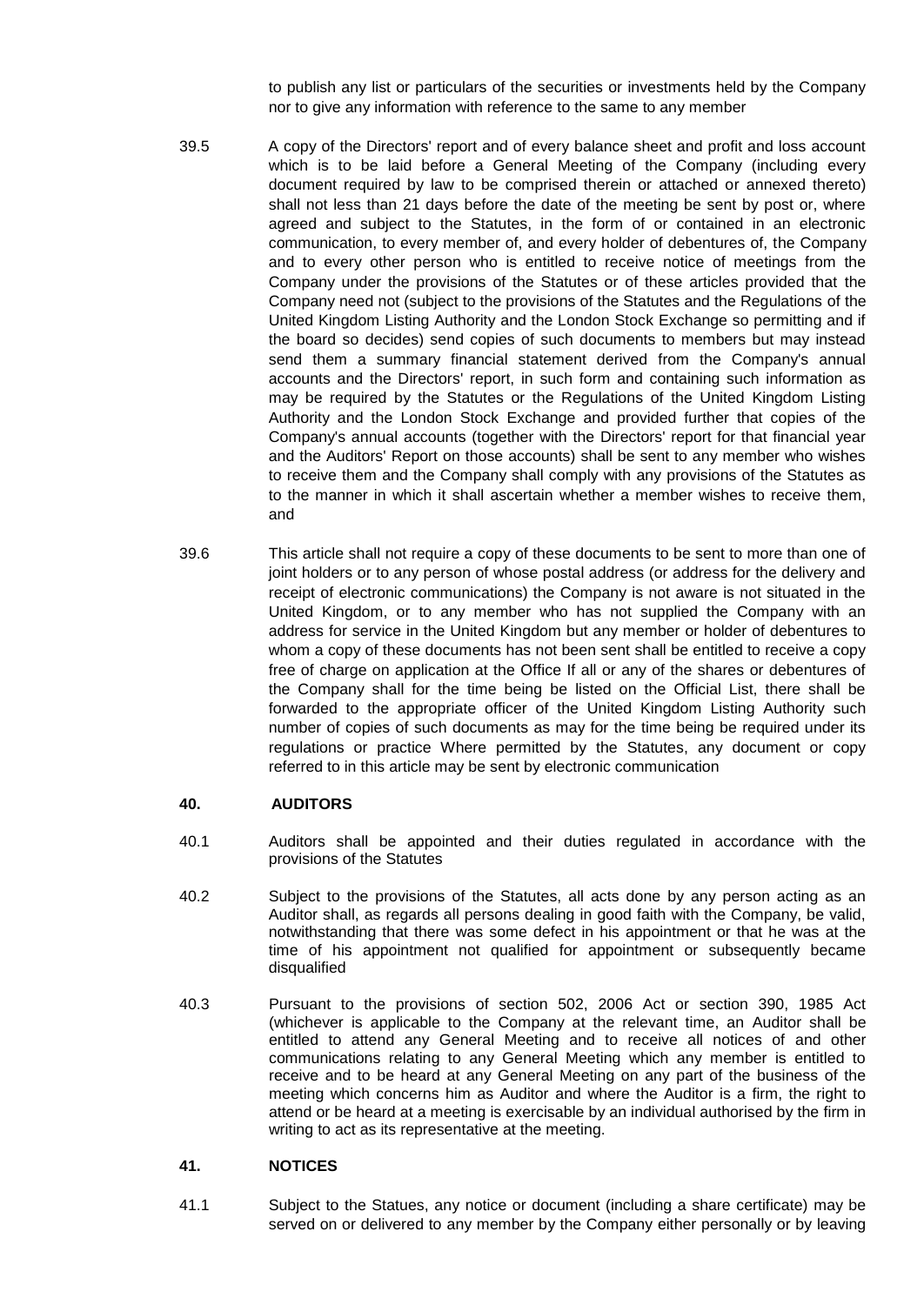it at, or delivering it to, or by sending it through the post in a prepaid cover or by facsimile transmission or telex addressed to such member at his registered address, or (if he has no registered address within the United Kingdom) to the address, if any, within the United Kingdom supplied by him to the Company as his address for the service of notices or to an address to which any provision of the Statues authorises the document or notice to be sent or supplied. Any such notice or document may be served or delivered by the Company by reference to the register as it stands at any time not more than fifteen days before the date of service or delivery No change in the register after that time shall invalidate that service or delivery In the case of a member registered on a branch register any such notice or document may be posted either in the United Kingdom or in the territory in which such branch register is maintained Where a notice or other document is served or sent by post, service or delivery shall be deemed to be effected at the expiration of 24 hours (or, where second-class mail is employed, 48 hours) after the time when the cover containing the same is posted and in proving such service or delivery it shall be sufficient to prove that such cover was properly addressed, stamped and posted

- 41.2 Subject to any requirement of the Statutes and provided that the Company has complied with all applicable regulatory requirements, the Company may send any documents or notices to its members in electronic form and such documents or notices will be validly sent provided that
	- 41.2.1 the member has agreed either generally or in respect of a specific matter (or in the case of a company is deemed to have agreed by a provision in the 2006 Act that documents or notices can be sent in electronic form),
	- 41.2.2 the documents are documents to which the agreement applies, and
	- 41.2.3 copies of the documents are sent in electronic form to the address notified by the member to the Company for that purpose
- 41.3 Subject to any requirement of the 2006 Act and provided that the Company has complied with all applicable regulatory requirements, the Company may send any documents or notices to its members by means of a website and any such documents or notices will be validly sent provided that
	- 41.3.1 the member has expressly agreed (generally or specifically) that documents or notices may be sent or supplied by means of a website to him or he has been asked (individually) to agree that documents and notices can be sent or supplied by means of a website and the Company has received no response to that request within 28 days from the date on which the request was sent, provided that such request by the Company stated clearly what the effect of failure to respond would be and was not sent out less than 12 months after any previous request by the Company to such member in respect to the same or a similar class of documents, information or notices.
	- 41.3.2 the documents are documents to which the agreement applies, and
	- 41.3.3 the member is notified of the presence of the documents on the website, the address of the website, the place on the website where the documents may be accessed and how they may be accessed
- 41.4 Documents must be available on the website for a period of not less than 28 days from the date of notification unless the Statutes makes provision for any other time period
- 41.5 If the documents are published on the website for a part only of the period of time referred to in article 41 4, they will be treated as being published throughout the period if the failure to publish throughout that period is wholly attributable to circumstances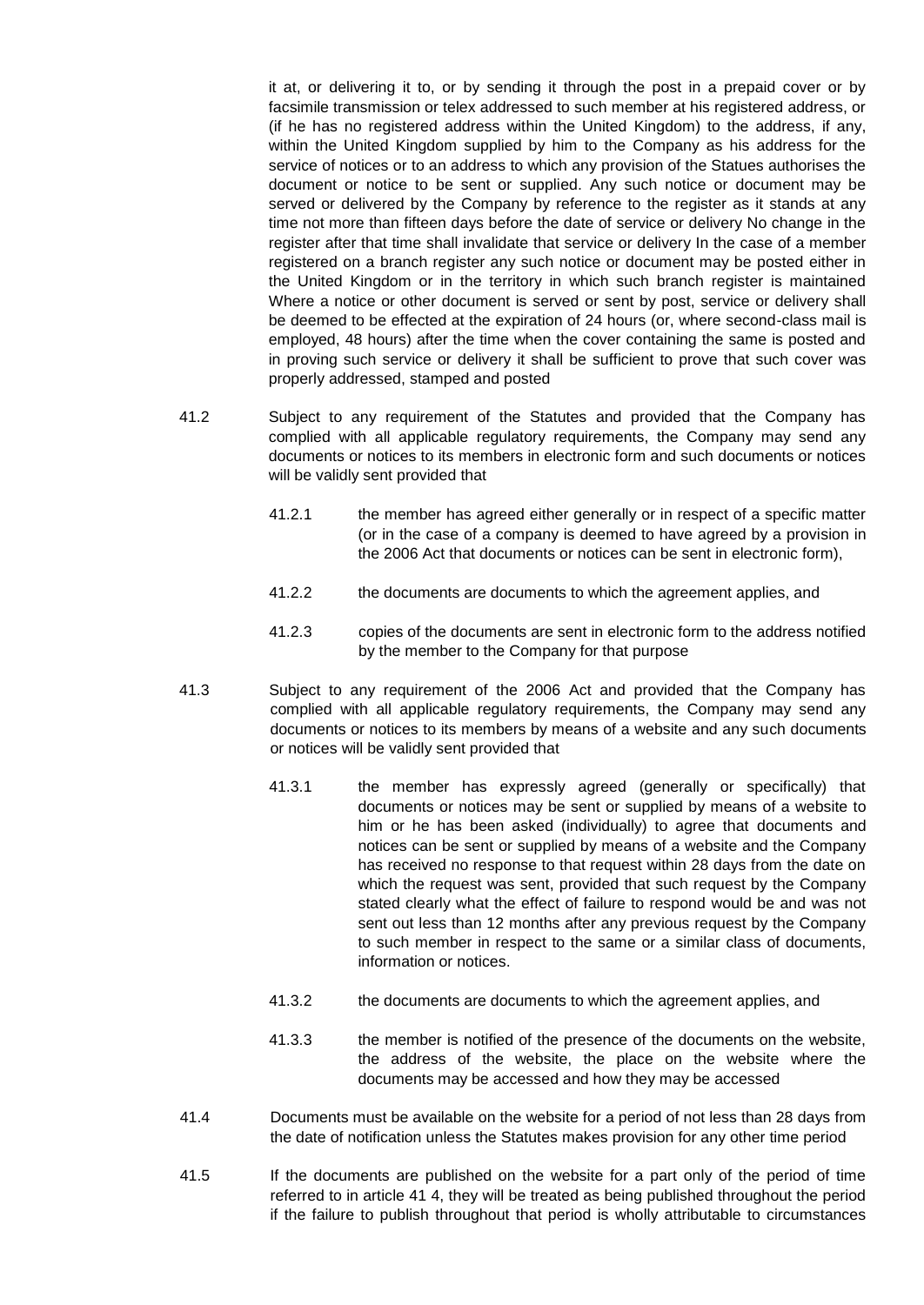which it would not be reasonable to have expected the Company to prevent or avoid

- 41.6 Any notice, document or other information may be served on or sent or supplied to any member by the Company by means of a Relevant System Any notice, document or other information so served will be deemed to have been received when the Company, or any participant in the Relevant System acting on behalf of the Company, sends the instruction relating to the notice, document or other information
- 41.7 In the case of joint holders of a share, all notices shall be given to the joint holder whose name stands first in the register of members in respect of the joint holding and notice so given shall be sufficient notice to all the joint holders. A member (or in the case of joint holders the first person named in the Register) whose registered address is not within the United Kingdom shall not be entitled to receive any notice from the Company unless he gives to the Company an address (not being an address for the purposes of electronic communications) within the United Kingdom at which notices may be given to him Where the Statutes or these articles require agreement of a member to electronic means of communication or website communication, the holder who is named first in the register may give agreement on behalf of both joint holders
- 41.8 A person entitled to a share in consequence of the death, bankruptcy or mental disorder of a member or by operation of law or any other event upon supplying to the Company such evidence as the Directors may reasonably require to show his title to the share and upon supplying also an address within the United Kingdom for the service of notices and if he wishes an address for the delivery and receipt of electronic communication shall be entitled to have served upon or delivered to him at such address any notice or document to which the member but for his death or bankruptcy would be entitled, and such service or delivery shall for all purposes be deemed a sufficient service or delivery of such notice or document on all persons interested (whether jointly with or as claiming through or under him) in the share Save as aforesaid any notice or document delivered or sent by post to or left at the address of any member in pursuance of these articles shall, notwithstanding that such member be then dead or bankrupt or in liquidation, and whether or not the Company have notice of his death or bankruptcy or liquidation, be deemed to have been duly served or delivered in respect of any share registered in the name of such member as sole or first-named joint holder. Any reference to the bankruptcy of a person in this article shall be construed in accordance with the provisions of paragraph 17 of Part 6 of Schedule 5 to the 2006 Act.
- 41.9 If on three consecutive occasions a notice to a member has been returned undelivered (or is notified as being undelivered by any electronic communication delivery system), such member shall not thereafter be entitled to receive notices from the Company until he shall have communicated with the Company and supplied in writing to the Transfer Office a new registered address, or a postal address within the United Kingdom for the service of notices, or shall have informed the Company, in such manner as may be specified by the Company, of an address for the delivery and receipt of electronic communications For these purposes, a notice sent by post shall be treated as returned undelivered if the notice is sent back to the Company (or its agents) and a notice sent by electronic communication shall be treated as returned undelivered if the Company (or its agents) receive notification that the notice was not delivered to the address to which it was sent
- 41.10 If at any time by reason of the threat of or the suspension of or disruption to postal services within the United Kingdom the Company is or would be unable effectively to convene a General Meeting by notices sent through the post, a General Meeting may be convened by notice advertised in at least one national newspaper and on its website and such notice shall be deemed to have been duly served on all members entitled thereto at noon on the day when the advertisement first appears. In any such case the Company may still serve notices by electronic communications, subject always to the Statutes but shall send confirmatory copies of the notice by post if at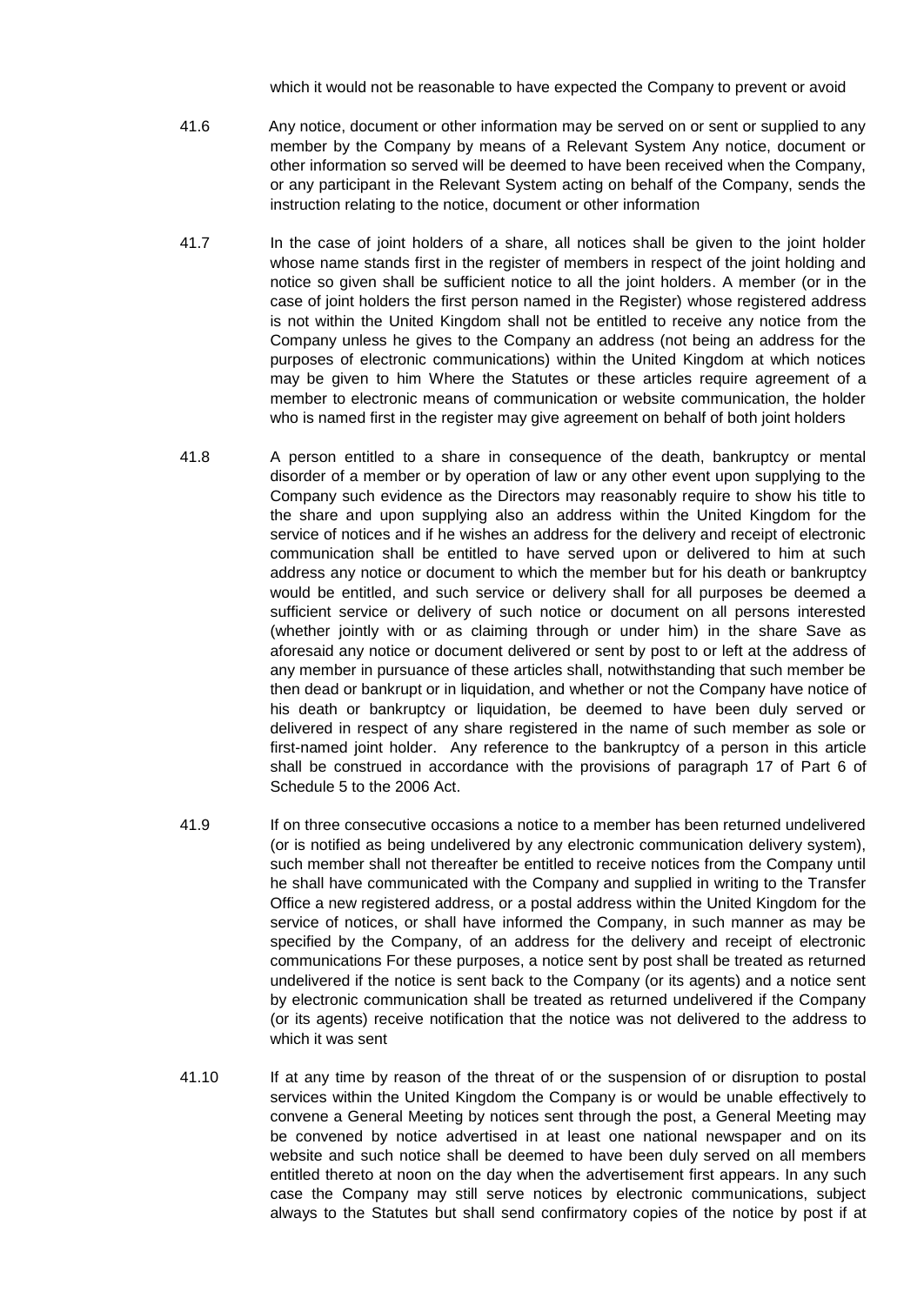least seven days prior to the meeting the posting of notices to addresses throughout the United Kingdom again becomes practicable.

- 41.11 A member present in person or by proxy at any meeting of the Company or of the holders of any class of shares in the Company shall be deemed to have received proper notice of the meeting and, if required, of the purposes for which it was called
- 41.12 Any notice or document exhibited at the office shall be deemed to have been served, sent or supplied on that day when it was first so exhibited
- 41.13 Nothing in this article shall affect any requirement of the Statutes that any particular offer, notice or other document be served in any particular manner
- 41.14 Every person who by operation of law, transfer or other means shall have become entitled to any share shall be bound by every notice in respect of such share which, previously to his name and address being entered in the register of members, shall have been duly given to the person from whom he derives his title to such share other than notice given under article 21 or under the provisions of section 793 of the 2006 Act
- 41.15 Any document or information addressed to a member (or other person to whom such document or information is required or authorised to be sent pursuant to these Articles, the Companies Acts or otherwise) at his registered address or other address for service in the United Kingdom (or electronic address specified, as the case may be) shall:
	- 41.15.1 if hand delivered or left at a registered address or other address for service in the United Kingdom, be deemed to have been served or delivered on the day on which it was so delivered or left:
	- 41.15.2 if sent or supplied by post (whether in hard copy form or in electronic form, be deemed to have been received at the expiration of 24 hours after the envelope was posted.
	- 41.15.3 if sent or supplied by electronic means (other than by means of website) be deemed to have been received (if sent or supplied between the hours of 9am and 5pm on a working day) at the time it was sent, or (if sent or supplied at any other time) at 9am on the next following working day: and
	- 41.15.4 if sent or supplied by means of a website, be deemed to have been received when the material was first made available on the website or, if later, when the recipient received (or is deemed to have received) notice of the fact that the material was available on the website.
- 41.16 In calculating a period of hours for the purpose of Article 41.15 account shall be taken of any part of a day that is not a working day.
- 41.17 In proving such service or delivery it shall be sufficient to prove that:
	- (a) the envelope containing the document or information was properly addressed and put into the post as a prepaid letter; or
	- (b) in the case of a document or information sent or supplied by electronic means, top prove that it was properly addressed and dispatched, provided that if the Company is aware that there has been delivery failure after at least two attempts it shall, within 48 hours of its first attempt to send the document or information by electronic means, send the document or information to such member at this registered address or address for service within the United Kingdom (by hand, by post or by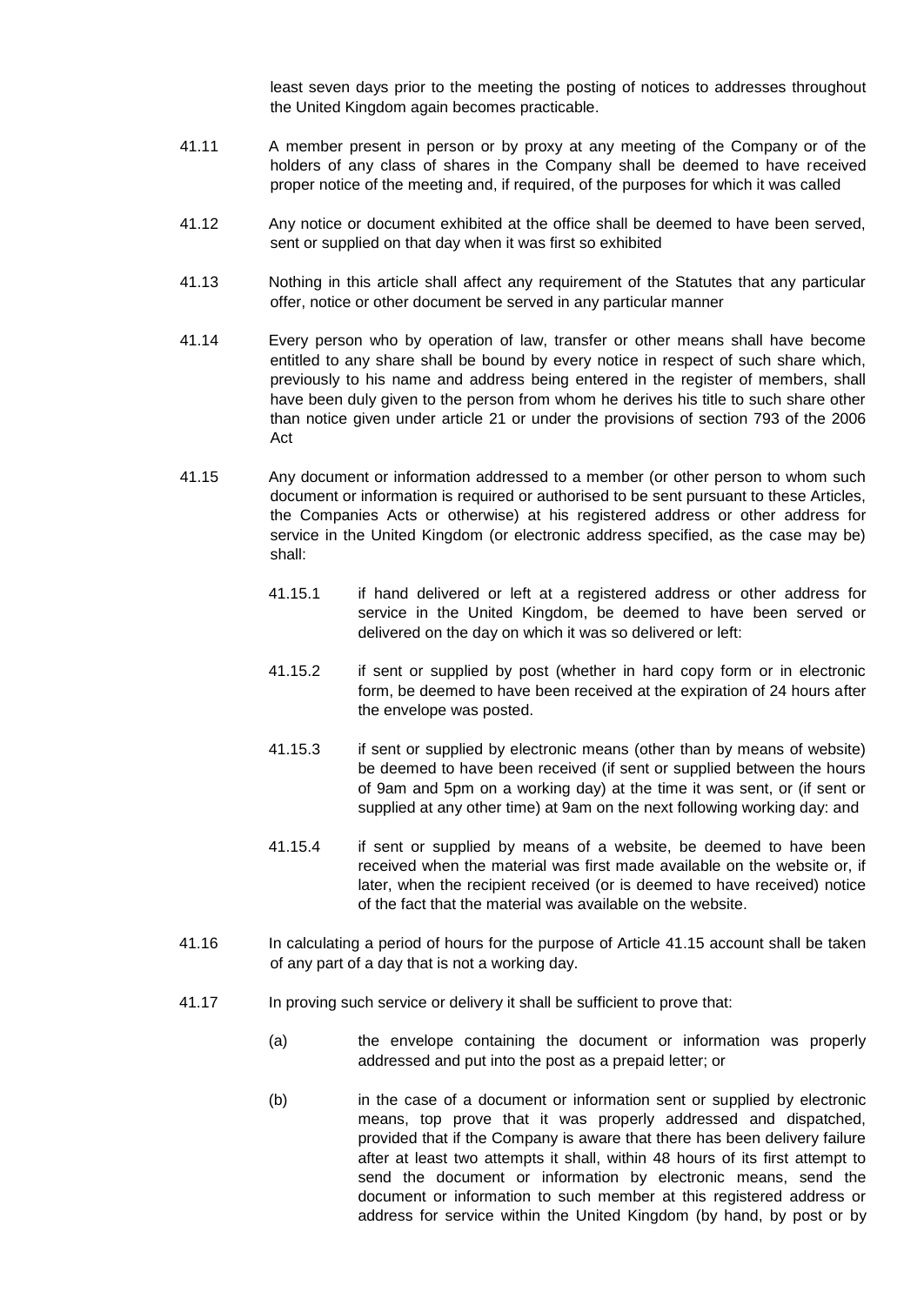#### leaving it or them at such address)

- 41.18 the deemed delivery provisions set out in 41.16 shall apply regardless of any such documents or information being returned undelivered and regardless of any delivery failure notification or "out of office" or other similar response and any such "out of office" or other similar response shall not be considered to be a delivery failure for the purposes of these Articles.
- 41.19 The Company shall not be held responsible for any failure in transmission beyond its reasonable control.

### **42. MINUTES**

- 42.1 The Directors shall cause minutes to be made of the following matters, namely
	- 42.1.1 of all appointments of officers, and Committees made by the Directors, and of their salary or remuneration,
	- 42.1.2 of the names of Directors present at every meeting of the board or of Committees of Directors, and all business transacted at such meetings, and
	- 42.1.3 of all orders, resolutions and proceedings of all General Meetings and of the Directors and Committees of Directors.

and such minutes shall be kept for at least 10 years from the date of the meeting in accordance with Section 248 (2), 2006 Act.

- 42.2 Any such minute, if purporting to be signed by the Chairman of the meeting at which the proceedings were held, or by the Chairman of the next succeeding meeting, shall be receivable as prima facie evidence of the matters stated in such minutes without any further proof
- 42.3 The Company shall keep and make available for inspection
	- 42.3.1 as required by section 318 of the 1985 Act (or s.228 s.230 of the 2006 Act, as applicable) copies and/or memoranda of the Directors' service contracts,
	- 42.3.2 all such registers and reports as the Company is required to keep under Part 22 of the 2006 Act, and
	- 42.3.3 as required by section 407 of the 1985 Act (or sections 876 and 877, 2006 Act, as applicable) a register of all mortgages and charges affecting the property of the Company

### **43. UNTRACED MEMBERS**

- 43.1 The Company shall be entitled to sell (in such manner and for such price as the Directors think fit) the shares of a member or the shares to which a person is entitled by virtue of transmission on death or bankruptcy if and provided that the following conditions are satisfied
	- 43.1.1 for a period of twelve years, being a period during which at least three dividends (whether interim or final) in respect of the shares in question have become payable, no payment sent by the Company through the post in a pre-paid letter addressed to the member or to the person entitled by transmission to the share, stock or debenture or loan stock at his address on the register or the last known address given by the member or the person entitled by transmission to which cheques and warrants are to be sent has been cashed and no communication has been received by the Company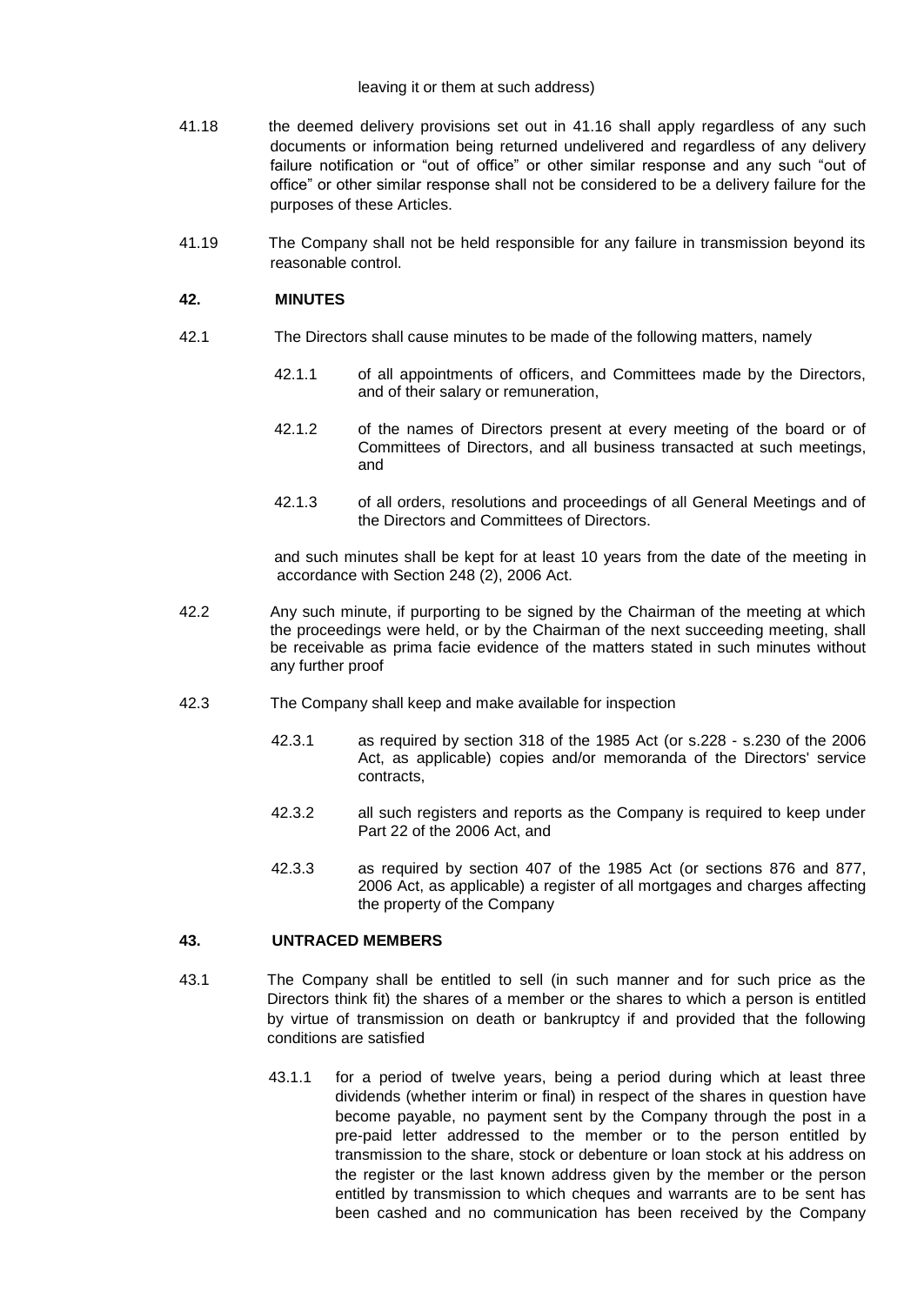from the member or the person entitled by transmission,

- 43.1.2 the Company has at the expiration of the said period of twelve years given notice by advertisement in both a national newspaper and in a newspaper circulating in the area in which the address referred to in article 43 1 1 is located of its intention to sell such share, stock or debenture or loan stock,
- 43.1.3 the Company has not during the further period of three months following the publication of the said advertisements or following the later publication if the two advertisements are published on different dates and prior to the exercise of the power of sale received any communication from the member or person entitled by transmission, and
- 43.1.4 if so required by the rules of the United Kingdom Listing Authority or the London Stock Exchange, the Company has given notice in writing to the United Kingdom Listing Authority and the London Stock Exchange of its intention to sell such share, stock or debenture or loan stock
- 43.2 If during the period of not less than 12 years referred to in article 43.1.1 or during any period ending on the date when all the requirements of articles 43.1.1 to 43.1.2 (inclusive) have been satisfied, any additional shares have been issued by way of a bonus issue in respect of those shares held at the beginning of, or previously so issued during, such periods, and all the requirements of articles 43.1.1 to 43.1.2 have been satisfied in regard to such additional shares, the Company shall also be entitled to sell the additional shares. A statutory declaration by a director or the secretary that a share has been sold on the date stated in the declaration shall be conclusive evidence of the facts stated in it as against all persons claiming to be entitled to the share
- 43.3 To give effect to any such sale the Company may appoint any person to execute as transferor an instrument of transfer of such shares or any of them and such instrument of transfer shall be as effective as if it had been executed by the registered holder of or person entitled by transmission to such shares and the title of the transferee shall not be affected by any irregularity or invalidity in the proceedings relating thereto. The Company shall be obliged to account to the former member or other person previously entitled for the net proceeds of sale by carrying such proceeds to a separate account which shall be a permanent debt of the Company and the Company shall be deemed to be a debtor for such amount and not a trustee in respect of the debt for such former member or person and shall enter the name of such former member or other person in the books of the Company as a creditor for such amount No trust shall be created in respect of the debt, no interest shall be payable in respect of the same and the Company shall not be required to account for any money earned on the net proceeds, which may be employed in the business of the Company or invested in such investments (other than shares of the Company or its holding company if any) as the Directors may from time to time think fit

### **44. WINDING-UP**

- 44.1 The Directors shall have power in the name and on behalf of the Company to present a petition to the Court for the Company to be wound up
- 44.2 If the Company shall be wound up (whether the liquidation is voluntary, under supervision, or by the court) the liquidator may, with the authority of a special resolution and subject to any provision sanctioned in accordance with the provisions of the 1985 Act or the 2006 Act, divide among the members in specie or kind the whole or any part of the assets of the Company and whether or not the assets shall consist of property of one kind or shall consist of properties of different kinds, and may for such purpose set such a value as he deems fair upon any one or more class or classes of property and may determine how such division shall be carried out as between the members or different classes of members Every member shall have the same right of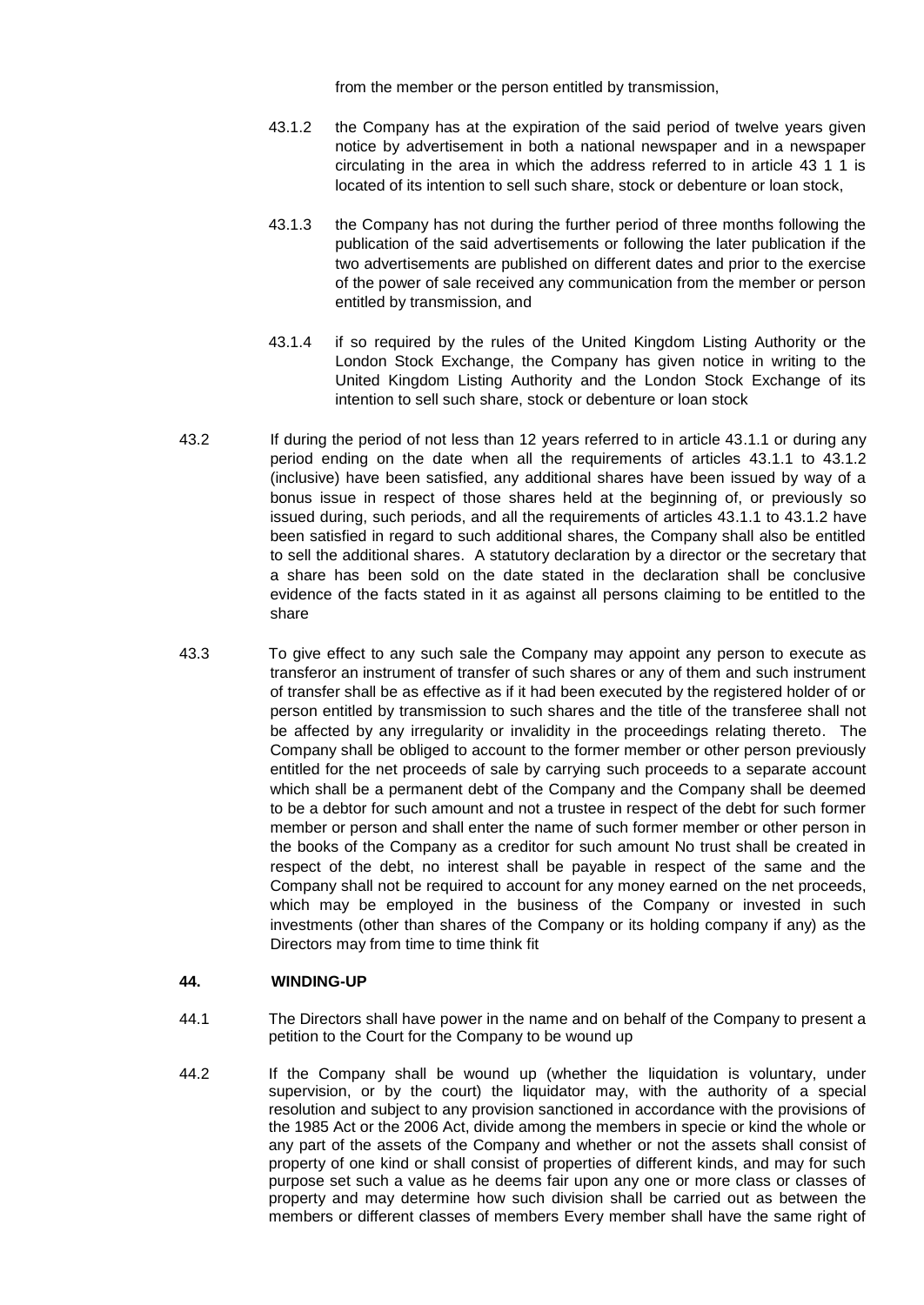dissent and other ancillary rights as if such resolution were a special resolution passed in accordance with Section 111 of the Insolvency Act 1986 The liquidator may, with the like authority, vest any part of the assets in trustees upon such trusts for the benefit of members as the liquidator with the like authority shall think fit, and the liquidation of the Company may be closed and the Company dissolved, but so that no contributory shall be compelled to accept any shares or other property in respect of which there is a liability The liquidator may make any provision referred to in, and sanctioned in accordance with, the provisions of section 247 of the 2006 Act

- 44.3 The power of sale of a liquidator shall include a power to sell wholly or partially for shares or debentures, or other obligations of another company, either then already constituted, or about to be constituted, for the purpose of carrying out the sale
- 44.4 If the Company shall be wound up, the surplus assets remaining after payment of all creditors shall be divided among the members in proportion to the capital which at the commencement of the winding up is paid up, or ought to have been paid up, on the shares held by them respectively and, if such surplus assets shall be insufficient to repay the whole of the paid up capital, they shall be distributed so that, as nearly as may be, the losses shall be borne by the members in proportion to the capital paid up, or which ought to have been paid up, at the commencement of the winding up, on the shares held by them respectively But this article is to be subject to the rights attached to any shares which may be issued on special terms or conditions

### **45. DIRECTORS' INSURANCE**

Without prejudice to the provisions of article 46 and subject to the Statutes, the Directors shall have power to purchase and maintain insurance at the expense of the Company for or for the benefit of any persons who are or were at any time Directors, officers (not being an auditor) or employees of the Company, or of any other company in which the Company or any of the predecessors of the Company has any interest whether direct or indirect or which is in any way allied to or associated with the Company, including (without prejudice to the generality of the foregoing) insurance against any liability incurred by such persons in respect of any act or omission in the actual or purported execution and/or discharge of their duties and/or in the exercise or purported exercise of their powers and/or otherwise in relation to their duties, powers or offices in relation to the Company or any such other company, subsidiary undertaking or pension fund

### **46. INDEMNITY CONTENTS**

Subject to the provisions of and so far as may be permitted by and consistent with the Statutes, but without prejudice to any indemnity to which the person concerned may otherwise be entitled, every Director and every Director of any associated company, former Director, alternate Director, Secretary or other officer of the Company (other than any person (whether an officer or not) engaged by the Company as auditor) shall be indemnified out of the assets of the Company against any charge, loss, damage and liability incurred by or attaching to him in connection with anything done, omitted or alleged to have been done by him in the actual or purported execution or discharge of his duties or exercise of his powers in relation to the Company or in connection with the Company's activities as trustee of any occupational pension scheme (as defined in section 235(6), 2006 Act provided that this article shall be deemed not to provide for, or entitle any such person to, indemnification to the extent that it would cause this article, or any element of it, to be treated as void under the Act and nothing in this article shall provide any indemnity against liability incurred by the Director (a) to pay a fine imposed in criminal proceedings, or a sum payable to a regulatory authority by way of penalty in respect of non-compliance with any requirement of a regulatory nature (howsoever arising), (b) in defending any criminal proceedings in which he is convicted, (c) in defending any civil proceedings brought by the Company in which judgment is given against him, or (d) in connection with any application under section 234(6), 2006 Act in which the court refuses to grant him relief. The reference to any such conviction, judgment or refusal of relief is a reference to one that has become final (as defined in